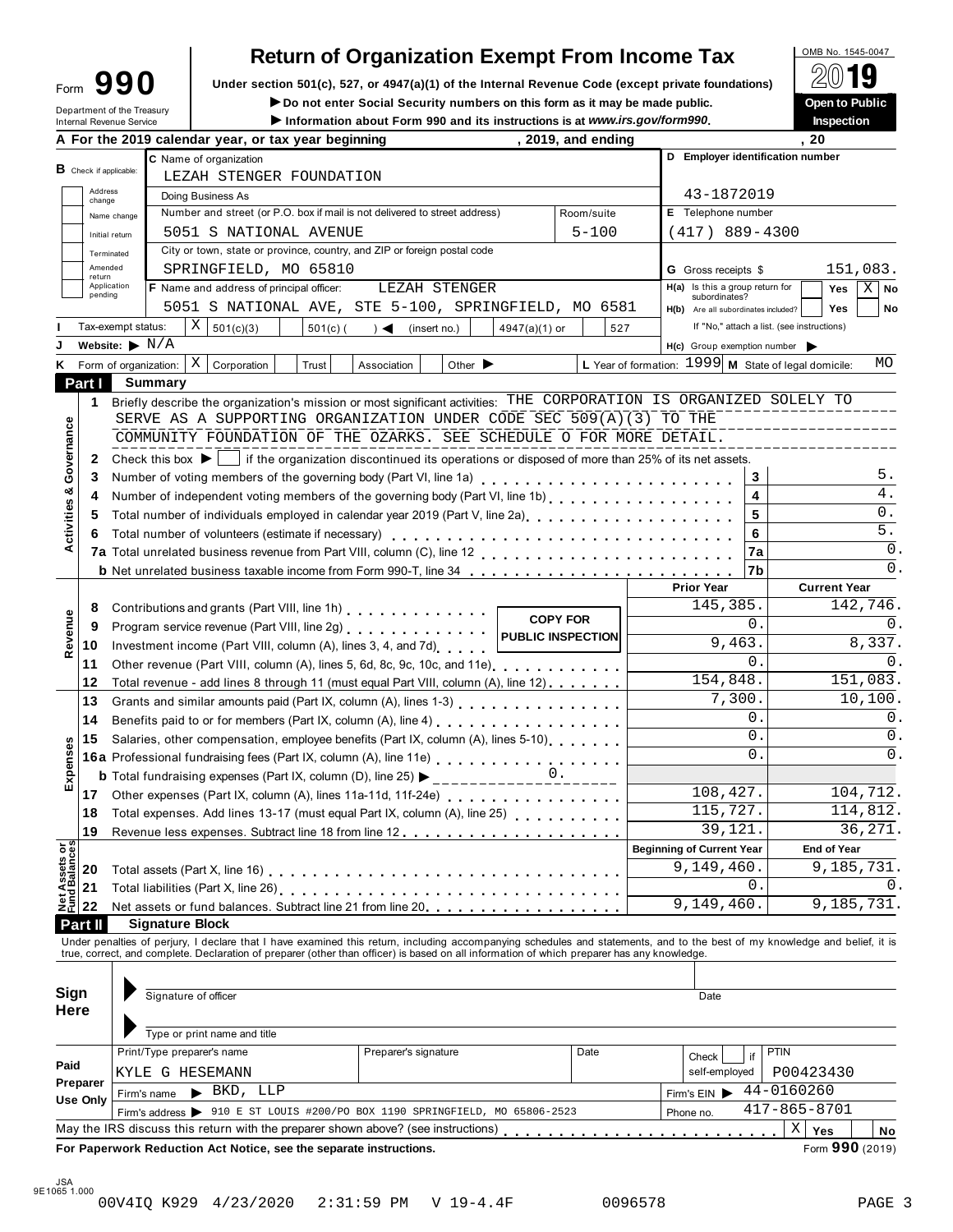| LEZAH STENGER FOUNDATION | 43-1872019 |
|--------------------------|------------|
|                          |            |

|     | Form 990 (2019)                                                                                                                                                                                                                                                                                                                                   | Page 2                 |
|-----|---------------------------------------------------------------------------------------------------------------------------------------------------------------------------------------------------------------------------------------------------------------------------------------------------------------------------------------------------|------------------------|
|     | Part III<br><b>Statement of Program Service Accomplishments</b>                                                                                                                                                                                                                                                                                   |                        |
|     |                                                                                                                                                                                                                                                                                                                                                   |                        |
| 1   | Briefly describe the organization's mission:<br>TO PROMOTE EDUCATION, AMATEUR ATHLETICS, AND VARIOUS OTHER CHARITABLE                                                                                                                                                                                                                             |                        |
|     | CAUSES DESIGNED TO MEET THE NEEDS OF THE COMMUNITY.                                                                                                                                                                                                                                                                                               |                        |
|     |                                                                                                                                                                                                                                                                                                                                                   |                        |
|     |                                                                                                                                                                                                                                                                                                                                                   |                        |
|     | 2 Did the organization undertake any significant program services during the year which were not listed on the                                                                                                                                                                                                                                    | $X \mid No$<br>Yes     |
|     | If "Yes," describe these new services on Schedule O.<br>3 Did the organization cease conducting, or make significant changes in how it conducts, any program                                                                                                                                                                                      |                        |
|     | If "Yes," describe these changes on Schedule O.                                                                                                                                                                                                                                                                                                   | $ X $ No<br><b>Yes</b> |
|     | 4 Describe the organization's program service accomplishments for each of its three largest program services, as measured by<br>expenses. Section $501(c)(3)$ and $501(c)(4)$ organizations are required to report the amount of grants and allocations to others,<br>the total expenses, and revenue, if any, for each program service reported. |                        |
|     | $(Express $ 112, 717.$ including grants of \$<br>4a (Code:<br>$\frac{10,100.}{}$ (Revenue \$                                                                                                                                                                                                                                                      |                        |
|     | FEES PAID TO ENABLE FOUNDATION TO OPERATE TO SERVE AS A SUPPORTING                                                                                                                                                                                                                                                                                |                        |
|     | ORGANIZATION UNDER CODE SEC 509(A)(3) TO THE COMMUNITY FOUNDATION<br>OF THE OZARKS, A NOT-FOR-PROFIT COMMUNITY TRUST.                                                                                                                                                                                                                             |                        |
|     |                                                                                                                                                                                                                                                                                                                                                   |                        |
|     |                                                                                                                                                                                                                                                                                                                                                   |                        |
|     |                                                                                                                                                                                                                                                                                                                                                   |                        |
|     |                                                                                                                                                                                                                                                                                                                                                   |                        |
|     |                                                                                                                                                                                                                                                                                                                                                   |                        |
|     |                                                                                                                                                                                                                                                                                                                                                   |                        |
|     |                                                                                                                                                                                                                                                                                                                                                   |                        |
|     |                                                                                                                                                                                                                                                                                                                                                   |                        |
|     | 4b (Code: ) (Expenses \$ including grants of \$ ) (Revenue \$                                                                                                                                                                                                                                                                                     |                        |
|     |                                                                                                                                                                                                                                                                                                                                                   |                        |
|     |                                                                                                                                                                                                                                                                                                                                                   |                        |
|     |                                                                                                                                                                                                                                                                                                                                                   |                        |
|     |                                                                                                                                                                                                                                                                                                                                                   |                        |
|     |                                                                                                                                                                                                                                                                                                                                                   |                        |
|     |                                                                                                                                                                                                                                                                                                                                                   |                        |
|     |                                                                                                                                                                                                                                                                                                                                                   |                        |
|     |                                                                                                                                                                                                                                                                                                                                                   |                        |
|     |                                                                                                                                                                                                                                                                                                                                                   |                        |
|     |                                                                                                                                                                                                                                                                                                                                                   |                        |
|     |                                                                                                                                                                                                                                                                                                                                                   |                        |
|     | 4c (Code: ) (Expenses \$ including grants of \$ ) (Revenue \$                                                                                                                                                                                                                                                                                     |                        |
|     |                                                                                                                                                                                                                                                                                                                                                   |                        |
|     |                                                                                                                                                                                                                                                                                                                                                   |                        |
|     |                                                                                                                                                                                                                                                                                                                                                   |                        |
|     |                                                                                                                                                                                                                                                                                                                                                   |                        |
|     |                                                                                                                                                                                                                                                                                                                                                   |                        |
|     |                                                                                                                                                                                                                                                                                                                                                   |                        |
|     |                                                                                                                                                                                                                                                                                                                                                   |                        |
|     |                                                                                                                                                                                                                                                                                                                                                   |                        |
|     |                                                                                                                                                                                                                                                                                                                                                   |                        |
|     |                                                                                                                                                                                                                                                                                                                                                   |                        |
|     |                                                                                                                                                                                                                                                                                                                                                   |                        |
|     | 4d Other program services (Describe on Schedule O.)                                                                                                                                                                                                                                                                                               |                        |
|     | (Expenses \$<br>including grants of \$<br>) (Revenue \$                                                                                                                                                                                                                                                                                           |                        |
|     | 112, 717.<br>4e Total program service expenses >                                                                                                                                                                                                                                                                                                  |                        |
| JSA | 9E1020 2.000                                                                                                                                                                                                                                                                                                                                      | Form 990 (2019)        |
|     | 00V4IQ K929 4/23/2020<br>2:31:59 PM V 19-4.4F<br>0096578                                                                                                                                                                                                                                                                                          | PAGE 4                 |
|     |                                                                                                                                                                                                                                                                                                                                                   |                        |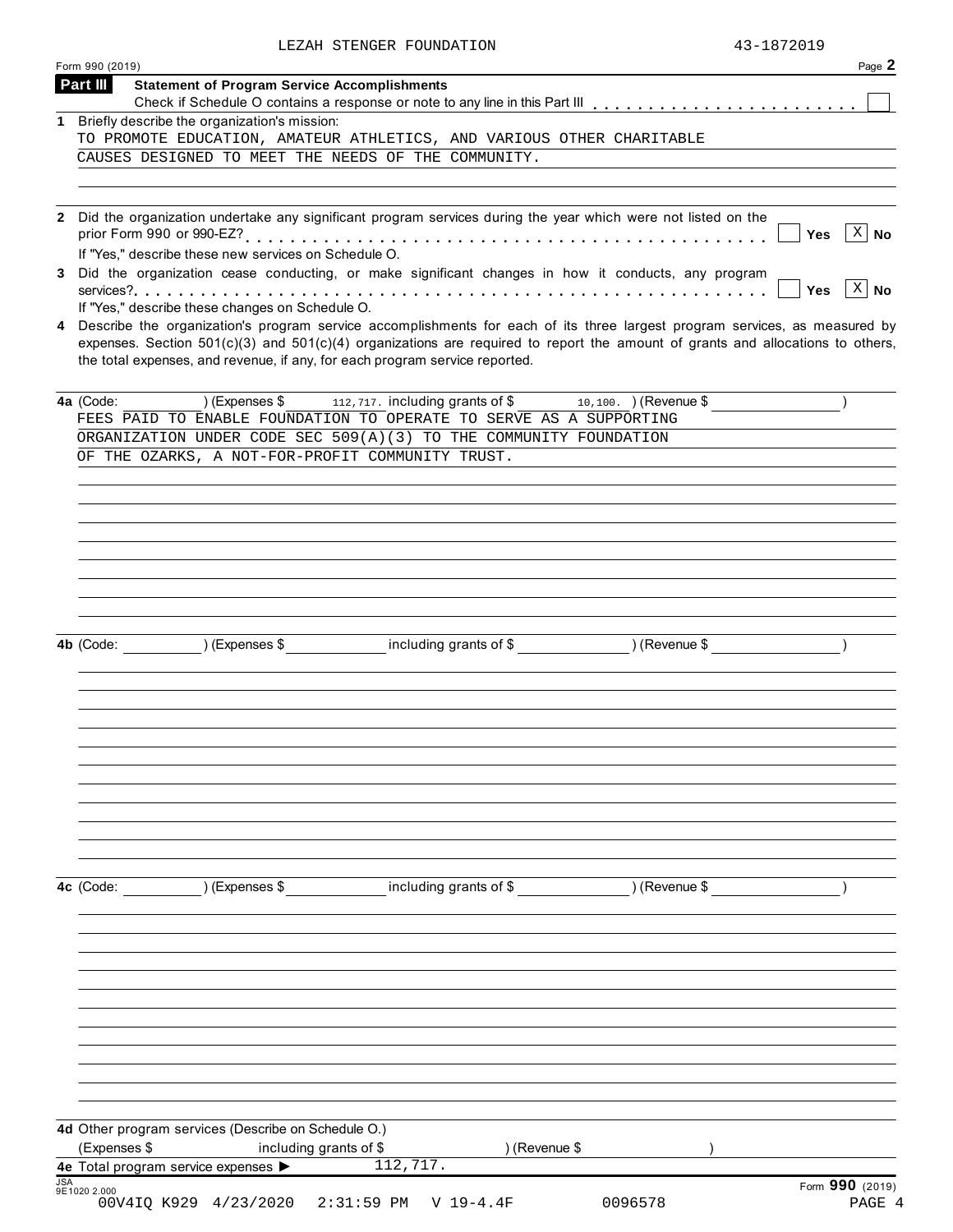|         | Form 990 (2019)                                                                                                                                                                                                    |                 |             | Page 3 |
|---------|--------------------------------------------------------------------------------------------------------------------------------------------------------------------------------------------------------------------|-----------------|-------------|--------|
| Part IV | <b>Checklist of Required Schedules</b>                                                                                                                                                                             |                 |             |        |
|         |                                                                                                                                                                                                                    |                 | Yes         | No     |
| 1       | Is the organization described in section $501(c)(3)$ or $4947(a)(1)$ (other than a private foundation)? If "Yes,"                                                                                                  |                 |             |        |
|         |                                                                                                                                                                                                                    | $\mathbf 1$     | Χ           |        |
| 2       | Is the organization required to complete Schedule B, Schedule of Contributors (see instructions)?                                                                                                                  | $\overline{2}$  | $\mathbf X$ |        |
| 3       | Did the organization engage in direct or indirect political campaign activities on behalf of or in opposition to                                                                                                   |                 |             |        |
|         |                                                                                                                                                                                                                    | $\mathbf{3}$    |             | Χ      |
| 4       | Section 501(c)(3) organizations. Did the organization engage in lobbying activities, or have a section 501(h)                                                                                                      |                 |             | X      |
|         |                                                                                                                                                                                                                    | $\overline{4}$  |             |        |
| 5       | Is the organization a section $501(c)(4)$ , $501(c)(5)$ , or $501(c)(6)$ organization that receives membership dues,                                                                                               |                 |             | Χ      |
|         | assessments, or similar amounts as defined in Revenue Procedure 98-19? If "Yes," complete Schedule C, Part III                                                                                                     | 5               |             |        |
| 6       | Did the organization maintain any donor advised funds or any similar funds or accounts for which donors                                                                                                            |                 |             |        |
|         | have the right to provide advice on the distribution or investment of amounts in such funds or accounts? If                                                                                                        |                 |             | Χ      |
|         |                                                                                                                                                                                                                    | 6               |             |        |
| 7       | Did the organization receive or hold a conservation easement, including easements to preserve open space,<br>the environment, historic land areas, or historic structures? If "Yes," complete Schedule D, Part II. | $\overline{7}$  |             | Χ      |
|         | Did the organization maintain collections of works of art, historical treasures, or other similar assets? If "Yes,"                                                                                                |                 |             |        |
| 8       |                                                                                                                                                                                                                    | 8               |             | Χ      |
| 9       | Did the organization report an amount in Part X, line 21, for escrow or custodial account liability, serve as a                                                                                                    |                 |             |        |
|         | custodian for amounts not listed in Part X; or provide credit counseling, debt management, credit repair, or                                                                                                       |                 |             |        |
|         |                                                                                                                                                                                                                    | 9               |             | Χ      |
| 10      | Did the organization, directly or through a related organization, hold assets in donor-restricted endowments                                                                                                       |                 |             |        |
|         |                                                                                                                                                                                                                    | 10              |             | X      |
| 11      | If the organization's answer to any of the following questions is "Yes," then complete Schedule D, Parts VI,                                                                                                       |                 |             |        |
|         | VII, VIII, IX, or X as applicable.                                                                                                                                                                                 |                 |             |        |
|         | a Did the organization report an amount for land, buildings, and equipment in Part X, line 10? If "Yes,"                                                                                                           |                 |             |        |
|         |                                                                                                                                                                                                                    | 11a             | Χ           |        |
|         | <b>b</b> Did the organization report an amount for investments-other securities in Part X, line 12 that is 5% or more                                                                                              |                 |             |        |
|         | of its total assets reported in Part X, line 16? If "Yes," complete Schedule D, Part VII                                                                                                                           | 11 <sub>b</sub> |             | Χ      |
|         | c Did the organization report an amount for investments-program related in Part X, line 13 that is 5% or more                                                                                                      |                 |             |        |
|         | of its total assets reported in Part X, line 16? If "Yes," complete Schedule D, Part VIII.                                                                                                                         | 11c             |             | Χ      |
|         | d Did the organization report an amount for other assets in Part X, line 15, that is 5% or more of its total assets                                                                                                |                 |             |        |
|         | reported in Part X, line 16? If "Yes," complete Schedule D, Part IX.                                                                                                                                               | 11d             |             | Χ      |
|         | e Did the organization report an amount for other liabilities in Part X, line 25? If "Yes," complete Schedule D, Part X                                                                                            | 11e             |             | X      |
|         | f Did the organization's separate or consolidated financial statements for the tax year include a footnote that addresses                                                                                          |                 |             |        |
|         | the organization's liability for uncertain tax positions under FIN 48 (ASC 740)? If "Yes," complete Schedule D, Part X                                                                                             | 11f             |             | Χ      |
|         | 12a Did the organization obtain separate, independent audited financial statements for the tax year? If "Yes," complete                                                                                            |                 |             |        |
|         |                                                                                                                                                                                                                    | 12a             |             | Χ      |
|         | <b>b</b> Was the organization included in consolidated, independent audited financial statements for the tax year? If                                                                                              |                 |             |        |
|         | "Yes," and if the organization answered "No" to line 12a, then completing Schedule D, Parts XI and XII is optional                                                                                                 | 12 <sub>b</sub> |             | Χ      |
| 13      | Is the organization a school described in section $170(b)(1)(A)(ii)$ ? If "Yes," complete Schedule E                                                                                                               | 13              |             | Χ      |
|         | 14a Did the organization maintain an office, employees, or agents outside of the United States?.                                                                                                                   | 14a             |             | Χ      |
|         | <b>b</b> Did the organization have aggregate revenues or expenses of more than \$10,000 from grantmaking,                                                                                                          |                 |             |        |
|         | fundraising, business, investment, and program service activities outside the United States, or aggregate                                                                                                          |                 |             |        |
|         | foreign investments valued at \$100,000 or more? If "Yes," complete Schedule F, Parts I and IV                                                                                                                     | 14b             |             | Χ      |
| 15      | Did the organization report on Part IX, column (A), line 3, more than \$5,000 of grants or other assistance to or                                                                                                  |                 |             |        |
|         |                                                                                                                                                                                                                    | 15              |             | Χ      |
| 16      | Did the organization report on Part IX, column (A), line 3, more than \$5,000 of aggregate grants or other                                                                                                         |                 |             |        |
|         | assistance to or for foreign individuals? If "Yes," complete Schedule F, Parts III and IV                                                                                                                          | 16              |             | Χ      |
| 17      | Did the organization report a total of more than \$15,000 of expenses for professional fundraising services on                                                                                                     |                 |             |        |
|         | Part IX, column (A), lines 6 and 11e? If "Yes," complete Schedule G, Part I (see instructions)                                                                                                                     | 17              |             | Χ      |
| 18      | Did the organization report more than \$15,000 total of fundraising event gross income and contributions on                                                                                                        |                 |             |        |
|         |                                                                                                                                                                                                                    | 18              |             | Χ      |
| 19      | Did the organization report more than \$15,000 of gross income from gaming activities on Part VIII, line 9a?                                                                                                       |                 |             |        |

**20 a** Did the organization operate one or more hospital facilities? *If "Yes," complete Schedule H* m m m m m m m m m m m m **21** *If "Yes," complete Schedule G, Part III* m m m m m m m m m m m m m m m m m m m m m m m m m m m m m m m m m m m m m m m m m **a** Did the organization operate one or more hospital facilities? If "Yes," complete Schedule H<br>**b** If "Yes" to line 20a, did the organization attach a copy of its audited financial statements to this return?<br>————————————— Did the organization report more than \$5,000 of grants or other assistance to any domestic organization or

domestic government on Part IX, column (A), line 1? *If "Yes," complete Schedule I, Parts I and II*<br>9E1021 2.000

X

**19 20a 20b**

**21**

| ۰.<br>× |
|---------|

 X  $\overline{\mathbf{x}}$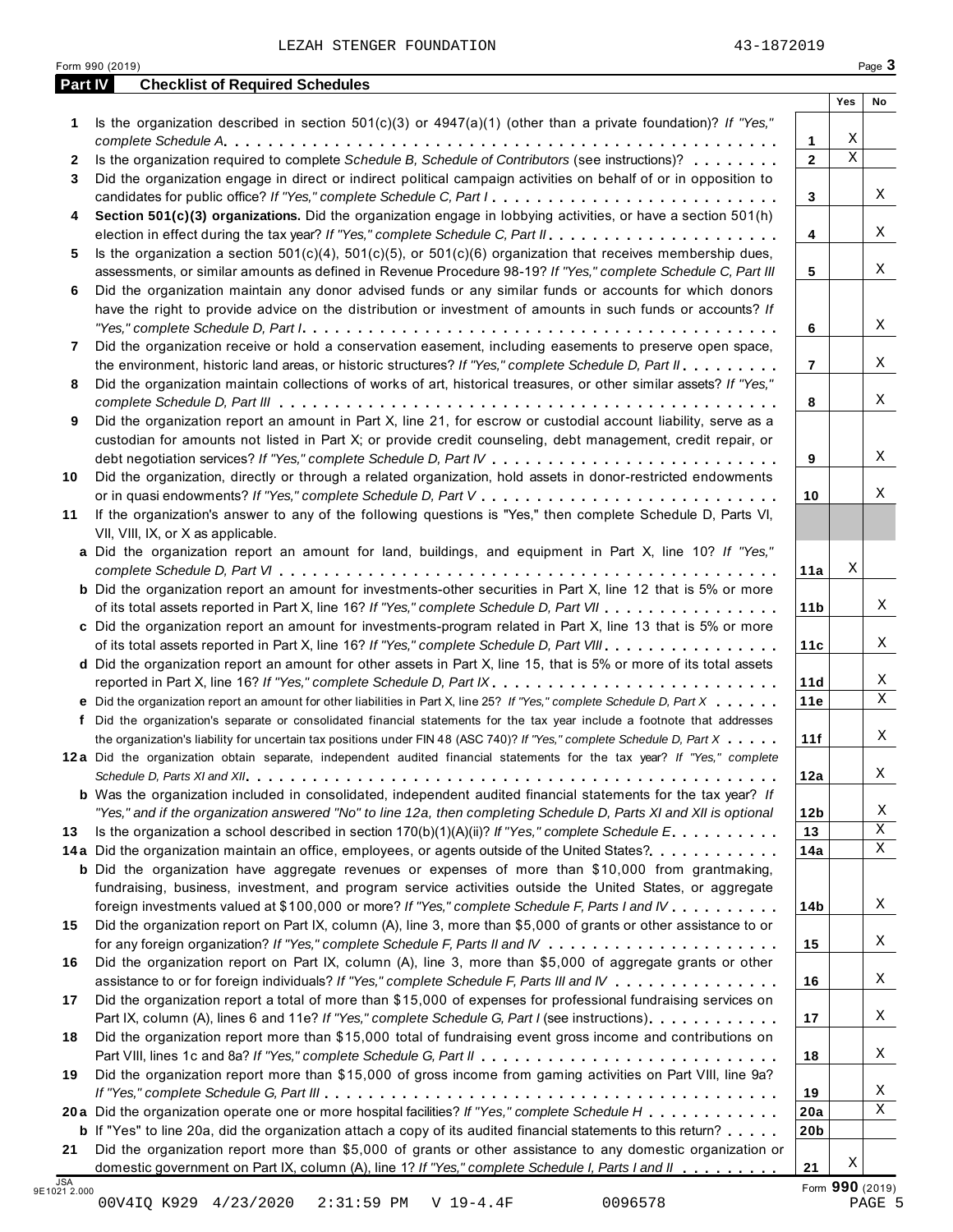Form <sup>990</sup> (2019) Page **4**

|                            | <b>Part IV</b> Checklist of Required Schedules (continued)                                                                                                                         |                 |                 |             |
|----------------------------|------------------------------------------------------------------------------------------------------------------------------------------------------------------------------------|-----------------|-----------------|-------------|
|                            |                                                                                                                                                                                    |                 | Yes             | No          |
| 22                         | Did the organization report more than \$5,000 of grants or other assistance to or for domestic individuals on                                                                      | 22              |                 | Χ           |
| 23                         | Part IX, column (A), line 2? If "Yes," complete Schedule I, Parts I and III<br>Did the organization answer "Yes" to Part VII, Section A, line 3, 4, or 5 about compensation of the |                 |                 |             |
|                            | organization's current and former officers, directors, trustees, key employees, and highest compensated                                                                            |                 |                 |             |
|                            |                                                                                                                                                                                    | 23              | Χ               |             |
|                            | 24a Did the organization have a tax-exempt bond issue with an outstanding principal amount of more than                                                                            |                 |                 |             |
|                            | \$100,000 as of the last day of the year, that was issued after December 31, 2002? If "Yes," answer lines 24b                                                                      |                 |                 |             |
|                            |                                                                                                                                                                                    | 24a             |                 | Χ           |
|                            | <b>b</b> Did the organization invest any proceeds of tax-exempt bonds beyond a temporary period exception?                                                                         | 24b             |                 |             |
|                            | c Did the organization maintain an escrow account other than a refunding escrow at any time during the year                                                                        |                 |                 |             |
|                            |                                                                                                                                                                                    | 24c             |                 |             |
|                            | <b>d</b> Did the organization act as an "on behalf of" issuer for bonds outstanding at any time during the year?                                                                   | 24d             |                 |             |
|                            | 25a Section 501(c)(3), 501(c)(4), and 501(c)(29) organizations. Did the organization engage in an excess benefit                                                                   |                 |                 |             |
|                            | transaction with a disqualified person during the year? If "Yes," complete Schedule L, Part I.                                                                                     | 25a             |                 | X           |
|                            | <b>b</b> Is the organization aware that it engaged in an excess benefit transaction with a disqualified person in a prior                                                          |                 |                 |             |
|                            | year, and that the transaction has not been reported on any of the organization's prior Forms 990 or 990-EZ?                                                                       |                 |                 |             |
|                            |                                                                                                                                                                                    | 25 <sub>b</sub> |                 | Χ           |
| 26                         | Did the organization report any amount on Part X, line 5 or 22, for receivables from or payables to any current                                                                    |                 |                 |             |
|                            | or former officer, director, trustee, key employee, creator or founder, substantial contributor, or 35%                                                                            |                 |                 |             |
|                            | controlled entity or family member of any of these persons? If "Yes," complete Schedule L, Part II.                                                                                | 26              |                 | X           |
| 27                         | Did the organization provide a grant or other assistance to any current or former officer, director, trustee, key                                                                  |                 |                 |             |
|                            | employee, creator or founder, substantial contributor or employee thereof, a grant selection committee                                                                             |                 |                 |             |
|                            | member, or to a 35% controlled entity (including an employee thereof) or family member of any of these                                                                             |                 |                 |             |
|                            |                                                                                                                                                                                    | 27              |                 | X           |
| 28                         | Was the organization a party to a business transaction with one of the following parties (see Schedule L,                                                                          |                 |                 |             |
|                            | Part IV instructions, for applicable filing thresholds, conditions, and exceptions):                                                                                               |                 |                 |             |
|                            | a A current or former officer, director, trustee, key employee, creator or founder, or substantial contributor? If                                                                 |                 |                 |             |
|                            |                                                                                                                                                                                    | 28a             |                 | Χ           |
|                            | <b>b</b> A family member of any individual described in line 28a? If "Yes," complete Schedule L, Part IV.                                                                          | 28 <sub>b</sub> |                 | X           |
|                            | c A 35% controlled entity of one or more individuals and/or organizations described in lines 28a or 28b? If                                                                        |                 |                 |             |
|                            |                                                                                                                                                                                    | 28c             |                 | X           |
| 29                         | Did the organization receive more than \$25,000 in non-cash contributions? If "Yes," complete Schedule M                                                                           | 29              |                 | $\mathbf X$ |
| 30                         | Did the organization receive contributions of art, historical treasures, or other similar assets, or qualified                                                                     |                 |                 |             |
|                            |                                                                                                                                                                                    | 30              |                 | X           |
| 31                         | Did the organization liquidate, terminate, or dissolve and cease operations? If "Yes," complete Schedule N, Part I                                                                 | 31              |                 | $\mathbf X$ |
| 32                         | Did the organization sell, exchange, dispose of, or transfer more than 25% of its net assets? If "Yes,"                                                                            |                 |                 |             |
|                            |                                                                                                                                                                                    | 32              |                 | Χ           |
| 33                         | Did the organization own 100% of an entity disregarded as separate from the organization under Regulations                                                                         |                 |                 |             |
|                            |                                                                                                                                                                                    | 33              |                 | Χ           |
| 34                         | Was the organization related to any tax-exempt or taxable entity? If "Yes," complete Schedule R, Part II, III,                                                                     |                 |                 |             |
|                            |                                                                                                                                                                                    | 34              | Χ               |             |
|                            | 35a Did the organization have a controlled entity within the meaning of section 512(b)(13)?                                                                                        | 35a             |                 | X           |
|                            | <b>b</b> If "Yes" to line 35a, did the organization receive any payment from or engage in any transaction with a                                                                   |                 |                 |             |
|                            | controlled entity within the meaning of section 512(b)(13)? If "Yes," complete Schedule R, Part V, line 2                                                                          | 35 <sub>b</sub> |                 |             |
| 36                         | Section 501(c)(3) organizations. Did the organization make any transfers to an exempt non-charitable                                                                               |                 |                 |             |
|                            | related organization? If "Yes," complete Schedule R, Part V, line 2.                                                                                                               | 36              |                 | Χ           |
| 37                         | Did the organization conduct more than 5% of its activities through an entity that is not a related organization                                                                   |                 |                 |             |
|                            | and that is treated as a partnership for federal income tax purposes? If "Yes," complete Schedule R, Part VI                                                                       | 37              |                 | Χ           |
| 38                         | Did the organization complete Schedule O and provide explanations in Schedule O for Part VI, lines 11b and                                                                         |                 |                 |             |
|                            | 19? Note: All Form 990 filers are required to complete Schedule O.                                                                                                                 | 38              | Χ               |             |
| <b>Part V</b>              | <b>Statements Regarding Other IRS Filings and Tax Compliance</b>                                                                                                                   |                 |                 |             |
|                            | Check if Schedule O contains a response or note to any line in this Part V                                                                                                         |                 |                 |             |
|                            |                                                                                                                                                                                    |                 | Yes             | No          |
|                            | 1<br>1a Enter the number reported in Box 3 of Form 1096. Enter -0- if not applicable   1a                                                                                          |                 |                 |             |
|                            | 0.<br><b>b</b> Enter the number of Forms W-2G included in line 1a. Enter -0- if not applicable $\ldots \ldots$ ,                                                                   |                 |                 |             |
|                            | c Did the organization comply with backup withholding rules for reportable payments to vendors and                                                                                 |                 |                 |             |
|                            |                                                                                                                                                                                    | 1c              | Χ               |             |
| <b>JSA</b><br>9E1030 2.000 |                                                                                                                                                                                    |                 | Form 990 (2019) |             |
|                            | 00V4IQ K929 4/23/2020<br>$2:31:59$ PM<br>$V 19-4.4F$<br>0096578                                                                                                                    |                 | PAGE 6          |             |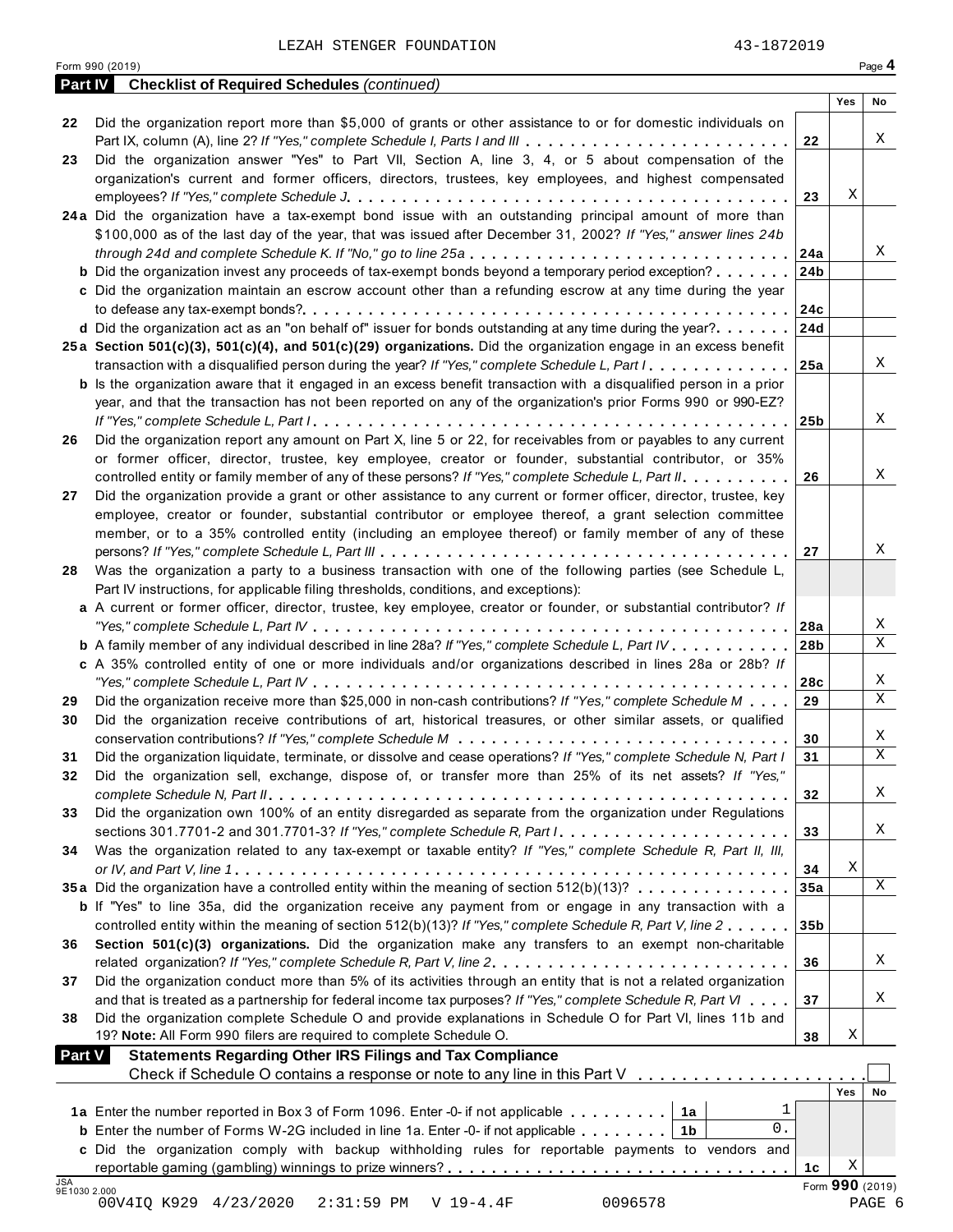|               | Form 990 (2019)                                                                                                                              |     | Page 5 |
|---------------|----------------------------------------------------------------------------------------------------------------------------------------------|-----|--------|
| <b>Part V</b> | Statements Regarding Other IRS Filings and Tax Compliance (continued)                                                                        |     |        |
|               |                                                                                                                                              | Yes | No     |
|               | 2a Enter the number of employees reported on Form W-3, Transmittal of Wage and Tax                                                           |     |        |
|               | 0.<br>Statements, filed for the calendar year ending with or within the year covered by this return. 2a                                      |     |        |
|               | <b>b</b> If at least one is reported on line 2a, did the organization file all required federal employment tax returns?                      | 2b  |        |
|               | Note: If the sum of lines 1a and 2a is greater than 250, you may be required to e-file (see instructions)                                    |     |        |
|               | 3a Did the organization have unrelated business gross income of \$1,000 or more during the year?                                             | 3a  | Χ      |
|               | <b>b</b> If "Yes," has it filed a Form 990-T for this year? If "No" to line 3b, provide an explanation on Schedule O                         | 3b  |        |
|               | 4a At any time during the calendar year, did the organization have an interest in, or a signature or other authority over,                   |     |        |
|               | a financial account in a foreign country (such as a bank account, securities account, or other financial account)?                           | 4a  | Χ      |
|               | <b>b</b> If "Yes," enter the name of the foreign country $\blacktriangleright$                                                               |     |        |
|               | See instructions for filing requirements for FinCEN Form 114, Report of Foreign Bank and Financial Accounts (FBAR).                          |     |        |
|               | 5a Was the organization a party to a prohibited tax shelter transaction at any time during the tax year?                                     | 5a  | Χ      |
|               | <b>b</b> Did any taxable party notify the organization that it was or is a party to a prohibited tax shelter transaction?                    | 5b  | Χ      |
|               |                                                                                                                                              | 5c  |        |
|               | 6a Does the organization have annual gross receipts that are normally greater than \$100,000, and did the                                    |     |        |
|               | organization solicit any contributions that were not tax deductible as charitable contributions?                                             | 6a  | Χ      |
|               | <b>b</b> If "Yes," did the organization include with every solicitation an express statement that such contributions or                      |     |        |
|               |                                                                                                                                              | 6b  |        |
| 7             | Organizations that may receive deductible contributions under section 170(c).                                                                |     |        |
|               | a Did the organization receive a payment in excess of \$75 made partly as a contribution and partly for goods                                |     |        |
|               |                                                                                                                                              | 7а  | Χ      |
|               |                                                                                                                                              | 7b  |        |
|               | <b>b</b> If "Yes," did the organization notify the donor of the value of the goods or services provided?                                     |     |        |
|               | c Did the organization sell, exchange, or otherwise dispose of tangible personal property for which it was                                   |     | Χ      |
|               |                                                                                                                                              | 7с  |        |
|               | d If "Yes," indicate the number of Forms 8282 filed during the year $\ldots \ldots \ldots \ldots \ldots$                                     |     | Χ      |
|               | e Did the organization receive any funds, directly or indirectly, to pay premiums on a personal benefit contract?                            | 7е  | Χ      |
| t.            | Did the organization, during the year, pay premiums, directly or indirectly, on a personal benefit contract?                                 | 7f  |        |
|               | g If the organization received a contribution of qualified intellectual property, did the organization file Form 8899 as required?           | 7g  |        |
|               | h If the organization received a contribution of cars, boats, airplanes, or other vehicles, did the organization file a Form 1098-C?         | 7h  |        |
| 8             | Sponsoring organizations maintaining donor advised funds. Did a donor advised fund maintained by the                                         |     |        |
|               | sponsoring organization have excess business holdings at any time during the year?                                                           | 8   |        |
| 9             | Sponsoring organizations maintaining donor advised funds.                                                                                    |     |        |
|               | a Did the sponsoring organization make any taxable distributions under section 4966?                                                         | 9а  |        |
|               | <b>b</b> Did the sponsoring organization make a distribution to a donor, donor advisor, or related person?                                   | 9b  |        |
| 10            | Section 501(c)(7) organizations. Enter:                                                                                                      |     |        |
|               | 10a <br>a Initiation fees and capital contributions included on Part VIII, line 12                                                           |     |        |
|               | <b>b</b> Gross receipts, included on Form 990, Part VIII, line 12, for public use of club facilities 10b                                     |     |        |
| 11            | Section 501(c)(12) organizations. Enter:                                                                                                     |     |        |
|               | 11a                                                                                                                                          |     |        |
|               | <b>b</b> Gross income from other sources (Do not net amounts due or paid to other sources                                                    |     |        |
|               | 11b                                                                                                                                          |     |        |
|               | 12a Section 4947(a)(1) non-exempt charitable trusts. Is the organization filing Form 990 in lieu of Form 1041?                               | 12a |        |
|               | 12b<br><b>b</b> If "Yes," enter the amount of tax-exempt interest received or accrued during the year                                        |     |        |
| 13            | Section 501(c)(29) qualified nonprofit health insurance issuers.                                                                             |     |        |
|               | a Is the organization licensed to issue qualified health plans in more than one state?                                                       | 13а |        |
|               | Note: See the instructions for additional information the organization must report on Schedule O.                                            |     |        |
|               | <b>b</b> Enter the amount of reserves the organization is required to maintain by the states in which                                        |     |        |
|               | 13b                                                                                                                                          |     |        |
|               |                                                                                                                                              |     |        |
|               |                                                                                                                                              | 14a | Χ      |
|               | 14a Did the organization receive any payments for indoor tanning services during the tax year?                                               |     |        |
|               | <b>b</b> If "Yes," has it filed a Form 720 to report these payments? If "No," provide an explanation on Schedule $0 \cdot \cdot \cdot \cdot$ | 14b |        |
| 15            | Is the organization subject to the section 4960 tax on payment(s) of more than \$1,000,000 in remuneration or                                |     | Χ      |
|               |                                                                                                                                              | 15  |        |
|               | If "Yes," see instructions and file Form 4720, Schedule N.                                                                                   |     |        |
| 16            | Is the organization an educational institution subject to the section 4968 excise tax on net investment income?                              | 16  | Χ      |
|               | If "Yes," complete Form 4720, Schedule O.                                                                                                    |     |        |

Form **990** (2019)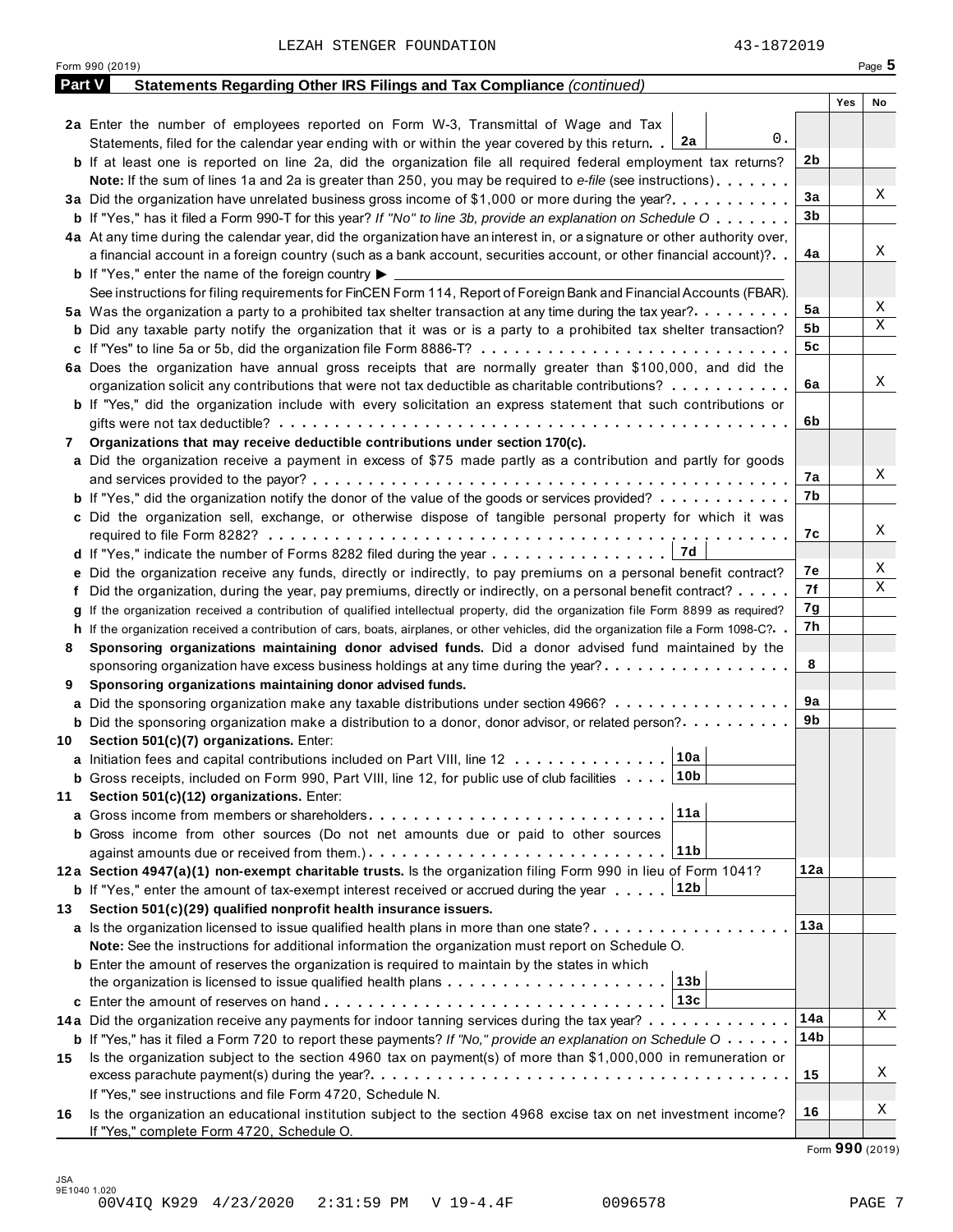| Part VI                          | 43-1872019<br>LEZAH STENGER FOUNDATION<br>Form 990 (2019)                                                                                                                                                                                                                                          |                 |            | Page 6 |
|----------------------------------|----------------------------------------------------------------------------------------------------------------------------------------------------------------------------------------------------------------------------------------------------------------------------------------------------|-----------------|------------|--------|
|                                  | Governance, Management, and Disclosure For each "Yes" response to lines 2 through 7b below, and for a "No"                                                                                                                                                                                         |                 |            |        |
|                                  | response to line 8a, 8b, or 10b below, describe the circumstances, processes, or changes on Schedule O. See instructions.                                                                                                                                                                          |                 |            | Χ      |
|                                  | <b>Section A. Governing Body and Management</b>                                                                                                                                                                                                                                                    |                 |            |        |
|                                  |                                                                                                                                                                                                                                                                                                    |                 | <b>Yes</b> | No     |
|                                  | 5<br>1a                                                                                                                                                                                                                                                                                            |                 |            |        |
|                                  | 1a Enter the number of voting members of the governing body at the end of the tax year<br>If there are material differences in voting rights among members of the governing body, or                                                                                                               |                 |            |        |
|                                  | if the governing body delegated broad authority to an executive committee or similar                                                                                                                                                                                                               |                 |            |        |
|                                  | committée, explain on Schedule O.<br>4<br>1b<br>Enter the number of voting members included on line 1a, above, who are independent                                                                                                                                                                 |                 |            |        |
| 2                                | Did any officer, director, trustee, or key employee have a family relationship or a business relationship with                                                                                                                                                                                     |                 |            |        |
|                                  |                                                                                                                                                                                                                                                                                                    | 2               | Χ          |        |
| 3                                | Did the organization delegate control over management duties customarily performed by or under the direct                                                                                                                                                                                          |                 |            |        |
|                                  | supervision of officers, directors, trustees, or key employees to a management company or other person?                                                                                                                                                                                            | 3               |            | Χ      |
| 4                                | Did the organization make any significant changes to its governing documents since the prior Form 990 was filed?                                                                                                                                                                                   | 4               |            | Χ      |
| 5                                | Did the organization become aware during the year of a significant diversion of the organization's assets?                                                                                                                                                                                         | 5               |            | Χ      |
| 6                                |                                                                                                                                                                                                                                                                                                    | 6               |            | Χ      |
| 7a                               | Did the organization have members, stockholders, or other persons who had the power to elect or appoint                                                                                                                                                                                            |                 |            |        |
|                                  |                                                                                                                                                                                                                                                                                                    | 7a              | X          |        |
| b                                | Are any governance decisions of the organization reserved to (or subject to approval by) members,                                                                                                                                                                                                  |                 |            |        |
|                                  |                                                                                                                                                                                                                                                                                                    | 7b              |            | Χ      |
| 8                                | Did the organization contemporaneously document the meetings held or written actions undertaken during                                                                                                                                                                                             |                 |            |        |
|                                  | the year by the following:                                                                                                                                                                                                                                                                         |                 |            |        |
| а                                |                                                                                                                                                                                                                                                                                                    | 8a              | X          |        |
| b                                |                                                                                                                                                                                                                                                                                                    | 8b              |            | Χ      |
| 9                                | Is there any officer, director, trustee, or key employee listed in Part VII, Section A, who cannot be reached at                                                                                                                                                                                   |                 |            |        |
|                                  | the organization's mailing address? If "Yes," provide the names and addresses on Schedule O.                                                                                                                                                                                                       | 9               |            | Χ      |
|                                  | Section B. Policies (This Section B requests information about policies not required by the Internal Revenue Code.)                                                                                                                                                                                |                 |            |        |
|                                  |                                                                                                                                                                                                                                                                                                    |                 | Yes        | No     |
|                                  |                                                                                                                                                                                                                                                                                                    | 10a             |            | Χ      |
|                                  | <b>b</b> If "Yes," did the organization have written policies and procedures governing the activities of such chapters,                                                                                                                                                                            |                 |            |        |
|                                  | affiliates, and branches to ensure their operations are consistent with the organization's exempt purposes?                                                                                                                                                                                        | 10 <sub>b</sub> |            |        |
|                                  | 11a Has the organization provided a complete copy of this Form 990 to all members of its governing body before filing the form?                                                                                                                                                                    | 11a             | Χ          |        |
|                                  | <b>b</b> Describe in Schedule O the process, if any, used by the organization to review this Form 990.                                                                                                                                                                                             |                 |            |        |
|                                  | 12a Did the organization have a written conflict of interest policy? If "No," go to line 13                                                                                                                                                                                                        | 12a             |            | Χ      |
|                                  | <b>b</b> Were officers, directors, or trustees, and key employees required to disclose annually interests that could give                                                                                                                                                                          |                 |            |        |
|                                  |                                                                                                                                                                                                                                                                                                    |                 |            |        |
|                                  |                                                                                                                                                                                                                                                                                                    | 12 <sub>b</sub> |            |        |
|                                  | Did the organization regularly and consistently monitor and enforce compliance with the policy? If "Yes,"                                                                                                                                                                                          |                 |            |        |
|                                  |                                                                                                                                                                                                                                                                                                    | 12c             |            |        |
|                                  | Did the organization have a written whistleblower policy?                                                                                                                                                                                                                                          | 13              |            | Χ      |
|                                  | Did the organization have a written document retention and destruction policy?                                                                                                                                                                                                                     | 14              |            | X      |
|                                  | Did the process for determining compensation of the following persons include a review and approval by                                                                                                                                                                                             |                 |            |        |
|                                  | independent persons, comparability data, and contemporaneous substantiation of the deliberation and decision?                                                                                                                                                                                      |                 |            |        |
|                                  | The organization's CEO, Executive Director, or top management official                                                                                                                                                                                                                             | 15a             |            | Χ      |
| b                                |                                                                                                                                                                                                                                                                                                    | 15 <sub>b</sub> |            | X      |
|                                  | If "Yes" to line 15a or 15b, describe the process in Schedule O (see instructions).                                                                                                                                                                                                                |                 |            |        |
|                                  | 16a Did the organization invest in, contribute assets to, or participate in a joint venture or similar arrangement                                                                                                                                                                                 |                 |            |        |
|                                  |                                                                                                                                                                                                                                                                                                    | 16a             | X          |        |
|                                  | <b>b</b> If "Yes," did the organization follow a written policy or procedure requiring the organization to evaluate its                                                                                                                                                                            |                 |            |        |
|                                  | participation in joint venture arrangements under applicable federal tax law, and take steps to safeguard the                                                                                                                                                                                      |                 |            |        |
|                                  |                                                                                                                                                                                                                                                                                                    | 16 <sub>b</sub> | X          |        |
|                                  | <b>Section C. Disclosure</b>                                                                                                                                                                                                                                                                       |                 |            |        |
|                                  | List the states with which a copy of this Form 990 is required to be filed $\blacktriangleright$                                                                                                                                                                                                   |                 |            |        |
|                                  | Section 6104 requires an organization to make its Forms 1023 (1024 or 1024-A, if applicable), 990, and 990-T (Section 501(c)<br>(3)s only) available for public inspection. Indicate how you made these available. Check all that apply.                                                           |                 |            |        |
|                                  | $X$ Upon request<br>Own website<br>Another's website<br>Other (explain on Schedule O)                                                                                                                                                                                                              |                 |            |        |
|                                  |                                                                                                                                                                                                                                                                                                    |                 |            |        |
| 13<br>14<br>15<br>17<br>18<br>19 | Describe on Schedule O whether (and if so, how) the organization made its governing documents, conflict of interest policy,                                                                                                                                                                        |                 |            |        |
| 20                               | and financial statements available to the public during the tax year.<br>State the name, address, and telephone number of the person who possesses the organization's books and records $\blacktriangleright$<br>LEZAH STENGER 5051 S NATIONAL AVE, SUITE 5-100 SPRINGFIELD, MO 65810 417-889-4300 |                 |            |        |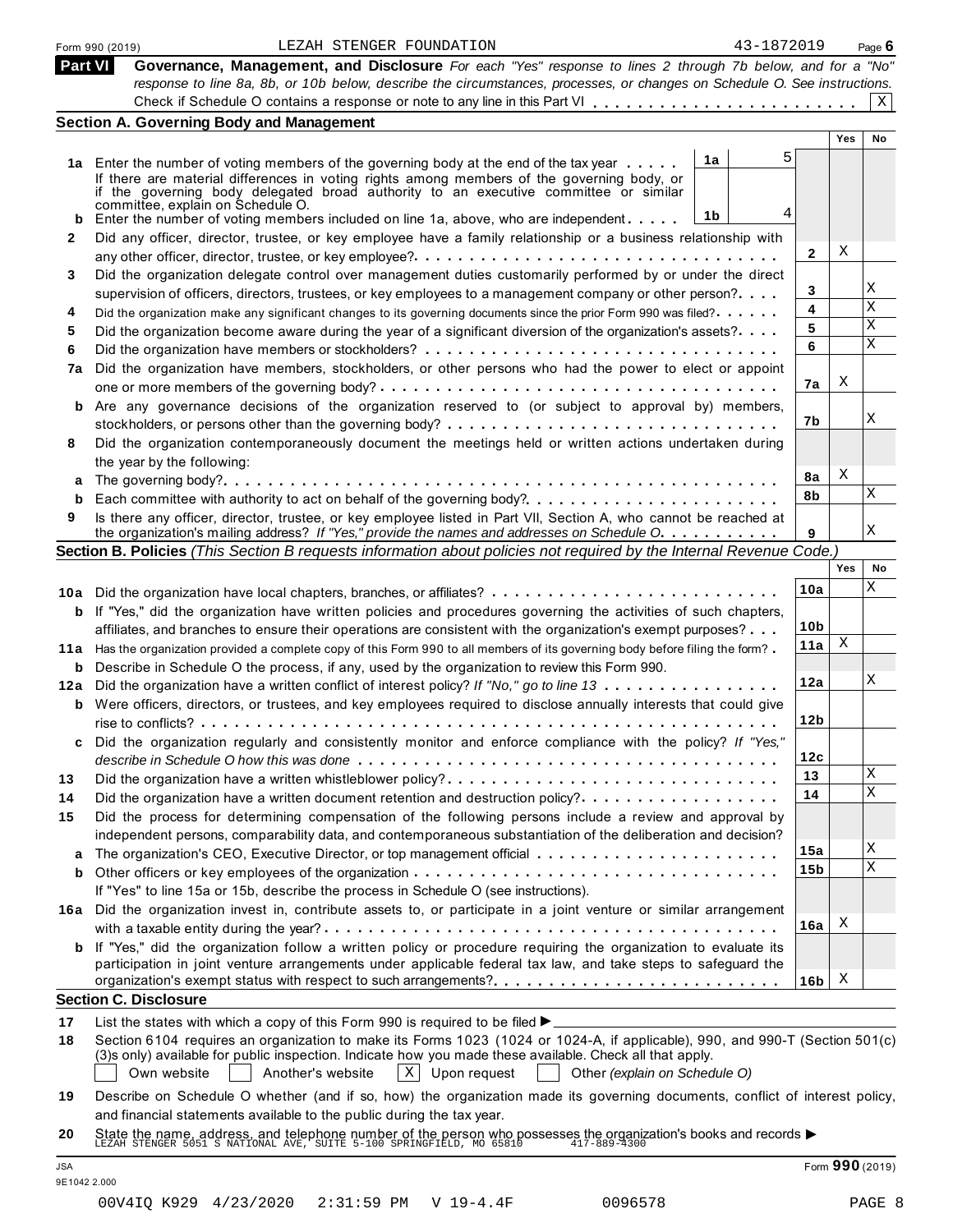| <b>Part VIII</b> Compensation of Officers, Directors, Trustees, Key Employees, Highest Compensated Employees, and<br><b>Independent Contractors</b> |  |
|-----------------------------------------------------------------------------------------------------------------------------------------------------|--|
|                                                                                                                                                     |  |
| Section A. Officers, Directors, Trustees, Key Employees, and Highest Compensated Employees                                                          |  |

**1a** Complete this table for all persons required to be listed. Report compensation for the calendar year ending with or within the organization's tax year.

anization's lax year.<br>● List all of the organization's **current** officers, directors, trustees (whether individuals or organizations), regardless of amount of<br>nnensation Enter -0- in columns (D) (E) and (E) if no compensa compensation. Enter -0- in columns (D), (E), and (F) if no compensation was paid.

• List all of the organization's **current** key employees, if any. See instructions for definition of "key employee."<br>● List the experimetiscle five expect highest expressed explores (other than an efficer director t

**Example in the organization's current** key employees, if any, see instructions for definition of key employee.<br>• List the organization's five **current** highest compensated employees (other than an officer, director, trust who received reportable compensation (Box 5 of Form W-2 and/or Box 7 of Form 1099-MISC) of more than \$100,000 from the

organization and any related organizations.<br>• List all of the organization's **former** officers, key employees, and highest compensated employees who received more than<br>\$1.00.000 of reportable componention from the erganiza \$100,000 of reportable compensation from the organization and any related organizations.

% List all of the organization's **former directors or trustees** that received, in the capacity as a former director or trustee of the organization, more than \$10,000 of reportable compensation from the organization and any related organizations. See instructions for the order in which to list the persons above.

 $\mathbf{C}$ 

┱

Check this box if neither the organization nor any related organization compensated any current officer, director, or trustee.

| (A)<br>Name and title    | (B)<br>Average<br>hours<br>per week<br>(list any<br>hours for<br>related<br>organizations<br>below<br>dotted line) | Individual trustee<br>or director | Institutional trustee | (७)<br>Position<br>Officer | Key employee | (do not check more than one<br>box, unless person is both an<br>officer and a director/trustee)<br>Highest compensated<br>employee | Former | (D)<br>Reportable<br>compensation<br>from the<br>organization<br>(W-2/1099-MISC) | (E)<br>Reportable<br>compensation<br>from related<br>organizations<br>(W-2/1099-MISC) | (F)<br>Estimated amount<br>of other<br>compensation<br>from the<br>organization and<br>related organizations |
|--------------------------|--------------------------------------------------------------------------------------------------------------------|-----------------------------------|-----------------------|----------------------------|--------------|------------------------------------------------------------------------------------------------------------------------------------|--------|----------------------------------------------------------------------------------|---------------------------------------------------------------------------------------|--------------------------------------------------------------------------------------------------------------|
| (1) BRIAN FOGLE          | 1.00                                                                                                               |                                   |                       |                            |              |                                                                                                                                    |        |                                                                                  |                                                                                       |                                                                                                              |
| <b>DIRECTOR</b>          | 40.00                                                                                                              | $\mathbf X$                       |                       |                            |              |                                                                                                                                    |        | $\mathsf 0$ .                                                                    | 158,095.                                                                              | 29,671.                                                                                                      |
| (2) LEZAH STENGER        | 1.00                                                                                                               |                                   |                       |                            |              |                                                                                                                                    |        |                                                                                  |                                                                                       |                                                                                                              |
| PRESIDENT                | 0.                                                                                                                 | $\mathbf X$                       |                       | Χ                          |              |                                                                                                                                    |        | 0                                                                                | $0$ .                                                                                 | $\mathsf 0$ .                                                                                                |
| (3) STEPHANIE MONTGOMERY | 1.00                                                                                                               |                                   |                       |                            |              |                                                                                                                                    |        |                                                                                  |                                                                                       |                                                                                                              |
| SECRETARY/TREASURER      | 0.                                                                                                                 | $\rm X$                           |                       | $\mathbf X$                |              |                                                                                                                                    |        | $0$ .                                                                            | 0.                                                                                    | $\mathsf 0$ .                                                                                                |
| (4) CRISTA HOGAN         | 1.00                                                                                                               |                                   |                       |                            |              |                                                                                                                                    |        |                                                                                  |                                                                                       |                                                                                                              |
| <b>DIRECTOR</b>          | $\overline{0}$ .                                                                                                   | $\mathbf X$                       |                       |                            |              |                                                                                                                                    |        | 0                                                                                | $\mathsf{O}$                                                                          | $\mathsf 0$ .                                                                                                |
| (5) MOREY MECHLIN        | 1.00                                                                                                               |                                   |                       |                            |              |                                                                                                                                    |        |                                                                                  |                                                                                       |                                                                                                              |
| <b>DIRECTOR</b>          | 0.                                                                                                                 | Χ                                 |                       |                            |              |                                                                                                                                    |        | 0                                                                                | $\mathsf{O}$ .                                                                        | $\mathsf 0$ .                                                                                                |
| (6)                      |                                                                                                                    |                                   |                       |                            |              |                                                                                                                                    |        |                                                                                  |                                                                                       |                                                                                                              |
| (7)                      |                                                                                                                    |                                   |                       |                            |              |                                                                                                                                    |        |                                                                                  |                                                                                       |                                                                                                              |
| (8)                      |                                                                                                                    |                                   |                       |                            |              |                                                                                                                                    |        |                                                                                  |                                                                                       |                                                                                                              |
| (9)                      |                                                                                                                    |                                   |                       |                            |              |                                                                                                                                    |        |                                                                                  |                                                                                       |                                                                                                              |
| (10)                     |                                                                                                                    |                                   |                       |                            |              |                                                                                                                                    |        |                                                                                  |                                                                                       |                                                                                                              |
| (11)                     |                                                                                                                    |                                   |                       |                            |              |                                                                                                                                    |        |                                                                                  |                                                                                       |                                                                                                              |
| (12)                     |                                                                                                                    |                                   |                       |                            |              |                                                                                                                                    |        |                                                                                  |                                                                                       |                                                                                                              |
| (13)                     |                                                                                                                    |                                   |                       |                            |              |                                                                                                                                    |        |                                                                                  |                                                                                       |                                                                                                              |
| (14)                     |                                                                                                                    |                                   |                       |                            |              |                                                                                                                                    |        |                                                                                  |                                                                                       |                                                                                                              |

JSA Form **990** (2019)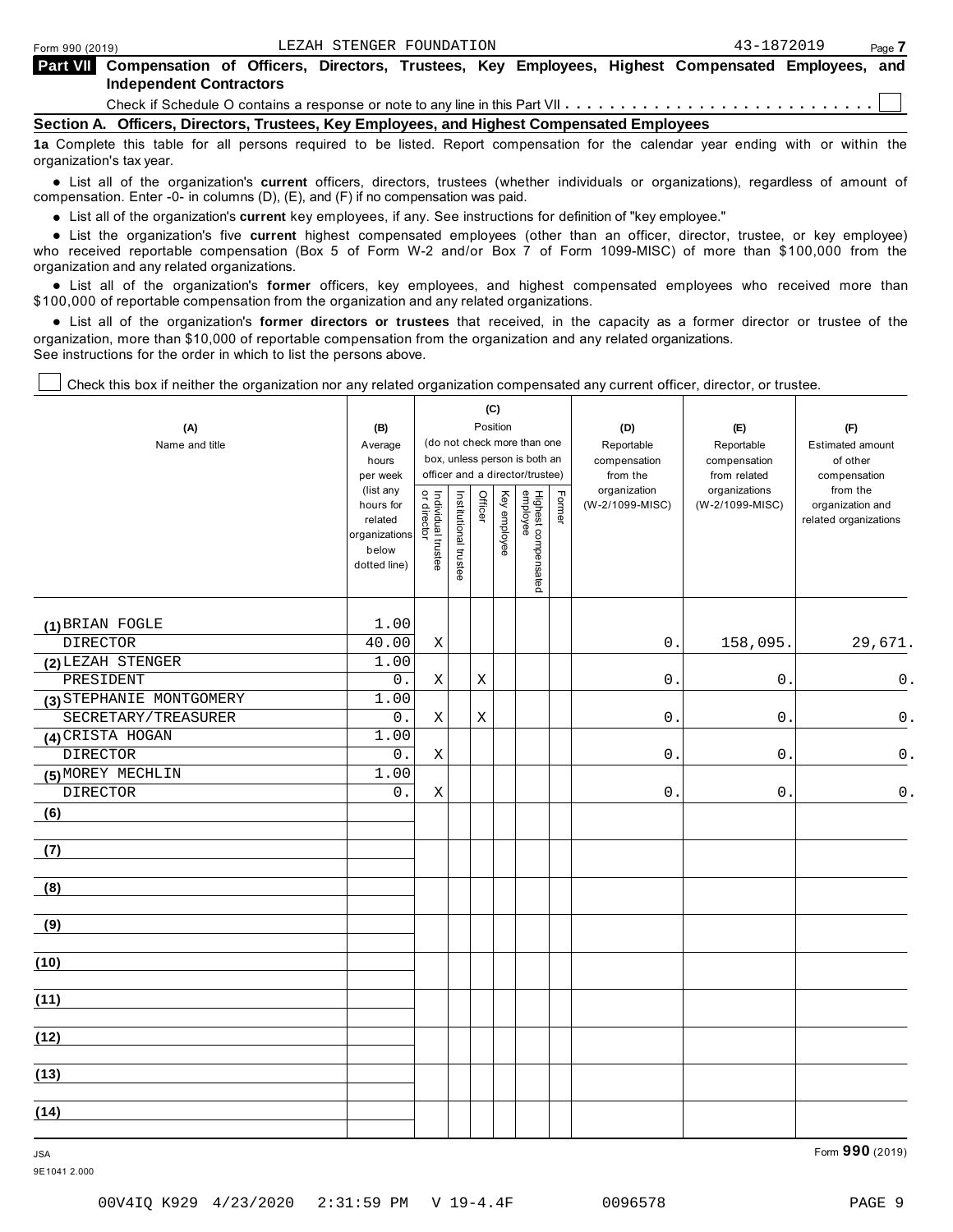### LEZAH STENGER FOUNDATION 43-1872019

| Form 990 (2019)<br><b>Part VII</b> | Section A. Officers, Directors, Trustees, Key Employees, and Highest Compensated Employees (continued)                                                                                                                                           |                                                            |                                   |                                                                                                                    |         |              |                                 |        |                                                  |                                                                    |   |                                                          | Page 8                |
|------------------------------------|--------------------------------------------------------------------------------------------------------------------------------------------------------------------------------------------------------------------------------------------------|------------------------------------------------------------|-----------------------------------|--------------------------------------------------------------------------------------------------------------------|---------|--------------|---------------------------------|--------|--------------------------------------------------|--------------------------------------------------------------------|---|----------------------------------------------------------|-----------------------|
|                                    | (A)<br>Name and title                                                                                                                                                                                                                            | (B)<br>Average<br>hours per<br>week (list any<br>hours for |                                   | (C)<br>Position<br>(do not check more than one<br>box, unless person is both an<br>officer and a director/trustee) |         |              |                                 |        | (D)<br>Reportable<br>compensation<br>from<br>the | (E)<br>Reportable<br>compensation from<br>related<br>organizations |   | (F)<br>Estimated<br>amount of<br>other<br>compensation   |                       |
|                                    |                                                                                                                                                                                                                                                  | related<br>organizations<br>below dotted<br>line)          | Individual trustee<br>or director | Institutional trustee                                                                                              | Officer | Key employee | Highest compensated<br>employee | Former | organization<br>(W-2/1099-MISC)                  | (W-2/1099-MISC)                                                    |   | from the<br>organization<br>and related<br>organizations |                       |
|                                    |                                                                                                                                                                                                                                                  |                                                            |                                   |                                                                                                                    |         |              |                                 |        |                                                  |                                                                    |   |                                                          |                       |
|                                    |                                                                                                                                                                                                                                                  |                                                            |                                   |                                                                                                                    |         |              |                                 |        |                                                  |                                                                    |   |                                                          |                       |
|                                    |                                                                                                                                                                                                                                                  |                                                            |                                   |                                                                                                                    |         |              |                                 |        |                                                  |                                                                    |   |                                                          |                       |
|                                    |                                                                                                                                                                                                                                                  |                                                            |                                   |                                                                                                                    |         |              |                                 |        |                                                  |                                                                    |   |                                                          |                       |
|                                    |                                                                                                                                                                                                                                                  |                                                            |                                   |                                                                                                                    |         |              |                                 |        |                                                  |                                                                    |   |                                                          |                       |
|                                    |                                                                                                                                                                                                                                                  |                                                            |                                   |                                                                                                                    |         |              |                                 |        |                                                  |                                                                    |   |                                                          |                       |
|                                    |                                                                                                                                                                                                                                                  |                                                            |                                   |                                                                                                                    |         |              |                                 |        |                                                  |                                                                    |   |                                                          |                       |
|                                    |                                                                                                                                                                                                                                                  |                                                            |                                   |                                                                                                                    |         |              |                                 |        |                                                  |                                                                    |   |                                                          |                       |
|                                    |                                                                                                                                                                                                                                                  |                                                            |                                   |                                                                                                                    |         |              |                                 |        |                                                  |                                                                    |   |                                                          |                       |
|                                    |                                                                                                                                                                                                                                                  |                                                            |                                   |                                                                                                                    |         |              |                                 |        |                                                  |                                                                    |   |                                                          |                       |
|                                    |                                                                                                                                                                                                                                                  |                                                            |                                   |                                                                                                                    |         |              |                                 |        |                                                  |                                                                    |   |                                                          |                       |
|                                    | 1b Sub-total                                                                                                                                                                                                                                     |                                                            |                                   |                                                                                                                    |         |              |                                 |        | $0$ .<br>$0$ .                                   | 158,095.                                                           | 0 |                                                          | 29,671.<br>$\Omega$ . |
|                                    | c Total from continuation sheets to Part VII, Section A                                                                                                                                                                                          |                                                            |                                   |                                                                                                                    |         |              |                                 |        | 0.                                               | 158,095.                                                           |   |                                                          | 29,671.               |
|                                    | 2 Total number of individuals (including but not limited to those listed above) who received more than \$100,000 of<br>reportable compensation from the organization ▶                                                                           |                                                            | 0.                                |                                                                                                                    |         |              |                                 |        |                                                  |                                                                    |   |                                                          |                       |
|                                    |                                                                                                                                                                                                                                                  |                                                            |                                   |                                                                                                                    |         |              |                                 |        |                                                  |                                                                    |   | Yes                                                      | No                    |
|                                    | 3 Did the organization list any former officer, director, or trustee, key employee, or highest compensated<br>employee on line 1a? If "Yes," complete Schedule J for such individual                                                             |                                                            |                                   |                                                                                                                    |         |              |                                 |        |                                                  |                                                                    |   | 3                                                        | X                     |
|                                    | 4 For any individual listed on line 1a, is the sum of reportable compensation and other compensation from the<br>organization and related organizations greater than \$150,000? If "Yes," complete Schedule J for such                           |                                                            |                                   |                                                                                                                    |         |              |                                 |        |                                                  |                                                                    |   |                                                          |                       |
| 5.                                 | Did any person listed on line 1a receive or accrue compensation from any unrelated organization or individual                                                                                                                                    |                                                            |                                   |                                                                                                                    |         |              |                                 |        |                                                  |                                                                    |   | Χ<br>4                                                   |                       |
|                                    | for services rendered to the organization? If "Yes," complete Schedule J for such person<br><b>Section B. Independent Contractors</b>                                                                                                            |                                                            |                                   |                                                                                                                    |         |              |                                 |        |                                                  |                                                                    |   | 5                                                        | Χ                     |
| $\mathbf 1$<br>year.               | Complete this table for your five highest compensated independent contractors that received more than \$100,000 of<br>compensation from the organization. Report compensation for the calendar year ending with or within the organization's tax |                                                            |                                   |                                                                                                                    |         |              |                                 |        |                                                  |                                                                    |   |                                                          |                       |
|                                    | (A)<br>Name and business address                                                                                                                                                                                                                 |                                                            |                                   |                                                                                                                    |         |              |                                 |        | (B)<br>Description of services                   |                                                                    |   | (C)<br>Compensation                                      |                       |
|                                    |                                                                                                                                                                                                                                                  |                                                            |                                   |                                                                                                                    |         |              |                                 |        |                                                  |                                                                    |   |                                                          |                       |
|                                    |                                                                                                                                                                                                                                                  |                                                            |                                   |                                                                                                                    |         |              |                                 |        |                                                  |                                                                    |   |                                                          |                       |
|                                    |                                                                                                                                                                                                                                                  |                                                            |                                   |                                                                                                                    |         |              |                                 |        |                                                  |                                                                    |   |                                                          |                       |

**2** Total number of independent contractors (including but not limited to those listed above) who received more than \$100,000 in compensation from the organization  $\triangleright$  0.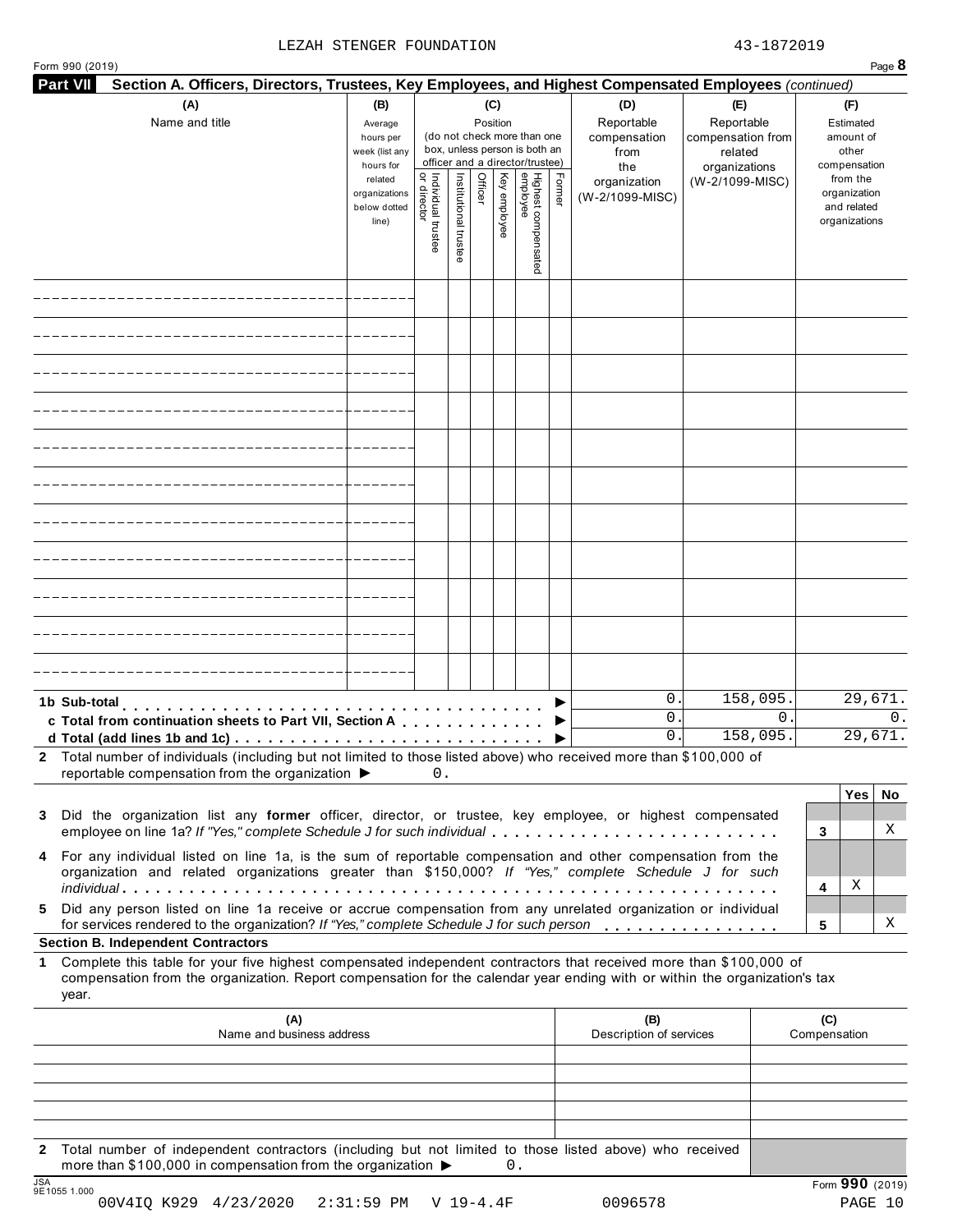### Form <sup>990</sup> (2019) Page **9** LEZAH STENGER FOUNDATION 43-1872019

|                                                                              | <b>Part VIII</b> | <b>Statement of Revenue</b>                                                                                                                                                                                                                   |                          |                                       |                               |                                                        |
|------------------------------------------------------------------------------|------------------|-----------------------------------------------------------------------------------------------------------------------------------------------------------------------------------------------------------------------------------------------|--------------------------|---------------------------------------|-------------------------------|--------------------------------------------------------|
|                                                                              |                  | Check if Schedule O contains a response or note to any line in this Part VIII                                                                                                                                                                 | (A)                      | (B)                                   | (C)                           | (D)                                                    |
|                                                                              |                  |                                                                                                                                                                                                                                               | Total revenue            | Related or exempt<br>function revenue | Unrelated<br>business revenue | Revenue excluded<br>from tax under<br>sections 512-514 |
|                                                                              | 1a               | Federated campaigns <b>Federated</b><br>1a                                                                                                                                                                                                    |                          |                                       |                               |                                                        |
|                                                                              | b                | Membership dues <b>All Accords</b> Membership dues<br>1b                                                                                                                                                                                      |                          |                                       |                               |                                                        |
|                                                                              | с                | Fundraising events <b>Fundraising</b><br>1c                                                                                                                                                                                                   |                          |                                       |                               |                                                        |
|                                                                              | d                | Related organizations <b>and the set of the set of the set of the set of the set of the set of the set of the set of the set of the set of the set of the set of the set of the set of the set of the set of the set of the set </b><br>1d    |                          |                                       |                               |                                                        |
|                                                                              | е                | Government grants (contributions)<br>1е                                                                                                                                                                                                       |                          |                                       |                               |                                                        |
| Contributions, Gifts, Grants<br>and Other Similar Amounts<br>Program Service | T.               | All other contributions, gifts, grants,                                                                                                                                                                                                       |                          |                                       |                               |                                                        |
|                                                                              |                  | and similar amounts not included above<br>1f<br>142,746.                                                                                                                                                                                      |                          |                                       |                               |                                                        |
|                                                                              | g                | Noncash contributions included in<br>$1g$ \$<br>lines 1a-1f                                                                                                                                                                                   |                          |                                       |                               |                                                        |
|                                                                              |                  | h Total. Add lines 1a-1f                                                                                                                                                                                                                      | 142,746.                 |                                       |                               |                                                        |
|                                                                              |                  | <b>Business Code</b>                                                                                                                                                                                                                          |                          |                                       |                               |                                                        |
|                                                                              | 2a               |                                                                                                                                                                                                                                               |                          |                                       |                               |                                                        |
|                                                                              | b                | the control of the control of the control of the control of the control of the control of                                                                                                                                                     |                          |                                       |                               |                                                        |
|                                                                              | c                | the control of the control of the control of the control of the control of the control of                                                                                                                                                     |                          |                                       |                               |                                                        |
|                                                                              | d                | the control of the control of the control of the control of the control of the control of                                                                                                                                                     |                          |                                       |                               |                                                        |
|                                                                              | е                |                                                                                                                                                                                                                                               |                          |                                       |                               |                                                        |
|                                                                              | f                | All other program service revenue                                                                                                                                                                                                             |                          |                                       |                               |                                                        |
|                                                                              | g                |                                                                                                                                                                                                                                               | 0.                       |                                       |                               |                                                        |
|                                                                              | 3                | Investment income (including dividends, interest, and                                                                                                                                                                                         |                          |                                       |                               |                                                        |
|                                                                              |                  | other similar amounts) $\cdots$ $\cdots$ $\cdots$ $\cdots$                                                                                                                                                                                    | 7,626.<br>$\mathsf{0}$ . |                                       |                               | 7,626.                                                 |
|                                                                              | 4<br>5           | Income from investment of tax-exempt bond proceeds $\blacktriangleright$                                                                                                                                                                      | 0.                       |                                       |                               |                                                        |
|                                                                              |                  | (i) Real<br>(ii) Personal                                                                                                                                                                                                                     |                          |                                       |                               |                                                        |
|                                                                              | 6a               | Gross rents<br>6а                                                                                                                                                                                                                             |                          |                                       |                               |                                                        |
|                                                                              | b                | Less: rental expenses<br>6b                                                                                                                                                                                                                   |                          |                                       |                               |                                                        |
|                                                                              | c                | Rental income or $(\text{loss})$ 6c                                                                                                                                                                                                           |                          |                                       |                               |                                                        |
|                                                                              | d                | Net rental income or (loss)                                                                                                                                                                                                                   | $\mathsf{0}$ .           |                                       |                               |                                                        |
|                                                                              | 7а               | (i) Securities<br>(ii) Other<br>Gross amount from                                                                                                                                                                                             |                          |                                       |                               |                                                        |
|                                                                              |                  | of<br>sales<br>assets                                                                                                                                                                                                                         |                          |                                       |                               |                                                        |
|                                                                              |                  | 711.<br>other than inventory<br>7a                                                                                                                                                                                                            |                          |                                       |                               |                                                        |
|                                                                              | b                | Less: cost or other basis                                                                                                                                                                                                                     |                          |                                       |                               |                                                        |
| enue                                                                         |                  | and sales expenses<br>7b                                                                                                                                                                                                                      |                          |                                       |                               |                                                        |
|                                                                              | с                | Gain or (loss) $\overline{z}$ 7c<br>711.                                                                                                                                                                                                      |                          |                                       |                               |                                                        |
|                                                                              | d                | Net gain or (loss)                                                                                                                                                                                                                            | 711.                     |                                       |                               |                                                        |
| Other Rev                                                                    | 8а               | income from fundraising<br>Gross                                                                                                                                                                                                              |                          |                                       |                               |                                                        |
|                                                                              |                  | events (not including \$                                                                                                                                                                                                                      |                          |                                       |                               |                                                        |
|                                                                              |                  | of contributions reported on line                                                                                                                                                                                                             |                          |                                       |                               |                                                        |
|                                                                              |                  | 0.<br>1c). See Part IV, line 18 <b></b><br>8а                                                                                                                                                                                                 |                          |                                       |                               |                                                        |
|                                                                              | b                | $0$ .<br>8b<br>Less: direct expenses extending the set of the set of the set of the set of the set of the set of the set of the set of the set of the set of the set of the set of the set of the set of the set of the set of the set of the | $\mathsf{0}$ .           |                                       |                               |                                                        |
|                                                                              |                  | Net income or (loss) from fundraising events $\blacksquare$                                                                                                                                                                                   |                          |                                       |                               |                                                        |
|                                                                              | 9а               | income<br>from<br>gaming<br>Gross<br>activities. See Part IV, line 19<br>0.                                                                                                                                                                   |                          |                                       |                               |                                                        |
|                                                                              |                  | $0$ .<br>9b<br>Less: direct expenses extending the set of the set of the set of the set of the set of the set of the set of the set of the set of the set of the set of the set of the set of the set of the set of the set of the set of the |                          |                                       |                               |                                                        |
|                                                                              | b<br>c           | Net income or (loss) from gaming activities ▶                                                                                                                                                                                                 | $\mathsf{0}$ .           |                                       |                               |                                                        |
|                                                                              | 10a              | Gross sales of inventory,<br>less                                                                                                                                                                                                             |                          |                                       |                               |                                                        |
|                                                                              |                  | returns and allowances 10<br>0.                                                                                                                                                                                                               |                          |                                       |                               |                                                        |
|                                                                              | b                | 0.<br>Less: cost of goods sold 10b                                                                                                                                                                                                            |                          |                                       |                               |                                                        |
|                                                                              | c                | Net income or (loss) from sales of inventory                                                                                                                                                                                                  | $\mathsf{0}$ .           |                                       |                               |                                                        |
|                                                                              |                  | <b>Business Code</b>                                                                                                                                                                                                                          |                          |                                       |                               |                                                        |
|                                                                              | 11a              | <u> 1989 - Andrea Stadt Britain, amerikansk politik (</u>                                                                                                                                                                                     |                          |                                       |                               |                                                        |
|                                                                              | b                | <u>and the state of the state of the state of the state of the state of the state of the state of the state of the state of the state of the state of the state of the state of the state of the state of the state of the state</u>          |                          |                                       |                               |                                                        |
| Miscellaneous<br>Revenue                                                     | c                | the control of the control of the control of the                                                                                                                                                                                              |                          |                                       |                               |                                                        |
|                                                                              | d                | All other revenue                                                                                                                                                                                                                             |                          |                                       |                               |                                                        |
|                                                                              |                  |                                                                                                                                                                                                                                               | $0$ .                    |                                       |                               |                                                        |
|                                                                              | 12               | Total revenue. See instructions                                                                                                                                                                                                               | 151,083.                 |                                       |                               | 7,626.<br>Form 990 (2019)                              |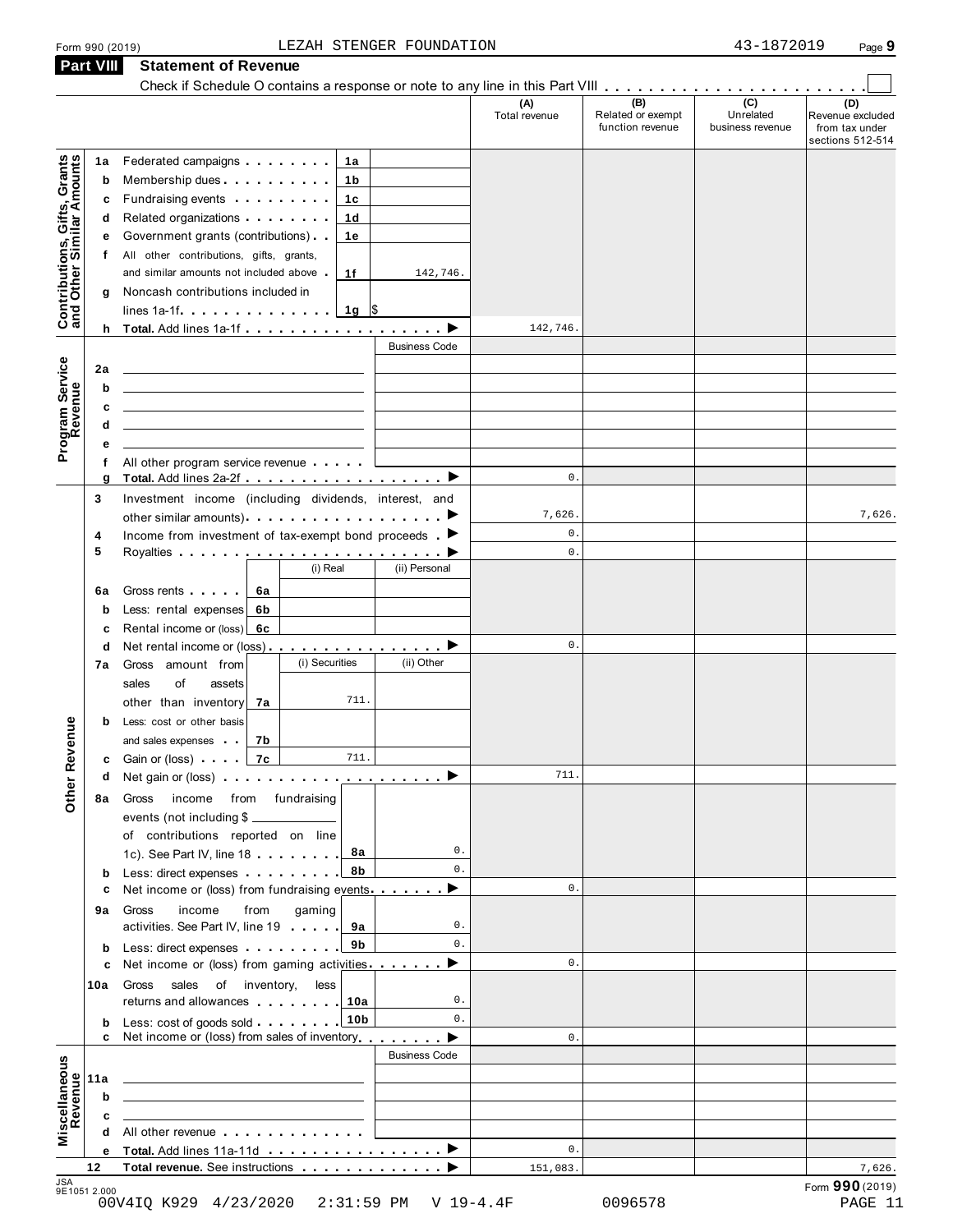### Form <sup>990</sup> (2019) Page **10** LEZAH STENGER FOUNDATION 43-1872019

|                 | <b>Part IX</b> Statement of Functional Expenses                                                                                                                                                                                                                                 |                             |                                    |                                           |                                |
|-----------------|---------------------------------------------------------------------------------------------------------------------------------------------------------------------------------------------------------------------------------------------------------------------------------|-----------------------------|------------------------------------|-------------------------------------------|--------------------------------|
|                 | Section 501(c)(3) and 501(c)(4) organizations must complete all columns. All other organizations must complete column (A).                                                                                                                                                      |                             |                                    |                                           |                                |
|                 |                                                                                                                                                                                                                                                                                 |                             |                                    |                                           |                                |
|                 | Do not include amounts reported on lines 6b, 7b,<br>8b, 9b, and 10b of Part VIII.                                                                                                                                                                                               | (A)<br>Total expenses       | (B)<br>Program service<br>expenses | (C)<br>Management and<br>general expenses | (D)<br>Fundraising<br>expenses |
|                 | 1 Grants and other assistance to domestic organizations                                                                                                                                                                                                                         |                             |                                    |                                           |                                |
|                 | and domestic governments. See Part IV, line 21                                                                                                                                                                                                                                  | 10, 100.                    | 10, 100.                           |                                           |                                |
|                 | 2 Grants and other assistance to domestic                                                                                                                                                                                                                                       |                             |                                    |                                           |                                |
|                 | individuals. See Part IV, line 22                                                                                                                                                                                                                                               | 0.                          |                                    |                                           |                                |
|                 | 3 Grants and other assistance to foreign                                                                                                                                                                                                                                        |                             |                                    |                                           |                                |
|                 | organizations, foreign governments, and foreign                                                                                                                                                                                                                                 |                             |                                    |                                           |                                |
|                 | individuals. See Part IV, lines 15 and 16                                                                                                                                                                                                                                       | 0.                          |                                    |                                           |                                |
|                 | 4 Benefits paid to or for members                                                                                                                                                                                                                                               | $\Omega$ .                  |                                    |                                           |                                |
|                 | 5 Compensation of current officers, directors,<br>trustees, and key employees entitled as a set of the set of the set of the set of the set of the set of the set of the set of the set of the set of the set of the set of the set of the set of the set of the set of the set | $\mathbf 0$ .               |                                    |                                           |                                |
|                 | 6 Compensation not included above to disqualified                                                                                                                                                                                                                               |                             |                                    |                                           |                                |
|                 | persons (as defined under section 4958(f)(1)) and                                                                                                                                                                                                                               |                             |                                    |                                           |                                |
|                 | persons described in section 4958(c)(3)(B)                                                                                                                                                                                                                                      | $\mathbf 0$ .               |                                    |                                           |                                |
|                 | 7 Other salaries and wages                                                                                                                                                                                                                                                      | $\Omega$ .                  |                                    |                                           |                                |
|                 | 8 Pension plan accruals and contributions (include                                                                                                                                                                                                                              |                             |                                    |                                           |                                |
|                 | section 401(k) and 403(b) employer contributions)                                                                                                                                                                                                                               | 0.                          |                                    |                                           |                                |
| 9               | Other employee benefits entitled and the control of the control of the control of the control of the control of the control of the control of the control of the control of the control of the control of the control of the c                                                  | $\Omega$ .                  |                                    |                                           |                                |
| 10              |                                                                                                                                                                                                                                                                                 | $\Omega$ .                  |                                    |                                           |                                |
|                 | 11 Fees for services (nonemployees):                                                                                                                                                                                                                                            |                             |                                    |                                           |                                |
|                 | a Management                                                                                                                                                                                                                                                                    | $\mathbf 0$ .<br>$\Omega$ . |                                    |                                           |                                |
|                 | b Legal and the contract of the contract of the contract of the contract of the contract of the contract of the                                                                                                                                                                 | 2,040.                      |                                    | 2,040.                                    |                                |
|                 | <b>c</b> Accounting <b>c</b> Accounting                                                                                                                                                                                                                                         | $\Omega$ .                  |                                    |                                           |                                |
|                 |                                                                                                                                                                                                                                                                                 | 0.                          |                                    |                                           |                                |
|                 | <b>e</b> Professional fundraising services. See Part IV, line 17                                                                                                                                                                                                                | 0.                          |                                    |                                           |                                |
|                 | f Investment management fees                                                                                                                                                                                                                                                    |                             |                                    |                                           |                                |
|                 | 9 Other. (If line 11g amount exceeds 10% of line 25, column                                                                                                                                                                                                                     | 0.                          |                                    |                                           |                                |
|                 | (A) amount, list line 11g expenses on Schedule O.)<br>12 Advertising and promotion                                                                                                                                                                                              | $\Omega$ .                  |                                    |                                           |                                |
| 13              | Office expenses                                                                                                                                                                                                                                                                 | 0.                          |                                    |                                           |                                |
| 14              | Information technology                                                                                                                                                                                                                                                          | 0.                          |                                    |                                           |                                |
| 15              | Royalties Royalties                                                                                                                                                                                                                                                             | 0.                          |                                    |                                           |                                |
|                 | 16 Occupancy                                                                                                                                                                                                                                                                    | 42,101.                     | 42,101.                            |                                           |                                |
| 17 <sub>1</sub> | Travel <b>The Communication Communication</b>                                                                                                                                                                                                                                   | $\mathsf 0$ .               |                                    |                                           |                                |
|                 | 18 Payments of travel or entertainment expenses                                                                                                                                                                                                                                 |                             |                                    |                                           |                                |
|                 | for any federal, state, or local public officials                                                                                                                                                                                                                               | 0.                          |                                    |                                           |                                |
|                 | 19 Conferences, conventions, and meetings                                                                                                                                                                                                                                       | 0.                          |                                    |                                           |                                |
| 20              | Interest $\ldots$ , $\ldots$ , $\ldots$ , $\ldots$ , $\ldots$ , $\ldots$ , $\ldots$                                                                                                                                                                                             | 60, 516.                    | 60,516.                            |                                           |                                |
| 21              | Payments to affiliates.                                                                                                                                                                                                                                                         | 0.                          |                                    |                                           |                                |
| 22              | Depreciation, depletion, and amortization                                                                                                                                                                                                                                       | 0.                          |                                    |                                           |                                |
| 23              | Insurance experience and the set of the set of the set of the set of the set of the set of the set of the set of the set of the set of the set of the set of the set of the set of the set of the set of the set of the set of                                                  | 0.                          |                                    |                                           |                                |
| 24              | Other expenses. Itemize expenses not covered                                                                                                                                                                                                                                    |                             |                                    |                                           |                                |
|                 | above (List miscellaneous expenses on line 24e. If                                                                                                                                                                                                                              |                             |                                    |                                           |                                |
|                 | line 24e amount exceeds 10% of line 25, column                                                                                                                                                                                                                                  |                             |                                    |                                           |                                |
|                 | (A) amount, list line 24e expenses on Schedule O.)                                                                                                                                                                                                                              |                             |                                    |                                           |                                |
|                 | ADMINISTRATIVE COSTS                                                                                                                                                                                                                                                            | 55.                         |                                    | 55                                        |                                |
| b               | <u> 1989 - Johann John Stein, markin fan it ferstjer fan it ferstjer fan it ferstjer fan it ferstjer fan it fers</u>                                                                                                                                                            |                             |                                    |                                           |                                |
| с               |                                                                                                                                                                                                                                                                                 |                             |                                    |                                           |                                |
|                 | <u> 1989 - Jan Sterling Sterling, amerikansk politiker (</u>                                                                                                                                                                                                                    |                             |                                    |                                           |                                |
|                 | e All other expenses<br>25 Total functional expenses. Add lines 1 through 24e                                                                                                                                                                                                   | 114,812.                    | 112,717.                           | 2,095.                                    |                                |
|                 | 26 Joint costs. Complete this line only if the                                                                                                                                                                                                                                  |                             |                                    |                                           |                                |
|                 | organization reported in column (B) joint costs<br>from a combined educational campaign and                                                                                                                                                                                     |                             |                                    |                                           |                                |
|                 | fundraising solicitation. Check here  <br>lif                                                                                                                                                                                                                                   |                             |                                    |                                           |                                |
|                 | following SOP 98-2 (ASC 958-720)                                                                                                                                                                                                                                                | 0.                          |                                    |                                           |                                |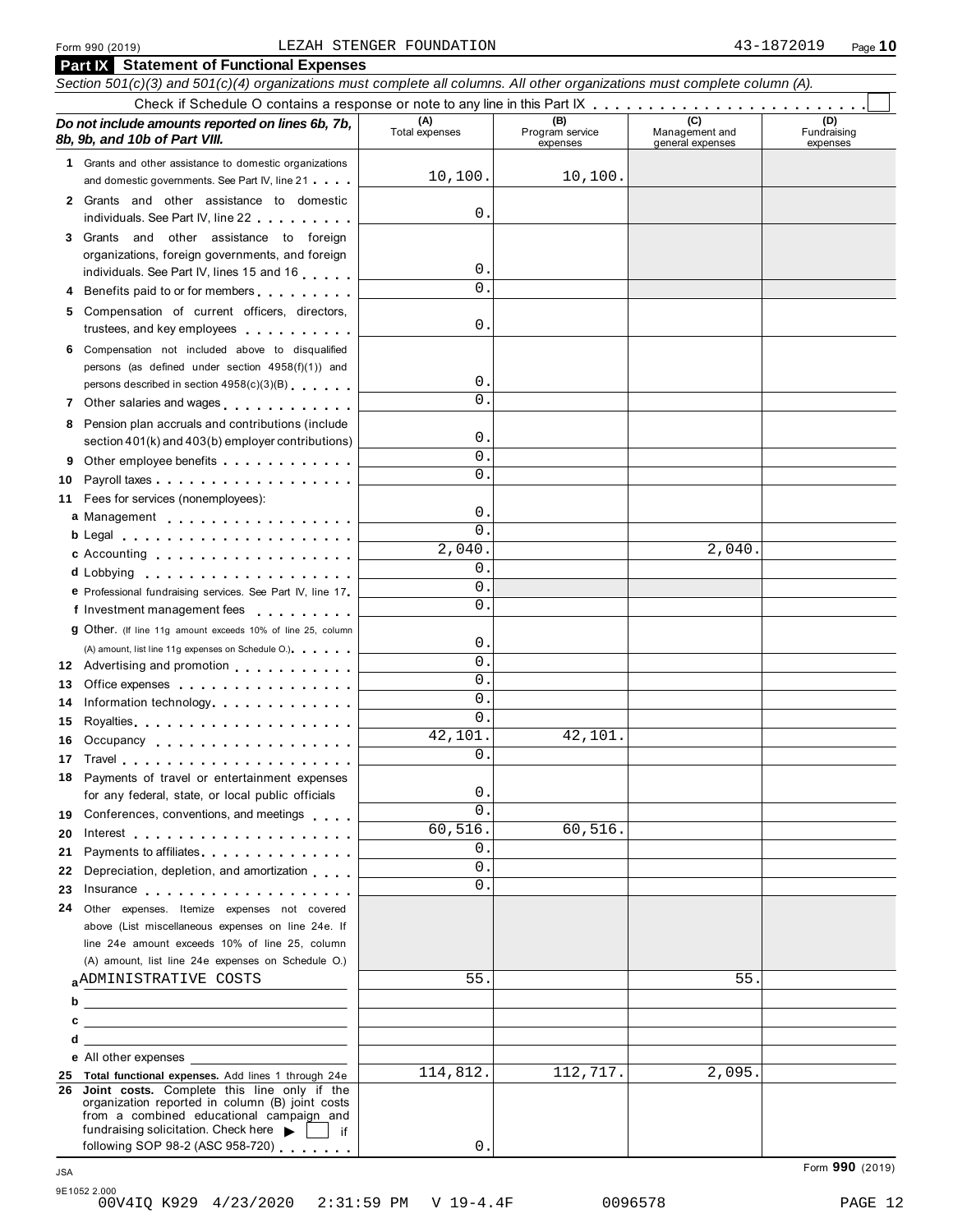LEZAH STENGER FOUNDATION 43-1872019

|--|--|--|

|                      | Form 990 (2019)                                                                                      |                           |                         | Page 11            |
|----------------------|------------------------------------------------------------------------------------------------------|---------------------------|-------------------------|--------------------|
| Part X               | <b>Balance Sheet</b>                                                                                 |                           |                         |                    |
|                      |                                                                                                      | (A)<br>Beginning of year  |                         | (B)<br>End of year |
| 1                    |                                                                                                      | 2,549.                    | $\mathbf{1}$            | 2,470.             |
| 2                    |                                                                                                      | 5,202.                    | $\mathbf{2}$            | 1,406.             |
| 3                    |                                                                                                      | 0                         | $\mathbf{3}$            | 0.                 |
| 4                    |                                                                                                      | $\Omega$                  | $\overline{\mathbf{4}}$ | 0.                 |
| 5                    | Loans and other receivables from any current or former officer, director,                            |                           |                         |                    |
|                      | trustee, key employee, creator or founder, substantial contributor, or 35%                           |                           |                         |                    |
|                      | controlled entity or family member of any of these persons                                           | 0.                        | $5\phantom{1}$          | 0.                 |
| 6                    | Loans and other receivables from other disqualified persons (as defined                              |                           |                         |                    |
|                      | under section 4958(f)(1)), and persons described in section 4958(c)(3)(B)                            | 0.                        | $6\phantom{1}6$         | 0.                 |
| 7                    | Notes and loans receivable, net                                                                      | 149,209.                  | $\overline{7}$          | 149,209.           |
| Assets<br>8          |                                                                                                      | $\mathsf{O}$ .            | 8                       | 0.                 |
| 9                    |                                                                                                      | $\Omega$ .                | 9                       | 0.                 |
|                      | 10a Land, buildings, and equipment: cost or other                                                    |                           |                         |                    |
|                      | 9,031,911.<br>basis. Complete Part VI of Schedule D 10a                                              |                           |                         |                    |
|                      | <b>b</b> Less: accumulated depreciation $\ldots$ , ,    10b                                          | $8,991,783.$ 10c          |                         | 9,031,911.         |
| 11                   |                                                                                                      | 0.                        | 11                      | 0.                 |
| 12                   | Investments - other securities. See Part IV, line 11.                                                | $0$ .                     | $12$                    | 0.                 |
| 13                   | Investments - program-related. See Part IV, line 11.                                                 | 0.                        | 13                      | 0.                 |
| 14                   |                                                                                                      | $\mathsf{O}$              | 14                      | 0.                 |
| 15                   |                                                                                                      | 717.                      | 15                      | 735.               |
| 16                   | Total assets. Add lines 1 through 15 (must equal line 33)                                            | 9,149,460.                | 16                      | 9,185,731.         |
| 17                   | Accounts payable and accrued expenses                                                                | $\mathsf{O}$ .            | 17                      | 0.                 |
| 18                   |                                                                                                      | $\mathbf 0$ .             | 18                      | 0.                 |
| 19                   |                                                                                                      | $0$ .                     | 19                      | 0.                 |
| 20                   | Tax-exempt bond liabilities                                                                          | $\mathbf 0$ .             | 20                      | 0.                 |
| 21                   | Escrow or custodial account liability. Complete Part IV of Schedule D.                               | $\overline{0}$ .          | 21                      | 0.                 |
| 22                   | Loans and other payables to any current or former officer, director,                                 |                           |                         |                    |
| Liabilities          | trustee, key employee, creator or founder, substantial contributor, or 35%                           |                           |                         |                    |
|                      | controlled entity or family member of any of these persons                                           | 0.                        | 22                      | 0.                 |
| 23                   | Secured mortgages and notes payable to unrelated third parties                                       | $\Omega$ .                | 23                      | 0.                 |
| 24                   | Unsecured notes and loans payable to unrelated third parties                                         | $0$ .                     | 24                      | 0.                 |
| 25                   | Other liabilities (including federal income tax, payables to related third                           |                           |                         |                    |
|                      | parties, and other liabilities not included on lines 17-24). Complete Part X                         |                           |                         |                    |
|                      |                                                                                                      | 0.                        | 25                      | $0$ .              |
| 26                   |                                                                                                      | 0.                        | 26                      | 0.                 |
|                      | x <br>Organizations that follow FASB ASC 958, check here ><br>and complete lines 27, 28, 32, and 33. |                           |                         |                    |
| 27                   |                                                                                                      | 9,149,460.                | 27                      | 9,185,731.         |
| 28                   |                                                                                                      | $\Omega$ .                | 28                      | 0.                 |
| <b>Fund Balances</b> | Organizations that do not follow FASB ASC 958, check here ▶<br>and complete lines 29 through 33.     |                           |                         |                    |
| 29                   | Capital stock or trust principal, or current funds                                                   |                           | 29                      |                    |
| Net Assets or<br>30  | Paid-in or capital surplus, or land, building, or equipment fund.                                    |                           | 30                      |                    |
| 31                   | Retained earnings, endowment, accumulated income, or other funds                                     |                           | 31                      |                    |
|                      |                                                                                                      | $\overline{9,149}$ , 460. | 32                      | 9,185,731.         |
| 32                   |                                                                                                      |                           |                         |                    |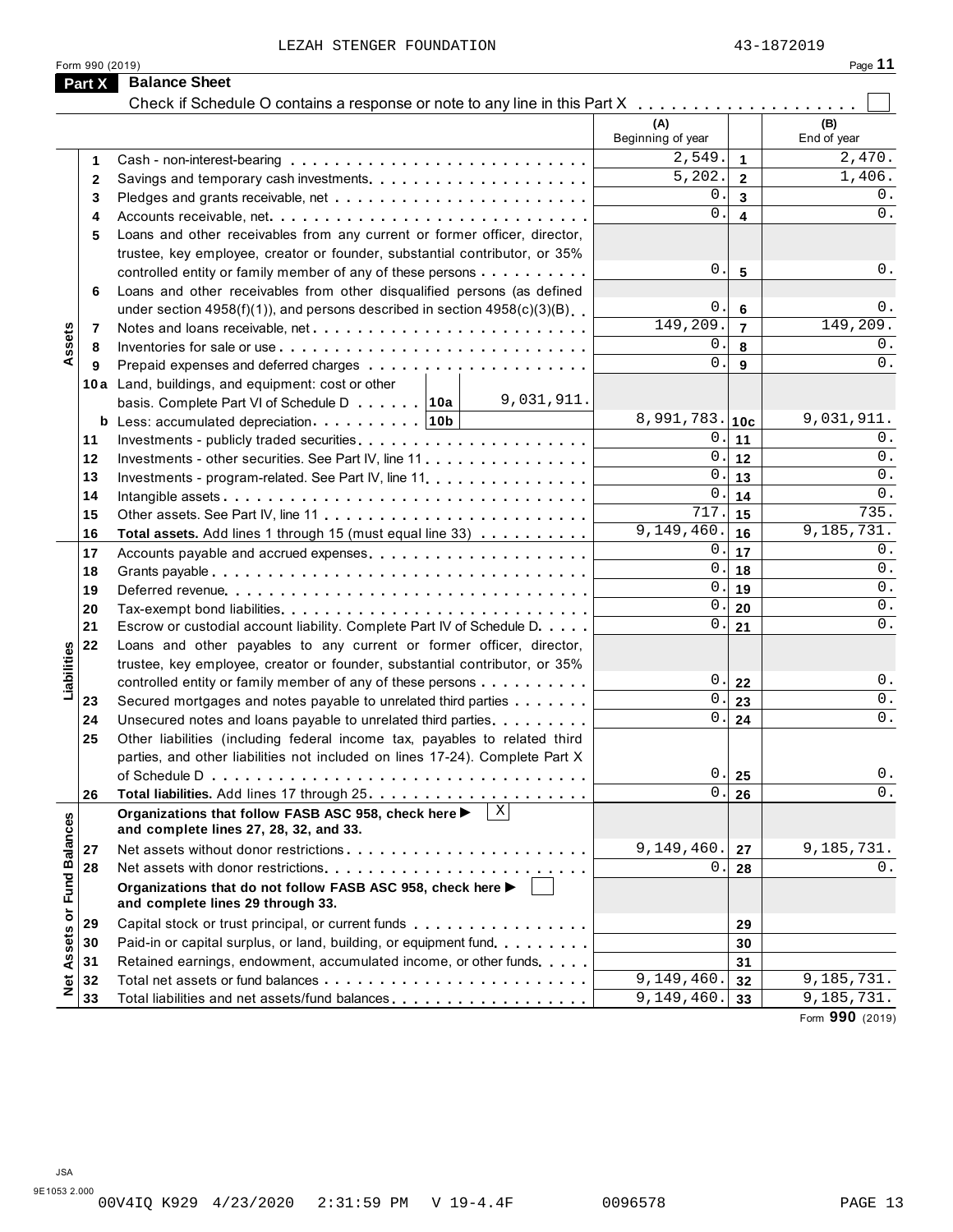| LEZAH STENGER FOUNDATION |  |  |  |
|--------------------------|--|--|--|
|--------------------------|--|--|--|

|              | Form 990 (2019)                                                                                                                                                                                                                                                                                                                                            |                         |                |                       | Page 12 |
|--------------|------------------------------------------------------------------------------------------------------------------------------------------------------------------------------------------------------------------------------------------------------------------------------------------------------------------------------------------------------------|-------------------------|----------------|-----------------------|---------|
| Part XI      | <b>Reconciliation of Net Assets</b>                                                                                                                                                                                                                                                                                                                        |                         |                |                       |         |
|              |                                                                                                                                                                                                                                                                                                                                                            |                         |                |                       |         |
| 1            |                                                                                                                                                                                                                                                                                                                                                            | $\mathbf{1}$            |                | 151,083.              |         |
| $\mathbf{2}$ |                                                                                                                                                                                                                                                                                                                                                            | $\mathbf{2}$            |                | 114,812.              |         |
| 3            |                                                                                                                                                                                                                                                                                                                                                            | $\overline{3}$          |                | 36, 271.              |         |
| 4            | Net assets or fund balances at beginning of year (must equal Part X, line 32, column (A))                                                                                                                                                                                                                                                                  | $\overline{\mathbf{4}}$ |                | 9,149,460.            |         |
| 5            |                                                                                                                                                                                                                                                                                                                                                            | 5                       |                |                       | 0.      |
| 6            |                                                                                                                                                                                                                                                                                                                                                            | 6                       |                |                       | 0.      |
| 7            |                                                                                                                                                                                                                                                                                                                                                            | $\overline{7}$          |                |                       | 0.      |
| 8            |                                                                                                                                                                                                                                                                                                                                                            | 8                       |                |                       | 0.      |
| 9            | Other changes in net assets or fund balances (explain on Schedule O)                                                                                                                                                                                                                                                                                       | 9                       |                |                       | $0$ .   |
| 10           | Net assets or fund balances at end of year. Combine lines 3 through 9 (must equal Part X, line                                                                                                                                                                                                                                                             |                         |                |                       |         |
|              |                                                                                                                                                                                                                                                                                                                                                            | 10                      |                | 9,185,731.            |         |
| Part XII     | <b>Financial Statements and Reporting</b>                                                                                                                                                                                                                                                                                                                  |                         |                |                       |         |
|              |                                                                                                                                                                                                                                                                                                                                                            |                         |                |                       |         |
| 1            | Accounting method used to prepare the Form 990: $\mid X \mid$ Cash<br>Accrual<br>Other<br>If the organization changed its method of accounting from a prior year or checked "Other," explain in<br>Schedule O.                                                                                                                                             |                         |                | Yes                   | No      |
|              | 2a Were the organization's financial statements compiled or reviewed by an independent accountant?<br>If "Yes," check a box below to indicate whether the financial statements for the year were compiled or<br>reviewed on a separate basis, consolidated basis, or both:<br>Separate basis<br>Consolidated basis<br>Both consolidated and separate basis |                         | 2a             |                       | Χ       |
|              | <b>b</b> Were the organization's financial statements audited by an independent accountant?<br>If "Yes," check a box below to indicate whether the financial statements for the year were audited on a<br>separate basis, consolidated basis, or both:<br>Separate basis<br>Consolidated basis<br>Both consolidated and separate basis                     |                         | 2 <sub>b</sub> |                       | Χ       |
|              | c If "Yes" to line 2a or 2b, does the organization have a committee that assumes responsibility for oversight of<br>the audit, review, or compilation of its financial statements and selection of an independent accountant?<br>If the organization changed either its oversight process or selection process during the tax year, explain on             |                         | 2c             |                       |         |
|              | Schedule O.<br>3a As a result of a federal award, was the organization required to undergo an audit or audits as set forth in the                                                                                                                                                                                                                          |                         | 3a             |                       | X       |
|              | b If "Yes," did the organization undergo the required audit or audits? If the organization did not undergo the<br>required audit or audits, explain why on Schedule O and describe any steps taken to undergo such audits                                                                                                                                  |                         | 3 <sub>b</sub> | $0.00 \times 10^{-1}$ |         |

Form **990** (2019)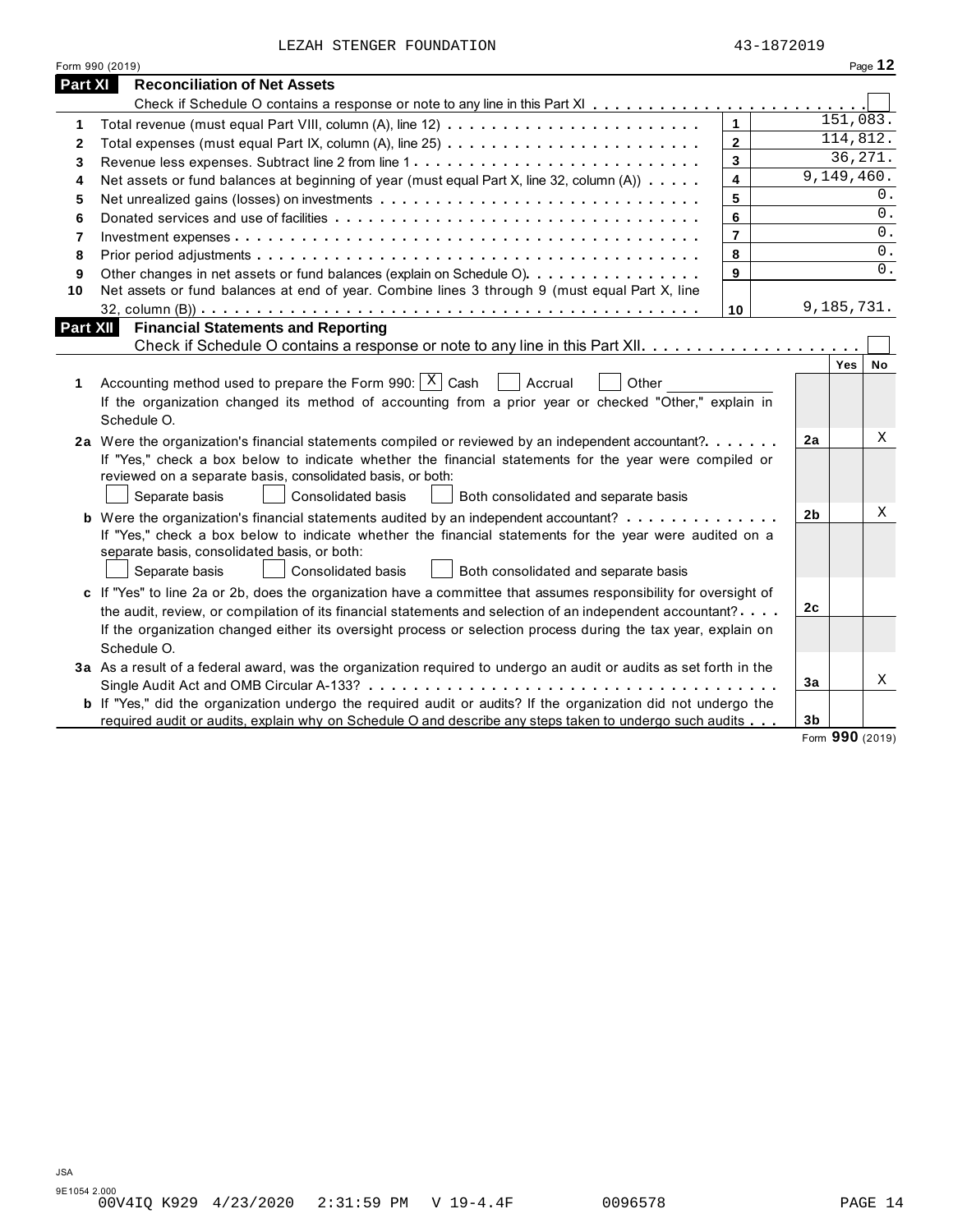# **SCHEDULE A Public Charity Status and Public Support**<br>(Form 990 or 990-EZ) complete if the organization is a section 501(c)(3) organization or a section 4947(a)(1) popeyemet charitable trust  $\bigotimes_{\text{min}} 1$  **1 Q**

Complete if the organization is a section 501(c)(3) organization or a section 4947(a)(1) nonexempt charitable trust.<br>Attach to Form 990 or Form 990-EZ. Complete if the organization is a section 501(c)(3) organization or a section 4947(a)(1) nonexempt charitable trust.<br>
Department of the Treasury Complete if the organization is a section 501(c)(3) organization or a sectio

| Department of the Treasury |  |
|----------------------------|--|
| Internal Revenue Service   |  |

|          | Name of the organization                                                                                  |                                                                                                                                                                                                                                                                                                                                                                                                                                                                                                                                                                                           |                            |                          |    | <b>Employer identification number</b> |                    |  |  |
|----------|-----------------------------------------------------------------------------------------------------------|-------------------------------------------------------------------------------------------------------------------------------------------------------------------------------------------------------------------------------------------------------------------------------------------------------------------------------------------------------------------------------------------------------------------------------------------------------------------------------------------------------------------------------------------------------------------------------------------|----------------------------|--------------------------|----|---------------------------------------|--------------------|--|--|
|          | LEZAH STENGER FOUNDATION                                                                                  |                                                                                                                                                                                                                                                                                                                                                                                                                                                                                                                                                                                           |                            |                          |    | 43-1872019                            |                    |  |  |
| Part I   |                                                                                                           | Reason for Public Charity Status (All organizations must complete this part.) See instructions.                                                                                                                                                                                                                                                                                                                                                                                                                                                                                           |                            |                          |    |                                       |                    |  |  |
|          | The organization is not a private foundation because it is: (For lines 1 through 12, check only one box.) |                                                                                                                                                                                                                                                                                                                                                                                                                                                                                                                                                                                           |                            |                          |    |                                       |                    |  |  |
| 1        |                                                                                                           | A church, convention of churches, or association of churches described in section 170(b)(1)(A)(i).                                                                                                                                                                                                                                                                                                                                                                                                                                                                                        |                            |                          |    |                                       |                    |  |  |
| 2        |                                                                                                           | A school described in section 170(b)(1)(A)(ii). (Attach Schedule E (Form 990 or 990-EZ).)                                                                                                                                                                                                                                                                                                                                                                                                                                                                                                 |                            |                          |    |                                       |                    |  |  |
| 3<br>4   |                                                                                                           | A hospital or a cooperative hospital service organization described in section 170(b)(1)(A)(iii).<br>A medical research organization operated in conjunction with a hospital described in section 170(b)(1)(A)(iii). Enter the                                                                                                                                                                                                                                                                                                                                                            |                            |                          |    |                                       |                    |  |  |
|          | hospital's name, city, and state:                                                                         |                                                                                                                                                                                                                                                                                                                                                                                                                                                                                                                                                                                           |                            |                          |    |                                       |                    |  |  |
| 5        |                                                                                                           | An organization operated for the benefit of a college or university owned or operated by a governmental unit described in                                                                                                                                                                                                                                                                                                                                                                                                                                                                 |                            |                          |    |                                       |                    |  |  |
|          |                                                                                                           | section 170(b)(1)(A)(iv). (Complete Part II.)                                                                                                                                                                                                                                                                                                                                                                                                                                                                                                                                             |                            |                          |    |                                       |                    |  |  |
| 6        |                                                                                                           | A federal, state, or local government or governmental unit described in section 170(b)(1)(A)(v).                                                                                                                                                                                                                                                                                                                                                                                                                                                                                          |                            |                          |    |                                       |                    |  |  |
| 7        |                                                                                                           | An organization that normally receives a substantial part of its support from a governmental unit or from the general public                                                                                                                                                                                                                                                                                                                                                                                                                                                              |                            |                          |    |                                       |                    |  |  |
|          |                                                                                                           | described in section 170(b)(1)(A)(vi). (Complete Part II.)                                                                                                                                                                                                                                                                                                                                                                                                                                                                                                                                |                            |                          |    |                                       |                    |  |  |
| 8        |                                                                                                           | A community trust described in section 170(b)(1)(A)(vi). (Complete Part II.)                                                                                                                                                                                                                                                                                                                                                                                                                                                                                                              |                            |                          |    |                                       |                    |  |  |
| 9        |                                                                                                           | An agricultural research organization described in section 170(b)(1)(A)(ix) operated in conjunction with a land-grant college                                                                                                                                                                                                                                                                                                                                                                                                                                                             |                            |                          |    |                                       |                    |  |  |
|          |                                                                                                           | or university or a non-land-grant college of agriculture (see instructions). Enter the name, city, and state of the college or                                                                                                                                                                                                                                                                                                                                                                                                                                                            |                            |                          |    |                                       |                    |  |  |
|          | university:                                                                                               |                                                                                                                                                                                                                                                                                                                                                                                                                                                                                                                                                                                           |                            |                          |    |                                       |                    |  |  |
| 10<br>11 |                                                                                                           | An organization that normally receives: (1) more than 331/3 % of its support from contributions, membership fees, and gross<br>receipts from activities related to its exempt functions - subject to certain exceptions, and (2) no more than 331/3% of its<br>support from gross investment income and unrelated business taxable income (less section 511 tax) from businesses<br>acquired by the organization after June 30, 1975. See section 509(a)(2). (Complete Part III.)<br>An organization organized and operated exclusively to test for public safety. See section 509(a)(4). |                            |                          |    |                                       |                    |  |  |
| X<br>12  |                                                                                                           | An organization organized and operated exclusively for the benefit of, to perform the functions of, or to carry out the purposes                                                                                                                                                                                                                                                                                                                                                                                                                                                          |                            |                          |    |                                       |                    |  |  |
|          |                                                                                                           | of one or more publicly supported organizations described in section 509(a)(1) or section 509(a)(2). See section 509(a)(3).                                                                                                                                                                                                                                                                                                                                                                                                                                                               |                            |                          |    |                                       |                    |  |  |
|          |                                                                                                           | Check the box in lines 12a through 12d that describes the type of supporting organization and complete lines 12e, 12f, and 12g.                                                                                                                                                                                                                                                                                                                                                                                                                                                           |                            |                          |    |                                       |                    |  |  |
| a        | X                                                                                                         | Type I. A supporting organization operated, supervised, or controlled by its supported organization(s), typically by giving                                                                                                                                                                                                                                                                                                                                                                                                                                                               |                            |                          |    |                                       |                    |  |  |
|          |                                                                                                           |                                                                                                                                                                                                                                                                                                                                                                                                                                                                                                                                                                                           |                            |                          |    |                                       |                    |  |  |
|          |                                                                                                           | the supported organization(s) the power to regularly appoint or elect a majority of the directors or trustees of the<br>supporting organization. You must complete Part IV, Sections A and B.                                                                                                                                                                                                                                                                                                                                                                                             |                            |                          |    |                                       |                    |  |  |
| b        |                                                                                                           | Type II. A supporting organization supervised or controlled in connection with its supported organization(s), by having                                                                                                                                                                                                                                                                                                                                                                                                                                                                   |                            |                          |    |                                       |                    |  |  |
|          |                                                                                                           | control or management of the supporting organization vested in the same persons that control or manage the supported                                                                                                                                                                                                                                                                                                                                                                                                                                                                      |                            |                          |    |                                       |                    |  |  |
|          |                                                                                                           | organization(s). You must complete Part IV, Sections A and C.                                                                                                                                                                                                                                                                                                                                                                                                                                                                                                                             |                            |                          |    |                                       |                    |  |  |
| c        |                                                                                                           | Type III functionally integrated. A supporting organization operated in connection with, and functionally integrated with,                                                                                                                                                                                                                                                                                                                                                                                                                                                                |                            |                          |    |                                       |                    |  |  |
|          |                                                                                                           | its supported organization(s) (see instructions). You must complete Part IV, Sections A, D, and E.                                                                                                                                                                                                                                                                                                                                                                                                                                                                                        |                            |                          |    |                                       |                    |  |  |
| d        |                                                                                                           | Type III non-functionally integrated. A supporting organization operated in connection with its supported organization(s)                                                                                                                                                                                                                                                                                                                                                                                                                                                                 |                            |                          |    |                                       |                    |  |  |
|          |                                                                                                           | that is not functionally integrated. The organization generally must satisfy a distribution requirement and an attentiveness                                                                                                                                                                                                                                                                                                                                                                                                                                                              |                            |                          |    |                                       |                    |  |  |
|          |                                                                                                           | requirement (see instructions). You must complete Part IV, Sections A and D, and Part V.                                                                                                                                                                                                                                                                                                                                                                                                                                                                                                  |                            |                          |    |                                       |                    |  |  |
| е        |                                                                                                           | Check this box if the organization received a written determination from the IRS that it is a Type I, Type II, Type III                                                                                                                                                                                                                                                                                                                                                                                                                                                                   |                            |                          |    |                                       |                    |  |  |
|          |                                                                                                           | functionally integrated, or Type III non-functionally integrated supporting organization.                                                                                                                                                                                                                                                                                                                                                                                                                                                                                                 |                            |                          |    |                                       | 1                  |  |  |
| Ť.<br>q  | Provide the following information about the supported organization(s).                                    |                                                                                                                                                                                                                                                                                                                                                                                                                                                                                                                                                                                           |                            |                          |    |                                       |                    |  |  |
|          | (i) Name of supported organization                                                                        | (ii) EIN                                                                                                                                                                                                                                                                                                                                                                                                                                                                                                                                                                                  | (iii) Type of organization | (iv) Is the organization |    | (v) Amount of monetary                | (vi) Amount of     |  |  |
|          |                                                                                                           |                                                                                                                                                                                                                                                                                                                                                                                                                                                                                                                                                                                           | (described on lines 1-10   | listed in your governing |    | support (see                          | other support (see |  |  |
|          |                                                                                                           |                                                                                                                                                                                                                                                                                                                                                                                                                                                                                                                                                                                           | above (see instructions))  | document?                |    | instructions)                         | instructions)      |  |  |
|          |                                                                                                           |                                                                                                                                                                                                                                                                                                                                                                                                                                                                                                                                                                                           |                            | Yes                      | No |                                       |                    |  |  |
|          | $(A)$ COM FDN OZKS                                                                                        | 23-7290968                                                                                                                                                                                                                                                                                                                                                                                                                                                                                                                                                                                | 7                          | Χ                        |    | 0                                     | 0.                 |  |  |
|          |                                                                                                           |                                                                                                                                                                                                                                                                                                                                                                                                                                                                                                                                                                                           |                            |                          |    |                                       |                    |  |  |
| (B)      |                                                                                                           |                                                                                                                                                                                                                                                                                                                                                                                                                                                                                                                                                                                           |                            |                          |    |                                       |                    |  |  |
|          |                                                                                                           |                                                                                                                                                                                                                                                                                                                                                                                                                                                                                                                                                                                           |                            |                          |    |                                       |                    |  |  |
| (C)      |                                                                                                           |                                                                                                                                                                                                                                                                                                                                                                                                                                                                                                                                                                                           |                            |                          |    |                                       |                    |  |  |
|          |                                                                                                           |                                                                                                                                                                                                                                                                                                                                                                                                                                                                                                                                                                                           |                            |                          |    |                                       |                    |  |  |
| (D)      |                                                                                                           |                                                                                                                                                                                                                                                                                                                                                                                                                                                                                                                                                                                           |                            |                          |    |                                       |                    |  |  |
| (E)      |                                                                                                           |                                                                                                                                                                                                                                                                                                                                                                                                                                                                                                                                                                                           |                            |                          |    |                                       |                    |  |  |
|          |                                                                                                           |                                                                                                                                                                                                                                                                                                                                                                                                                                                                                                                                                                                           |                            |                          |    |                                       |                    |  |  |
| Total    |                                                                                                           |                                                                                                                                                                                                                                                                                                                                                                                                                                                                                                                                                                                           |                            |                          |    |                                       |                    |  |  |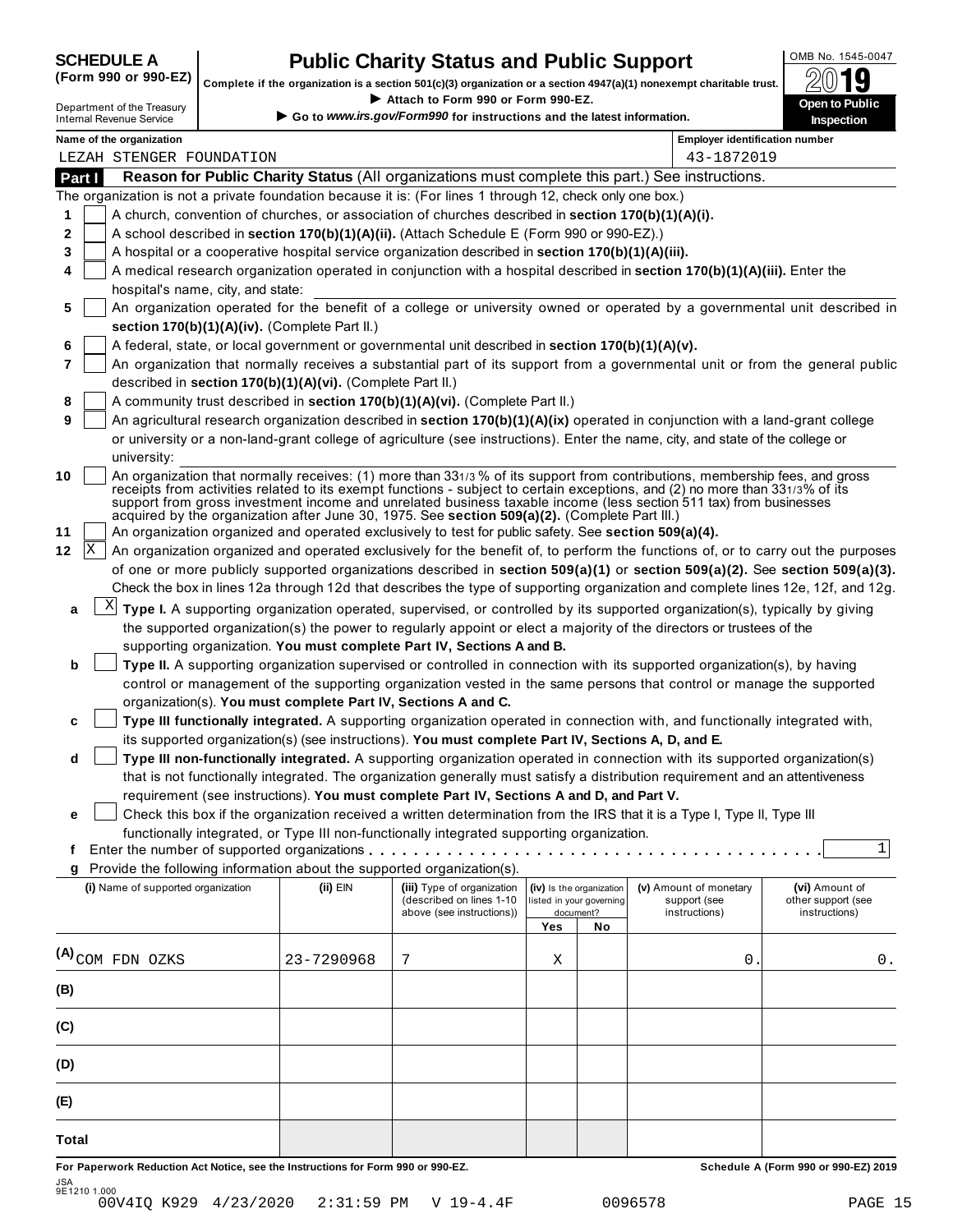**Support Schedule for Organizations Described in Sections 170(b)(1)(A)(iv) and 170(b)(1)(A)(vi)** (Complete only if you checked the box on line 5, 7, or 8 of Part I or if the organization failed to qualify under Part III. If the organization fails to qualify under the tests listed below, please complete Part III.) **Part II**

|        | <b>Section A. Public Support</b>                                                                                                                                                                                                                                                                                |          |          |            |            |          |           |
|--------|-----------------------------------------------------------------------------------------------------------------------------------------------------------------------------------------------------------------------------------------------------------------------------------------------------------------|----------|----------|------------|------------|----------|-----------|
|        | Calendar year (or fiscal year beginning in) ▶                                                                                                                                                                                                                                                                   | (a) 2015 | (b) 2016 | (c) 2017   | $(d)$ 2018 | (e) 2019 | (f) Total |
| 1.     | Gifts, grants, contributions, and<br>membership fees received. (Do not<br>include any "unusual grants.")                                                                                                                                                                                                        |          |          |            |            |          |           |
| 2      | Tax revenues levied for the<br>organization's benefit and either paid<br>to or expended on its behalf                                                                                                                                                                                                           |          |          |            |            |          |           |
| 3      | The value of services or facilities<br>furnished by a governmental unit to the<br>organization without charge                                                                                                                                                                                                   |          |          |            |            |          |           |
| 4      | Total. Add lines 1 through 3                                                                                                                                                                                                                                                                                    |          |          |            |            |          |           |
| 5      | The portion of total contributions by<br>each person (other than a<br>governmental unit or publicly<br>supported organization) included on<br>line 1 that exceeds 2% of the amount<br>shown on line 11, column (f)                                                                                              |          |          |            |            |          |           |
| 6      | Public support. Subtract line 5 from line 4                                                                                                                                                                                                                                                                     |          |          |            |            |          |           |
|        | <b>Section B. Total Support</b>                                                                                                                                                                                                                                                                                 |          |          |            |            |          |           |
|        | Calendar year (or fiscal year beginning in) ▶                                                                                                                                                                                                                                                                   | (a) 2015 | (b) 2016 | $(c)$ 2017 | $(d)$ 2018 | (e) 2019 | (f) Total |
| 7<br>8 | Amounts from line 4<br>Gross income from interest, dividends,<br>payments received on securities loans,<br>rents, royalties, and income from<br>similar sources experiences                                                                                                                                     |          |          |            |            |          |           |
| 9      | Net income from unrelated business<br>activities, whether or not the business<br>is regularly carried on the control of the set of the control of the control of the control of the control of the control of the control of the control of the control of the control of the control of the control of the con |          |          |            |            |          |           |
| 10     | Other income. Do not include gain or<br>loss from the sale of capital assets<br>(Explain in Part VI.)                                                                                                                                                                                                           |          |          |            |            |          |           |
| 11     | Total support. Add lines 7 through 10                                                                                                                                                                                                                                                                           |          |          |            |            |          |           |
| 12     |                                                                                                                                                                                                                                                                                                                 |          |          |            |            |          |           |
| 13     | First five years. If the Form 990 is for the organization's first, second, third, fourth, or fifth tax year as a section 501(c)(3)<br>organization, check this box and stop here entitled and state of the state of the state of the state of the state of $\blacktriangleright$                                |          |          |            |            |          |           |
|        | <b>Section C. Computation of Public Support Percentage</b>                                                                                                                                                                                                                                                      |          |          |            |            |          |           |
| 14     | Public support percentage for 2019 (line 6, column (f) divided by line 11, column (f)). $\dots \dots \dots$                                                                                                                                                                                                     |          |          |            |            | 14       | %         |
| 15     |                                                                                                                                                                                                                                                                                                                 |          |          |            |            |          | $\%$      |
|        | 16a 331/3% support test - 2019. If the organization did not check the box on line 13, and line 14 is 331/3% or more, check this                                                                                                                                                                                 |          |          |            |            |          |           |
|        | box and stop here. The organization qualifies as a publicly supported organization $\ldots \ldots \ldots \ldots \ldots \ldots$                                                                                                                                                                                  |          |          |            |            |          |           |
|        | b 331/3% support test - 2018. If the organization did not check a box on line 13 or 16a, and line 15 is 331/3% or more, check                                                                                                                                                                                   |          |          |            |            |          |           |
|        |                                                                                                                                                                                                                                                                                                                 |          |          |            |            |          |           |
|        | 17a 10%-facts-and-circumstances test - 2019. If the organization did not check a box on line 13, 16a, or 16b, and line 14 is                                                                                                                                                                                    |          |          |            |            |          |           |
|        | 10% or more, and if the organization meets the "facts-and-circumstances" test, check this box and stop here. Explain in                                                                                                                                                                                         |          |          |            |            |          |           |
|        | Part VI how the organization meets the "facts-and-circumstances" test. The organization qualifies as a publicly supported                                                                                                                                                                                       |          |          |            |            |          |           |
|        |                                                                                                                                                                                                                                                                                                                 |          |          |            |            |          |           |
|        | b 10%-facts-and-circumstances test - 2018. If the organization did not check a box on line 13, 16a, 16b, or 17a, and line                                                                                                                                                                                       |          |          |            |            |          |           |
|        | 15 is 10% or more, and if the organization meets the "facts-and-circumstances" test, check this box and stop here.                                                                                                                                                                                              |          |          |            |            |          |           |
|        | Explain in Part VI how the organization meets the "facts-and-circumstances" test. The organization qualifies as a publicly                                                                                                                                                                                      |          |          |            |            |          |           |
|        |                                                                                                                                                                                                                                                                                                                 |          |          |            |            |          |           |
| 18     | Private foundation. If the organization did not check a box on line 13, 16a, 16b, 17a, or 17b, check this box and see                                                                                                                                                                                           |          |          |            |            |          |           |
|        |                                                                                                                                                                                                                                                                                                                 |          |          |            |            |          |           |

**Schedule A (Form 990 or 990-EZ) 2019**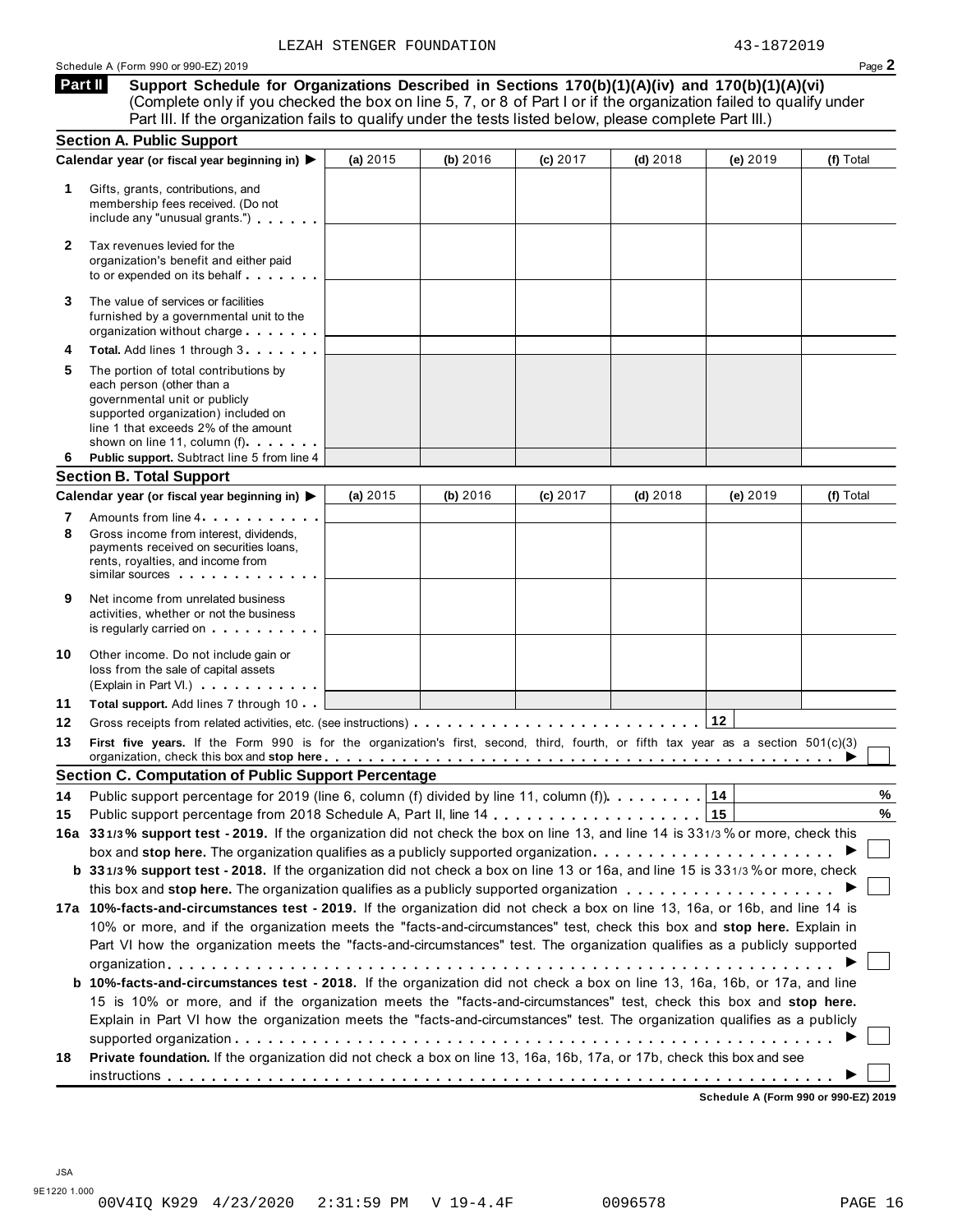### Schedule A (Form 990 or 990-EZ) 2019 Page  $3$

### **Support Schedule for Organizations Described in Section 509(a)(2) Part III**

(Complete only if you checked the box on line 10 of Part I or if the organization failed to qualify under Part II. If the organization fails to qualify under the tests listed below, please complete Part II.)

|            | <b>Section A. Public Support</b>                                                                                                                                                                                                     |              |             |            |            |                                      |           |
|------------|--------------------------------------------------------------------------------------------------------------------------------------------------------------------------------------------------------------------------------------|--------------|-------------|------------|------------|--------------------------------------|-----------|
|            | Calendar year (or fiscal year beginning in)                                                                                                                                                                                          | (a) $2015$   | (b) 2016    | (c) $2017$ | $(d)$ 2018 | (e) 2019                             | (f) Total |
| 1.         | Gifts, grants, contributions, and membership fees                                                                                                                                                                                    |              |             |            |            |                                      |           |
|            | received. (Do not include any "unusual grants.")                                                                                                                                                                                     |              |             |            |            |                                      |           |
| 2          | Gross receipts from admissions, merchandise                                                                                                                                                                                          |              |             |            |            |                                      |           |
|            | sold or services performed, or facilities                                                                                                                                                                                            |              |             |            |            |                                      |           |
|            | furnished in any activity that is related to the                                                                                                                                                                                     |              |             |            |            |                                      |           |
|            | organization's tax-exempt purpose                                                                                                                                                                                                    |              |             |            |            |                                      |           |
| 3          | Gross receipts from activities that are not an                                                                                                                                                                                       |              |             |            |            |                                      |           |
|            | unrelated trade or business under section 513                                                                                                                                                                                        |              |             |            |            |                                      |           |
|            | Tax revenues levied for the                                                                                                                                                                                                          |              |             |            |            |                                      |           |
|            | organization's benefit and either paid to                                                                                                                                                                                            |              |             |            |            |                                      |           |
|            | or expended on its behalf <b>contains the set of the set of the set of the set of the set of the set of the set of the set of the set of the set of the set of the set of the set of the set of the set of the set of the set of</b> |              |             |            |            |                                      |           |
| 5          | The value of services or facilities                                                                                                                                                                                                  |              |             |            |            |                                      |           |
|            | furnished by a governmental unit to the                                                                                                                                                                                              |              |             |            |            |                                      |           |
|            | organization without charge                                                                                                                                                                                                          |              |             |            |            |                                      |           |
| 6          | <b>Total.</b> Add lines 1 through 5                                                                                                                                                                                                  |              |             |            |            |                                      |           |
|            | 7a Amounts included on lines 1, 2, and 3                                                                                                                                                                                             |              |             |            |            |                                      |           |
|            | received from disqualified persons                                                                                                                                                                                                   |              |             |            |            |                                      |           |
|            | <b>b</b> Amounts included on lines 2 and 3                                                                                                                                                                                           |              |             |            |            |                                      |           |
|            | received from other than disqualified                                                                                                                                                                                                |              |             |            |            |                                      |           |
|            | persons that exceed the greater of \$5,000                                                                                                                                                                                           |              |             |            |            |                                      |           |
|            | or 1% of the amount on line 13 for the year<br>c Add lines 7a and 7b                                                                                                                                                                 |              |             |            |            |                                      |           |
| 8          | Public support. (Subtract line 7c from                                                                                                                                                                                               |              |             |            |            |                                      |           |
|            | $line 6.)$ $\ldots$ $\ldots$ $\ldots$ $\ldots$ $\ldots$ $\ldots$ $\ldots$                                                                                                                                                            |              |             |            |            |                                      |           |
|            | <b>Section B. Total Support</b>                                                                                                                                                                                                      |              |             |            |            |                                      |           |
|            | Calendar year (or fiscal year beginning in)                                                                                                                                                                                          | (a) $2015$   | (b) 2016    | $(c)$ 2017 | $(d)$ 2018 | (e) 2019                             | (f) Total |
|            |                                                                                                                                                                                                                                      |              |             |            |            |                                      |           |
| 9          | Amounts from line 6<br>10 a Gross income from interest, dividends,                                                                                                                                                                   |              |             |            |            |                                      |           |
|            | payments received on securities loans,                                                                                                                                                                                               |              |             |            |            |                                      |           |
|            | rents, royalties, and income from similar<br>SOUICES                                                                                                                                                                                 |              |             |            |            |                                      |           |
|            | <b>b</b> Unrelated business taxable income (less                                                                                                                                                                                     |              |             |            |            |                                      |           |
|            | section 511 taxes) from businesses                                                                                                                                                                                                   |              |             |            |            |                                      |           |
|            |                                                                                                                                                                                                                                      |              |             |            |            |                                      |           |
|            | acquired after June 30, 1975                                                                                                                                                                                                         |              |             |            |            |                                      |           |
|            | c Add lines 10a and 10b                                                                                                                                                                                                              |              |             |            |            |                                      |           |
| 11         | Net income from unrelated business                                                                                                                                                                                                   |              |             |            |            |                                      |           |
|            | activities not included in line 10b, whether                                                                                                                                                                                         |              |             |            |            |                                      |           |
|            | or not the business is regularly carried on                                                                                                                                                                                          |              |             |            |            |                                      |           |
| 12         | Other income. Do not include gain or                                                                                                                                                                                                 |              |             |            |            |                                      |           |
|            | loss from the sale of capital assets                                                                                                                                                                                                 |              |             |            |            |                                      |           |
|            | (Explain in Part VI.) Canada and The Contract of the Contract of the Contract of the Contract of the Contract of the Contract of the Contract of the Contract of the Contract of the Contract of the Contract of the Contract        |              |             |            |            |                                      |           |
| 13         | Total support. (Add lines 9, 10c, 11,                                                                                                                                                                                                |              |             |            |            |                                      |           |
|            | and $12.$ ) $\ldots$ $\ldots$ $\ldots$ $\ldots$ $\ldots$ $\ldots$                                                                                                                                                                    |              |             |            |            |                                      |           |
| 14         | First five years. If the Form 990 is for the organization's first, second, third, fourth, or fifth tax year as a section 501(c)(3)                                                                                                   |              |             |            |            |                                      |           |
|            |                                                                                                                                                                                                                                      |              |             |            |            |                                      |           |
|            | <b>Section C. Computation of Public Support Percentage</b>                                                                                                                                                                           |              |             |            |            |                                      |           |
| 15         |                                                                                                                                                                                                                                      |              |             |            |            | 15                                   | %         |
| 16         | Public support percentage from 2018 Schedule A, Part III, line 15.                                                                                                                                                                   |              |             |            |            | 16                                   | %         |
|            | Section D. Computation of Investment Income Percentage                                                                                                                                                                               |              |             |            |            |                                      |           |
| 17         | Investment income percentage for 2019 (line 10c, column (f), divided by line 13, column (f) $\ldots$ ,,,,,,,                                                                                                                         |              |             |            |            | 17                                   | %         |
| 18         |                                                                                                                                                                                                                                      |              |             |            |            | 18                                   | $\%$      |
|            | 19a 331/3% support tests - 2019. If the organization did not check the box on line 14, and line 15 is more than 331/3%, and line                                                                                                     |              |             |            |            |                                      |           |
|            | 17 is not more than 331/3%, check this box and stop here. The organization qualifies as a publicly supported organization                                                                                                            |              |             |            |            |                                      |           |
|            | <b>b</b> 331/3% support tests - 2018. If the organization did not check a box on line 14 or line 19a, and line 16 is more than 331/3%, and                                                                                           |              |             |            |            |                                      |           |
|            | line 18 is not more than 331/3%, check this box and stop here. The organization qualifies as a publicly supported organization                                                                                                       |              |             |            |            |                                      |           |
| 20         | Private foundation. If the organization did not check a box on line 14, 19a, or 19b, check this box and see instructions                                                                                                             |              |             |            |            |                                      |           |
| <b>JSA</b> | 9E1221 1.000                                                                                                                                                                                                                         |              |             |            |            | Schedule A (Form 990 or 990-EZ) 2019 |           |
|            | 00V4IQ K929 4/23/2020                                                                                                                                                                                                                | $2:31:59$ PM | $V 19-4.4F$ |            | 0096578    |                                      | PAGE 17   |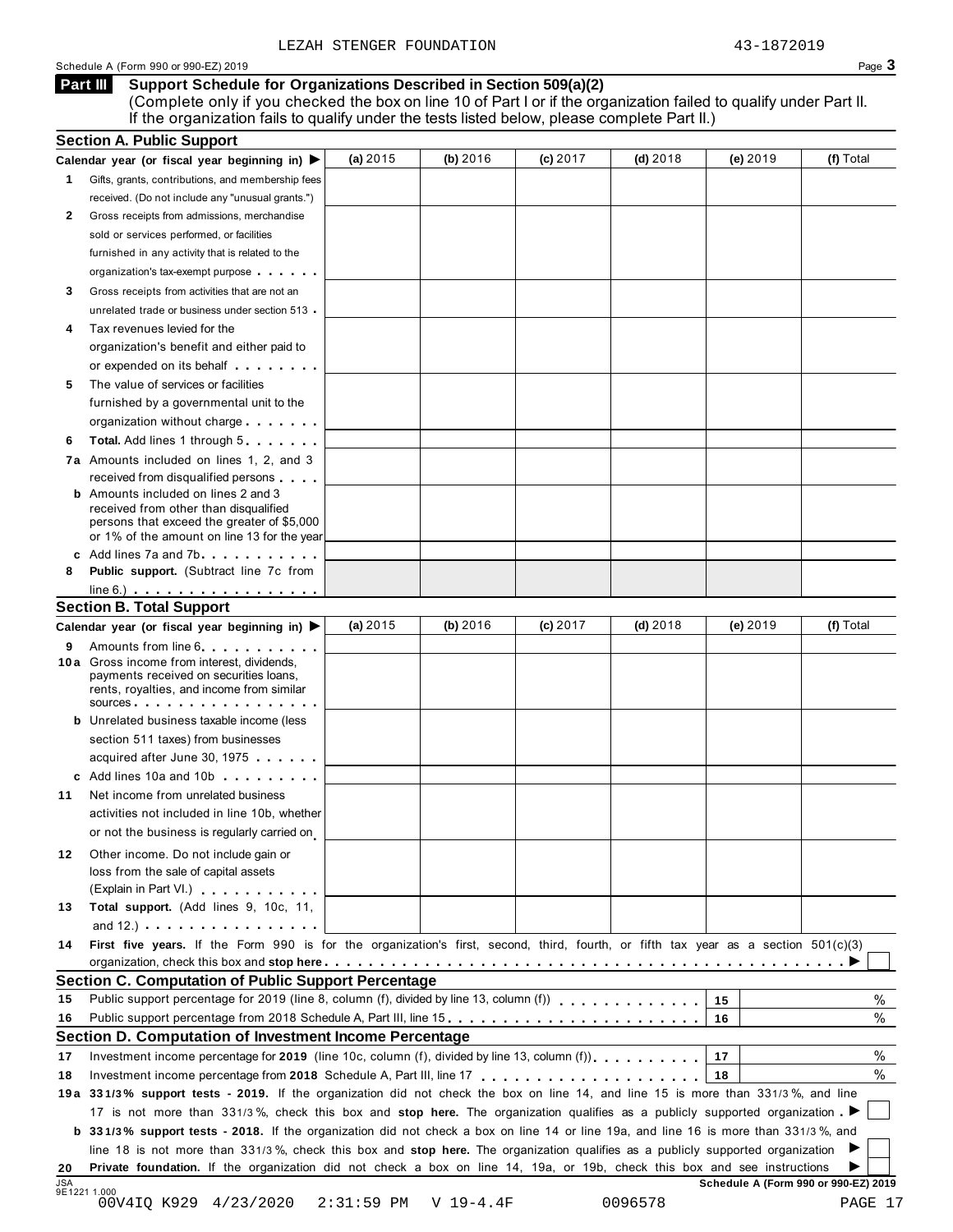**Yes No**

X

X

X

X

X

X

X

X

X

X

X

X

**2**

**3a**

**3b**

**3c**

**4a**

**4b**

**4c**

**5a**

**5b 5c**

**6**

**7**

**8**

**9a**

**9b**

**9c**

**10a**

### **Part IV Supporting Organizations**

(Complete only if you checked a box in line 12 on Part I. If you checked 12a of Part I, complete Sections A and B. If you checked 12b of Part I, complete Sections A and C. If you checked 12c of Part I, complete Sections A, D, and E. If you checked 12d of Part I, complete Sections A and D, and complete Part V.)

### **Section A. All Supporting Organizations**

- **1** Are all of the organization's supported organizations listed by name in the organization's governing documents? *If "No," describe in Part VI how the supported organizations are designated. If designated by class or purpose, describe the designation. If historic and continuing relationship, explain.* **1**
- **2** Did the organization have any supported organization that does not have an IRS determination of status under section 509(a)(1) or (2)? *If"Yes," explain in Part VI how the organization determined that the supported organization was described in section 509(a)(1) or (2).*
- **3 a** Did the organization have a supported organization described in section 501(c)(4), (5), or (6)? *If "Yes," answer (b) and (c) below.*
- **b** Did the organization confirm that each supported organization qualified under section 501(c)(4), (5), or (6) and | satisfied the public support tests under section 509(a)(2)? *If "Yes," describe in Part VI when and how the organization made the determination.*
- **c** Did the organization ensure that all support to such organizations was used exclusively for section 170(c)(2)(B) purposes? *If"Yes," explain in Part VI what controls the organization put in place to ensure such use.*
- **4 a** Was any supported organization not organized in the United States ("foreign supported organization")? *If "Yes," and if you checked 12a or 12b in Part I, answer (b) and (c) below.*
- **b** Did the organization have ultimate control and discretion in deciding whether to make grants to the foreign | supported organization? *If "Yes," describe in Part VI how the organization had such control and discretion despite being controlled or supervised by or in connection with its supported organizations.*
- **c** Did the organization support any foreign supported organization that does not have an IRS determination | under sections 501(c)(3) and 509(a)(1) or (2)? *If "Yes," explain in Part VI what controls the organization used to ensure that all support to the foreign supported organization was used exclusively for section 170(c)(2)(B) purposes.*
- **5 a** Did the organization add, substitute, or remove any supported organizations during the tax year? *If "Yes,"* answer (b) and (c) below (if applicable). Also, provide detail in Part VI, including (i) the names and EIN *numbers of the supported organizations added, substituted, or removed; (ii) the reasons for each such action;* (iii) the authority under the organization's organizing document authorizing such action; and (iv) how the action *was accomplished (such as by amendment to the organizing document).*
- **b Type I or Type II only.** Was any added or substituted supported organization part of a class already designated in the organization's organizing document?
- **c Substitutions only.** Was the substitution the result of an event beyond the organization's control?
- **6** Did the organization provide support (whether in the form of grants or the provision of services or facilities) to anyone other than (i) its supported organizations, (ii) individuals that are part of the charitable class benefited by one or more of its supported organizations, or (iii) other supporting organizations that also support or benefit one or more of the filing organization's supported organizations? *If"Yes," provide detail in Part VI.*
- **7** Did the organization provide a grant, loan, compensation, or other similar payment to a substantial contributor (as defined in section 4958(c)(3)(C)), a family member of a substantial contributor, or a 35% controlled entity with regard to a substantial contributor? *If"Yes," complete Part I of Schedule L (Form 990 or 990-EZ).*
- **8** Did the organization make a loan to a disqualified person (as defined in section 4958) not described in line 7? *If "Yes," complete Part I of Schedule L (Form 990 or 990-EZ).*
- **9a** Was the organization controlled directly or indirectly at any time during the tax year by one or more | disqualified persons as defined in section 4946 (other than foundation managers and organizations described in section 509(a)(1) or (2))? *If"Yes," provide detail in Part VI.*
- **b** Did one or more disqualified persons (as defined in line 9a) hold a controlling interest in any entity in which | the supporting organization had an interest? *If"Yes," provide detail in Part VI.*
- **c** Did a disqualified person (as defined in line 9a) have an ownership interest in, or derive any personal benefit from, assets in which the supporting organization also had an interest? *If"Yes," provide detail in Part VI.*
- **10a** Was the organization subject to the excess business holdings rules of section 4943 because of section | 4943(f) (regarding certain Type II supporting organizations, and all Type III non-functionally integrated supporting organizations)? *If"Yes," answer 10b below.*
	- **b** Did the organization have any excess business holdings in the tax year? *(Use Schedule C, Form 4720, to determine whether the organization had excess business holdings.)*

**10b Schedule A (Form 990 or 990-EZ) 2019**

JSA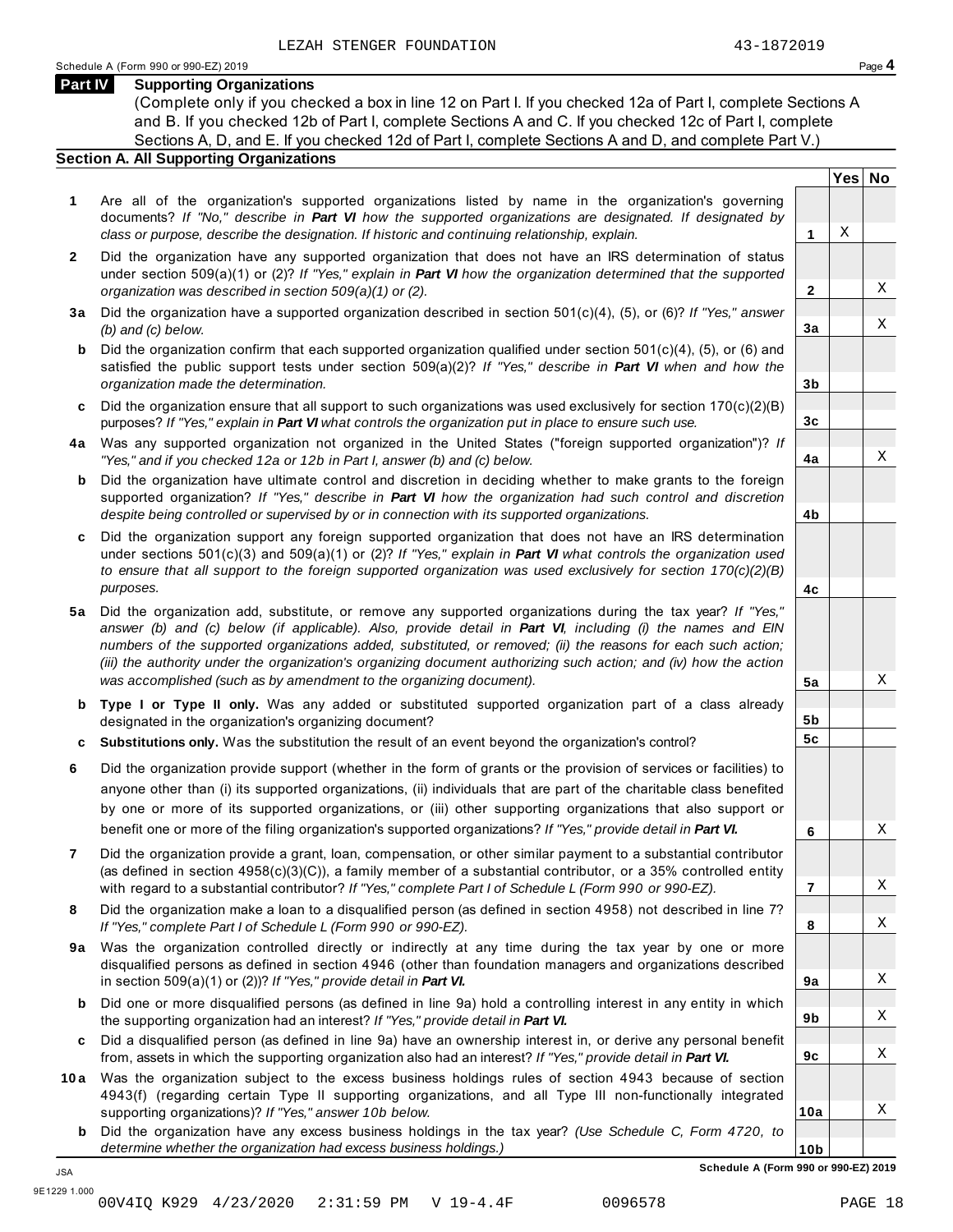|             | LEZAH STENGER FOUNDATION                                                                                                                                                                                                                                                                                                                                                                                                                                                                                                                                                                                                                                                     | 43-1872019      |        |                         |
|-------------|------------------------------------------------------------------------------------------------------------------------------------------------------------------------------------------------------------------------------------------------------------------------------------------------------------------------------------------------------------------------------------------------------------------------------------------------------------------------------------------------------------------------------------------------------------------------------------------------------------------------------------------------------------------------------|-----------------|--------|-------------------------|
|             | Schedule A (Form 990 or 990-EZ) 2019                                                                                                                                                                                                                                                                                                                                                                                                                                                                                                                                                                                                                                         |                 |        | Page 5                  |
| Part IV     | <b>Supporting Organizations (continued)</b>                                                                                                                                                                                                                                                                                                                                                                                                                                                                                                                                                                                                                                  |                 |        |                         |
|             |                                                                                                                                                                                                                                                                                                                                                                                                                                                                                                                                                                                                                                                                              |                 | Yes No |                         |
| 11          | Has the organization accepted a gift or contribution from any of the following persons?                                                                                                                                                                                                                                                                                                                                                                                                                                                                                                                                                                                      |                 |        |                         |
| a           | A person who directly or indirectly controls, either alone or together with persons described in (b) and (c)                                                                                                                                                                                                                                                                                                                                                                                                                                                                                                                                                                 |                 |        |                         |
|             | below, the governing body of a supported organization?                                                                                                                                                                                                                                                                                                                                                                                                                                                                                                                                                                                                                       | 11a             |        | Χ                       |
|             | <b>b</b> A family member of a person described in (a) above?                                                                                                                                                                                                                                                                                                                                                                                                                                                                                                                                                                                                                 | 11 <sub>b</sub> |        | $\overline{\mathbf{x}}$ |
|             | c A 35% controlled entity of a person described in (a) or (b) above? If "Yes" to a, b, or c, provide detail in Part VI.                                                                                                                                                                                                                                                                                                                                                                                                                                                                                                                                                      | 11c             |        | $\mathbf X$             |
|             | <b>Section B. Type I Supporting Organizations</b>                                                                                                                                                                                                                                                                                                                                                                                                                                                                                                                                                                                                                            |                 |        |                         |
|             |                                                                                                                                                                                                                                                                                                                                                                                                                                                                                                                                                                                                                                                                              |                 | Yes No |                         |
| 1           | Did the directors, trustees, or membership of one or more supported organizations have the power to<br>regularly appoint or elect at least a majority of the organization's directors or trustees at all times during the<br>tax year? If "No," describe in Part VI how the supported organization(s) effectively operated, supervised, or<br>controlled the organization's activities. If the organization had more than one supported organization,<br>describe how the powers to appoint and/or remove directors or trustees were allocated among the supported<br>organizations and what conditions or restrictions, if any, applied to such powers during the tax year. | 1               | Χ      |                         |
| 2           | Did the organization operate for the benefit of any supported organization other than the supported                                                                                                                                                                                                                                                                                                                                                                                                                                                                                                                                                                          |                 |        |                         |
|             | organization(s) that operated, supervised, or controlled the supporting organization? If "Yes," explain in Part                                                                                                                                                                                                                                                                                                                                                                                                                                                                                                                                                              |                 |        |                         |
|             | VI how providing such benefit carried out the purposes of the supported organization(s) that operated,                                                                                                                                                                                                                                                                                                                                                                                                                                                                                                                                                                       |                 |        |                         |
|             | supervised, or controlled the supporting organization.                                                                                                                                                                                                                                                                                                                                                                                                                                                                                                                                                                                                                       | $\mathbf{2}$    |        | Χ                       |
|             | <b>Section C. Type II Supporting Organizations</b>                                                                                                                                                                                                                                                                                                                                                                                                                                                                                                                                                                                                                           |                 |        |                         |
|             |                                                                                                                                                                                                                                                                                                                                                                                                                                                                                                                                                                                                                                                                              |                 | Yes No |                         |
| 1           | Were a majority of the organization's directors or trustees during the tax year also a majority of the directors<br>or trustees of each of the organization's supported organization(s)? If "No," describe in Part VI how control<br>or management of the supporting organization was vested in the same persons that controlled or managed<br>the supported organization(s).                                                                                                                                                                                                                                                                                                | 1               |        |                         |
|             | Section D. All Type III Supporting Organizations                                                                                                                                                                                                                                                                                                                                                                                                                                                                                                                                                                                                                             |                 |        |                         |
|             |                                                                                                                                                                                                                                                                                                                                                                                                                                                                                                                                                                                                                                                                              |                 | Yes No |                         |
| 1           | Did the organization provide to each of its supported organizations, by the last day of the fifth month of the<br>organization's tax year, (i) a written notice describing the type and amount of support provided during the prior<br>tax year, (ii) a copy of the Form 990 that was most recently filed as of the date of notification, and (iii) copies of<br>the organization's governing documents in effect on the date of notification, to the extent not previously<br>provided?                                                                                                                                                                                     | 1               |        |                         |
| 2           | Were any of the organization's officers, directors, or trustees either (i) appointed or elected by the supported                                                                                                                                                                                                                                                                                                                                                                                                                                                                                                                                                             |                 |        |                         |
|             | organization(s) or (ii) serving on the governing body of a supported organization? If "No," explain in Part VI how<br>the organization maintained a close and continuous working relationship with the supported organization(s).                                                                                                                                                                                                                                                                                                                                                                                                                                            | $\mathbf{2}$    |        |                         |
| 3           | By reason of the relationship described in (2), did the organization's supported organizations have a<br>significant voice in the organization's investment policies and in directing the use of the organization's<br>income or assets at all times during the tax year? If "Yes," describe in Part VI the role the organization's<br>supported organizations played in this regard.                                                                                                                                                                                                                                                                                        | 3               |        |                         |
|             | Section E. Type III Functionally Integrated Supporting Organizations                                                                                                                                                                                                                                                                                                                                                                                                                                                                                                                                                                                                         |                 |        |                         |
| 1<br>a<br>b | Check the box next to the method that the organization used to satisfy the Integral Part Test during the year (see instructions).<br>The organization satisfied the Activities Test. Complete line 2 below.<br>The organization is the parent of each of its supported organizations. Complete line 3 below.<br>The organization supported a governmental entity. Describe in Part VI how you supported a government entity (see instructions).                                                                                                                                                                                                                              |                 |        |                         |
| c           |                                                                                                                                                                                                                                                                                                                                                                                                                                                                                                                                                                                                                                                                              |                 | Yes No |                         |
| 2           | Activities Test. Answer (a) and (b) below.                                                                                                                                                                                                                                                                                                                                                                                                                                                                                                                                                                                                                                   |                 |        |                         |
| a           | Did substantially all of the organization's activities during the tax year directly further the exempt purposes of<br>the supported organization(s) to which the organization was responsive? If "Yes," then in Part VI identify<br>those supported organizations and explain how these activities directly furthered their exempt purposes,<br>how the organization was responsive to those supported organizations, and how the organization determined<br>that these activities constituted substantially all of its activities.                                                                                                                                          | 2a              |        |                         |
| b           | Did the activities described in (a) constitute activities that, but for the organization's involvement, one or more<br>of the organization's supported organization(s) would have been engaged in? If "Yes," explain in Part VI the<br>reasons for the organization's position that its supported organization(s) would have engaged in these                                                                                                                                                                                                                                                                                                                                |                 |        |                         |
|             | activities but for the organization's involvement.                                                                                                                                                                                                                                                                                                                                                                                                                                                                                                                                                                                                                           | 2b              |        |                         |

**3** Parent of Supported Organizations. *Answer (a) and (b) below.*

JSA

- **a** Did the organization have the power to regularly appoint or elect a majority of the officers, directors, or trustees of each of the supported organizations? *Provide details in Part VI.*
- **b** Did the organization exercise a substantial degree of direction over the policies, programs, and activities of each of its supported organizations? *If"Yes," describe in Part VI the role played by the organization in this regard.*

**3b Schedule A (Form 990 or 990-EZ) 2019**

**3a**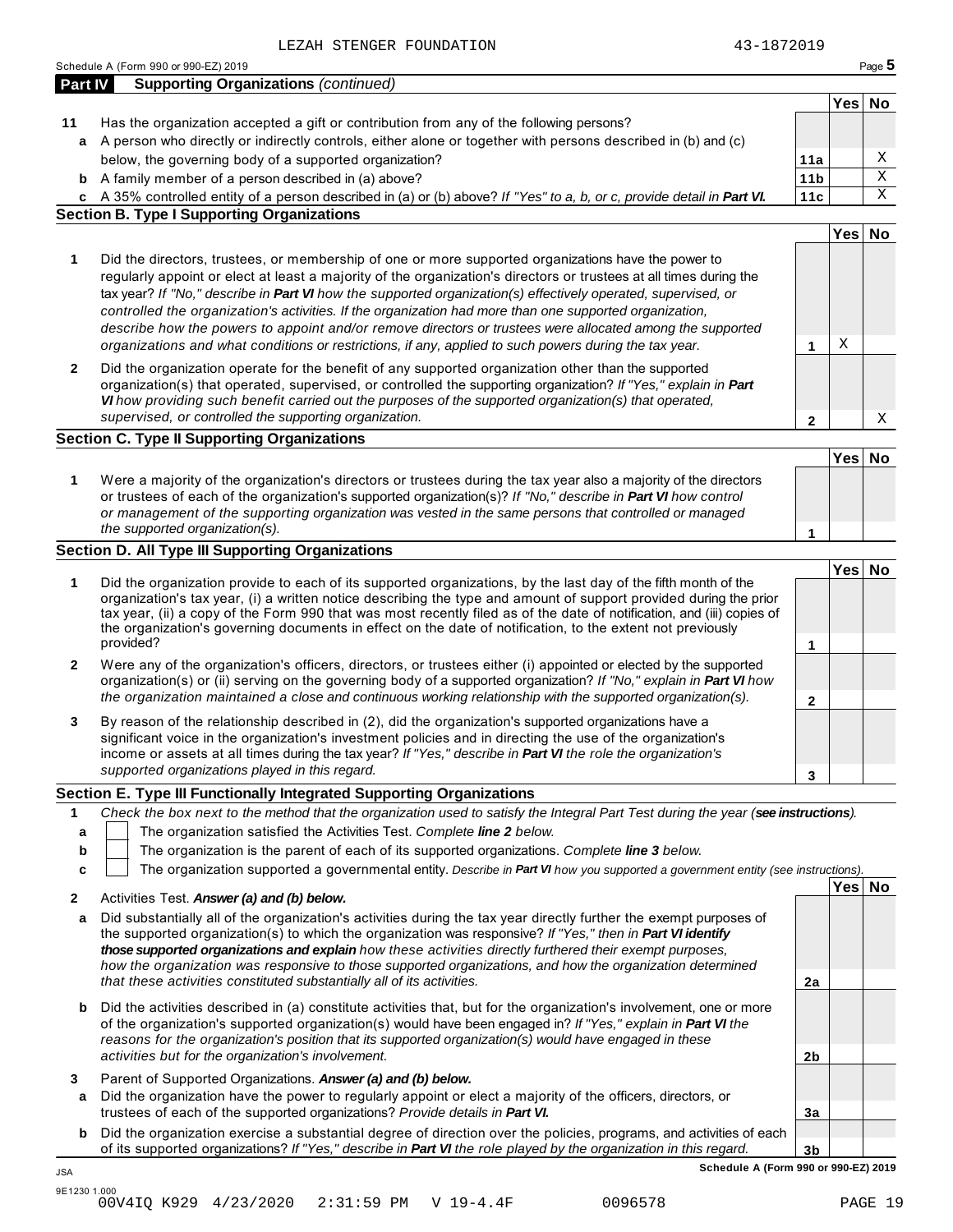| Schedule A (Form 990 or 990-EZ) 2019                                                                                                                                                                                                                                         |                |                | Page $6$                       |
|------------------------------------------------------------------------------------------------------------------------------------------------------------------------------------------------------------------------------------------------------------------------------|----------------|----------------|--------------------------------|
| Part V<br>Type III Non-Functionally Integrated 509(a)(3) Supporting Organizations                                                                                                                                                                                            |                |                |                                |
| Check here if the organization satisfied the Integral Part Test as a qualifying trust on Nov. 20, 1970 (explain in Part VI). See<br>$\mathbf 1$<br>instructions. All other Type III non-functionally integrated supporting organizations must complete Sections A through E. |                |                |                                |
| <b>Section A - Adjusted Net Income</b>                                                                                                                                                                                                                                       |                | (A) Prior Year | (B) Current Year<br>(optional) |
| 1 Net short-term capital gain                                                                                                                                                                                                                                                | 1              |                |                                |
| 2 Recoveries of prior-year distributions                                                                                                                                                                                                                                     | $\overline{2}$ |                |                                |
| 3 Other gross income (see instructions)                                                                                                                                                                                                                                      | 3              |                |                                |
| 4 Add lines 1 through 3.                                                                                                                                                                                                                                                     | 4              |                |                                |
| 5 Depreciation and depletion                                                                                                                                                                                                                                                 | 5              |                |                                |
| 6 Portion of operating expenses paid or incurred for production or<br>collection of gross income or for management, conservation, or<br>maintenance of property held for production of income (see instructions)                                                             | 6              |                |                                |
| 7 Other expenses (see instructions)                                                                                                                                                                                                                                          | $\overline{7}$ |                |                                |
| 8 Adjusted Net Income (subtract lines 5, 6, and 7 from line 4)                                                                                                                                                                                                               | 8              |                |                                |
| <b>Section B - Minimum Asset Amount</b>                                                                                                                                                                                                                                      |                | (A) Prior Year | (B) Current Year<br>(optional) |
| 1 Aggregate fair market value of all non-exempt-use assets (see                                                                                                                                                                                                              |                |                |                                |
| instructions for short tax year or assets held for part of year):                                                                                                                                                                                                            |                |                |                                |
| a Average monthly value of securities                                                                                                                                                                                                                                        | 1a             |                |                                |
| <b>b</b> Average monthly cash balances                                                                                                                                                                                                                                       | 1 <sub>b</sub> |                |                                |
| c Fair market value of other non-exempt-use assets                                                                                                                                                                                                                           | 1 <sub>c</sub> |                |                                |
| d Total (add lines 1a, 1b, and 1c)                                                                                                                                                                                                                                           | 1 <sub>d</sub> |                |                                |
| e Discount claimed for blockage or other<br>factors (explain in detail in Part VI):                                                                                                                                                                                          |                |                |                                |
| 2 Acquisition indebtedness applicable to non-exempt-use assets                                                                                                                                                                                                               | $\mathbf 2$    |                |                                |
| 3 Subtract line 2 from line 1d.                                                                                                                                                                                                                                              | 3              |                |                                |
| 4 Cash deemed held for exempt use. Enter 1-1/2% of line 3 (for greater amount,<br>see instructions).                                                                                                                                                                         | 4              |                |                                |
| 5 Net value of non-exempt-use assets (subtract line 4 from line 3)                                                                                                                                                                                                           | 5              |                |                                |
| 6 Multiply line 5 by .035.                                                                                                                                                                                                                                                   | 6              |                |                                |
| 7 Recoveries of prior-year distributions                                                                                                                                                                                                                                     | $\overline{7}$ |                |                                |
| 8 Minimum Asset Amount (add line 7 to line 6)                                                                                                                                                                                                                                | 8              |                |                                |
| <b>Section C - Distributable Amount</b>                                                                                                                                                                                                                                      |                |                | <b>Current Year</b>            |
| 1 Adjusted net income for prior year (from Section A, line 8, Column A)                                                                                                                                                                                                      | $\mathbf{1}$   |                |                                |
| 2 Enter 85% of line 1.                                                                                                                                                                                                                                                       | $\mathbf 2$    |                |                                |
| 3 Minimum asset amount for prior year (from Section B, line 8, Column A)                                                                                                                                                                                                     | 3              |                |                                |
| 4 Enter greater of line 2 or line 3.                                                                                                                                                                                                                                         | 4              |                |                                |
| 5 Income tax imposed in prior year                                                                                                                                                                                                                                           | 5              |                |                                |
| 6 Distributable Amount. Subtract line 5 from line 4, unless subject to                                                                                                                                                                                                       |                |                |                                |
| emergency temporary reduction (see instructions)                                                                                                                                                                                                                             | 6              |                |                                |

**7** | Check here if the current year is the organization's first as a non-functionally integrated Type III supporting organization (see instructions).

**Schedule A (Form 990 or 990-EZ) 2019**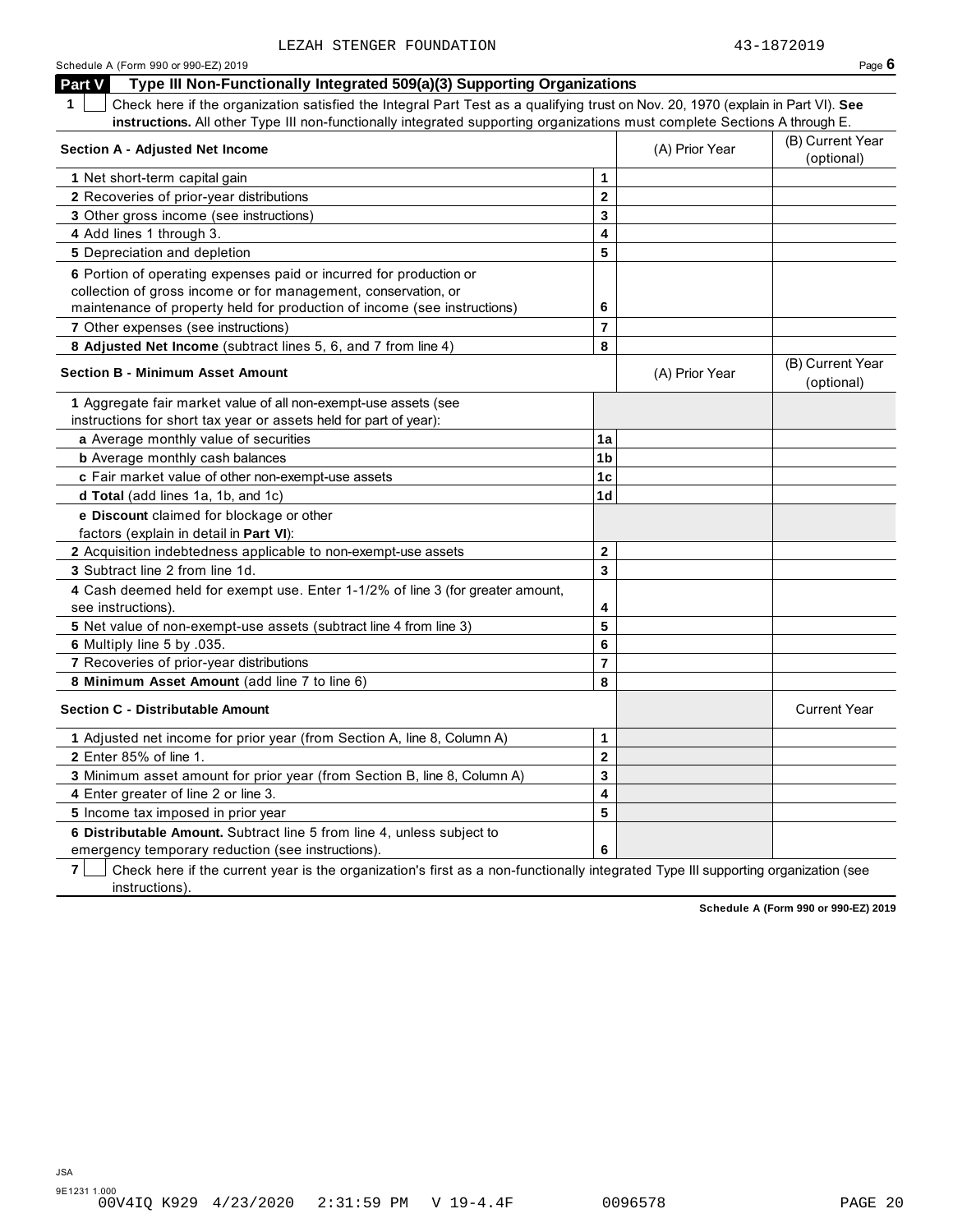|                         | Schedule A (Form 990 or 990-EZ) 2019                                                       |                                             |                                               | Page 7                                           |
|-------------------------|--------------------------------------------------------------------------------------------|---------------------------------------------|-----------------------------------------------|--------------------------------------------------|
| <b>Part V</b>           | Type III Non-Functionally Integrated 509(a)(3) Supporting Organizations (continued)        |                                             |                                               |                                                  |
|                         | <b>Section D - Distributions</b>                                                           |                                             |                                               | <b>Current Year</b>                              |
| 1                       | Amounts paid to supported organizations to accomplish exempt purposes                      |                                             |                                               |                                                  |
| $\mathbf{2}$            | Amounts paid to perform activity that directly furthers exempt purposes of supported       |                                             |                                               |                                                  |
|                         | organizations, in excess of income from activity                                           |                                             |                                               |                                                  |
| 3                       | Administrative expenses paid to accomplish exempt purposes of supported organizations      |                                             |                                               |                                                  |
| 4                       | Amounts paid to acquire exempt-use assets                                                  |                                             |                                               |                                                  |
| 5                       | Qualified set-aside amounts (prior IRS approval required)                                  |                                             |                                               |                                                  |
| 6                       | Other distributions (describe in Part VI). See instructions.                               |                                             |                                               |                                                  |
| $\overline{\mathbf{r}}$ | Total annual distributions. Add lines 1 through 6.                                         |                                             |                                               |                                                  |
| 8                       | Distributions to attentive supported organizations to which the organization is responsive |                                             |                                               |                                                  |
|                         | (provide details in Part VI). See instructions.                                            |                                             |                                               |                                                  |
| 9                       | Distributable amount for 2019 from Section C, line 6                                       |                                             |                                               |                                                  |
| 10                      | Line 8 amount divided by line 9 amount                                                     |                                             |                                               |                                                  |
|                         | Section E - Distribution Allocations (see instructions)                                    | $\mathbf{u}$<br><b>Excess Distributions</b> | (ii)<br><b>Underdistributions</b><br>Pre-2019 | (iii)<br><b>Distributable</b><br>Amount for 2019 |
| 1.                      | Distributable amount for 2019 from Section C, line 6                                       |                                             |                                               |                                                  |
| $\mathbf{2}$            | Underdistributions, if any, for years prior to 2019                                        |                                             |                                               |                                                  |
|                         | (reasonable cause required - explain in Part VI). See                                      |                                             |                                               |                                                  |
|                         | instructions.                                                                              |                                             |                                               |                                                  |
| 3                       | Excess distributions carryover, if any, to 2019                                            |                                             |                                               |                                                  |
| a                       | From 2014                                                                                  |                                             |                                               |                                                  |
| b                       | From 2015 $\qquad \qquad \qquad$                                                           |                                             |                                               |                                                  |
| c                       | From 2016 <b></b>                                                                          |                                             |                                               |                                                  |
| d                       | From 2017                                                                                  |                                             |                                               |                                                  |
| е                       | From 2018                                                                                  |                                             |                                               |                                                  |
| f                       | Total of lines 3a through e                                                                |                                             |                                               |                                                  |
| g                       | Applied to underdistributions of prior years                                               |                                             |                                               |                                                  |
| h                       | Applied to 2019 distributable amount                                                       |                                             |                                               |                                                  |
| j.                      | Carryover from 2014 not applied (see instructions)                                         |                                             |                                               |                                                  |
|                         | Remainder. Subtract lines 3g, 3h, and 3i from 3f.                                          |                                             |                                               |                                                  |
| 4                       | Distributions for 2019 from                                                                |                                             |                                               |                                                  |
|                         | Section D, line 7:                                                                         |                                             |                                               |                                                  |
| a                       | Applied to underdistributions of prior years                                               |                                             |                                               |                                                  |
| b                       | Applied to 2019 distributable amount                                                       |                                             |                                               |                                                  |
| с                       | Remainder. Subtract lines 4a and 4b from 4.                                                |                                             |                                               |                                                  |
| 5                       | Remaining underdistributions for years prior to 2019, if                                   |                                             |                                               |                                                  |
|                         | any. Subtract lines 3g and 4a from line 2. For result                                      |                                             |                                               |                                                  |
|                         | greater than zero, explain in Part VI. See instructions.                                   |                                             |                                               |                                                  |
| 6                       | Remaining underdistributions for 2019. Subtract lines 3h                                   |                                             |                                               |                                                  |
|                         | and 4b from line 1. For result greater than zero, explain in                               |                                             |                                               |                                                  |
|                         | <b>Part VI.</b> See instructions.                                                          |                                             |                                               |                                                  |
| $\overline{7}$          | Excess distributions carryover to 2020. Add lines 3j                                       |                                             |                                               |                                                  |
|                         | and 4c.                                                                                    |                                             |                                               |                                                  |
| 8                       | Breakdown of line 7:                                                                       |                                             |                                               |                                                  |
| a                       | Excess from 2015                                                                           |                                             |                                               |                                                  |
| b                       | Excess from 2016                                                                           |                                             |                                               |                                                  |
| c                       | Excess from 2017                                                                           |                                             |                                               |                                                  |
| d                       | Excess from 2018                                                                           |                                             |                                               |                                                  |
| е                       | Excess from 2019                                                                           |                                             |                                               |                                                  |

**Schedule A (Form 990 or 990-EZ) 2019**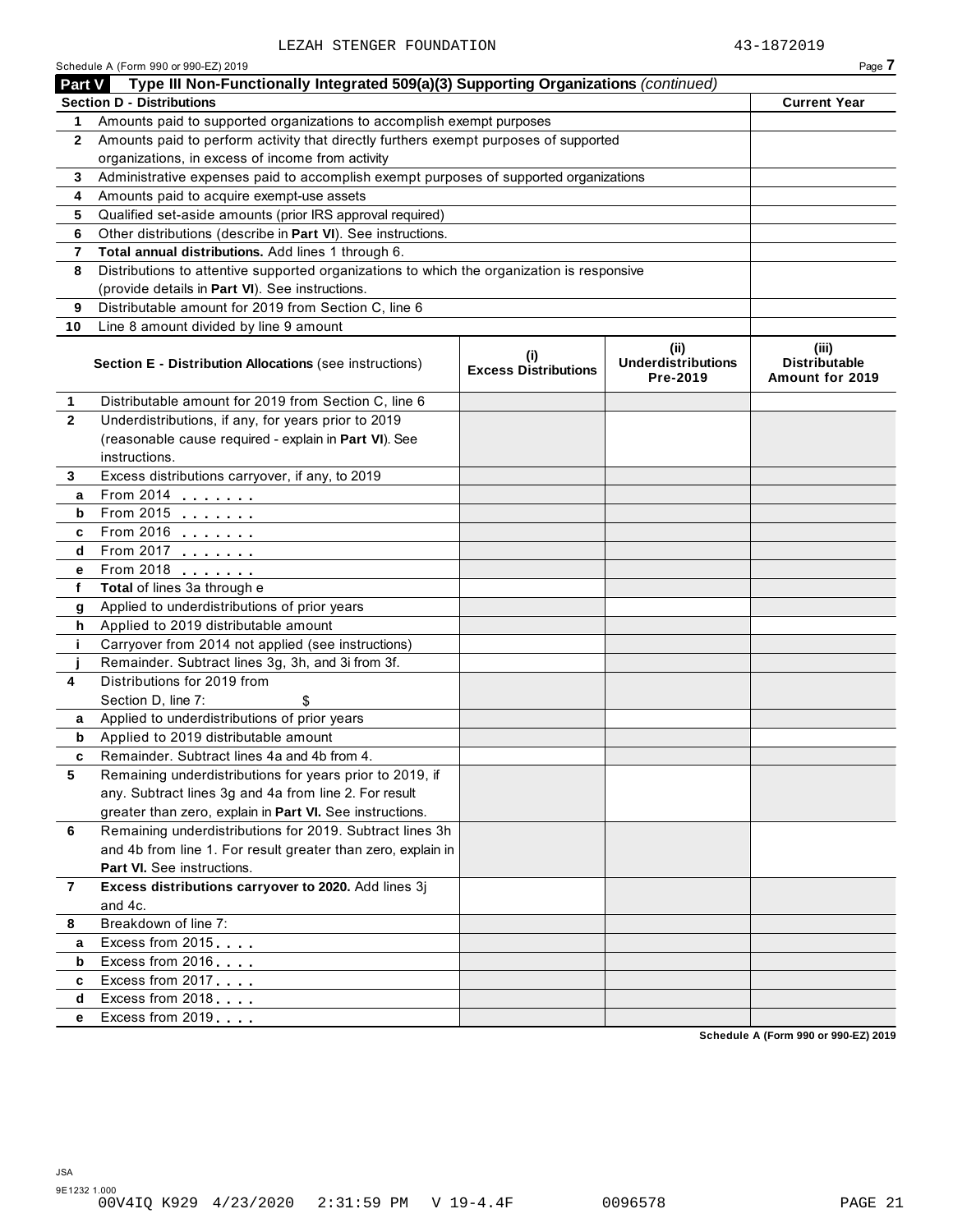**Supplemental Information.** Provide the explanations required by Part II, line 10; Part II, line 17a or 17b; Part **Part VI** III, line 12; Part IV, Section A, lines 1, 2, 3b, 3c, 4b, 4c, 5a, 6, 9a, 9b, 9c, 11a, 11b, and 11c; Part IV, Section B, lines 1 and 2; Part IV, Section C, line 1; Part IV, Section D, lines 2 and 3; Part IV, Section E, lines 1c, 2a, 2b, 3a and 3b; Part V, line 1; Part V, Section B, line 1e; Part V, Section D, lines 5, 6, and 8; and Part V, Section E, lines 2, 5, and 6. Also complete this part for any additional information. (See instructions.)

SCHEDULE A, PART I, LINE 11(G), COLUMN (I)

SUPPORTED ORGANIZATION:

THE FULL NAME OF THE SUPPORTED ORGANIZATION IS COMMUNITY FOUNDATION OF

THE OZARKS.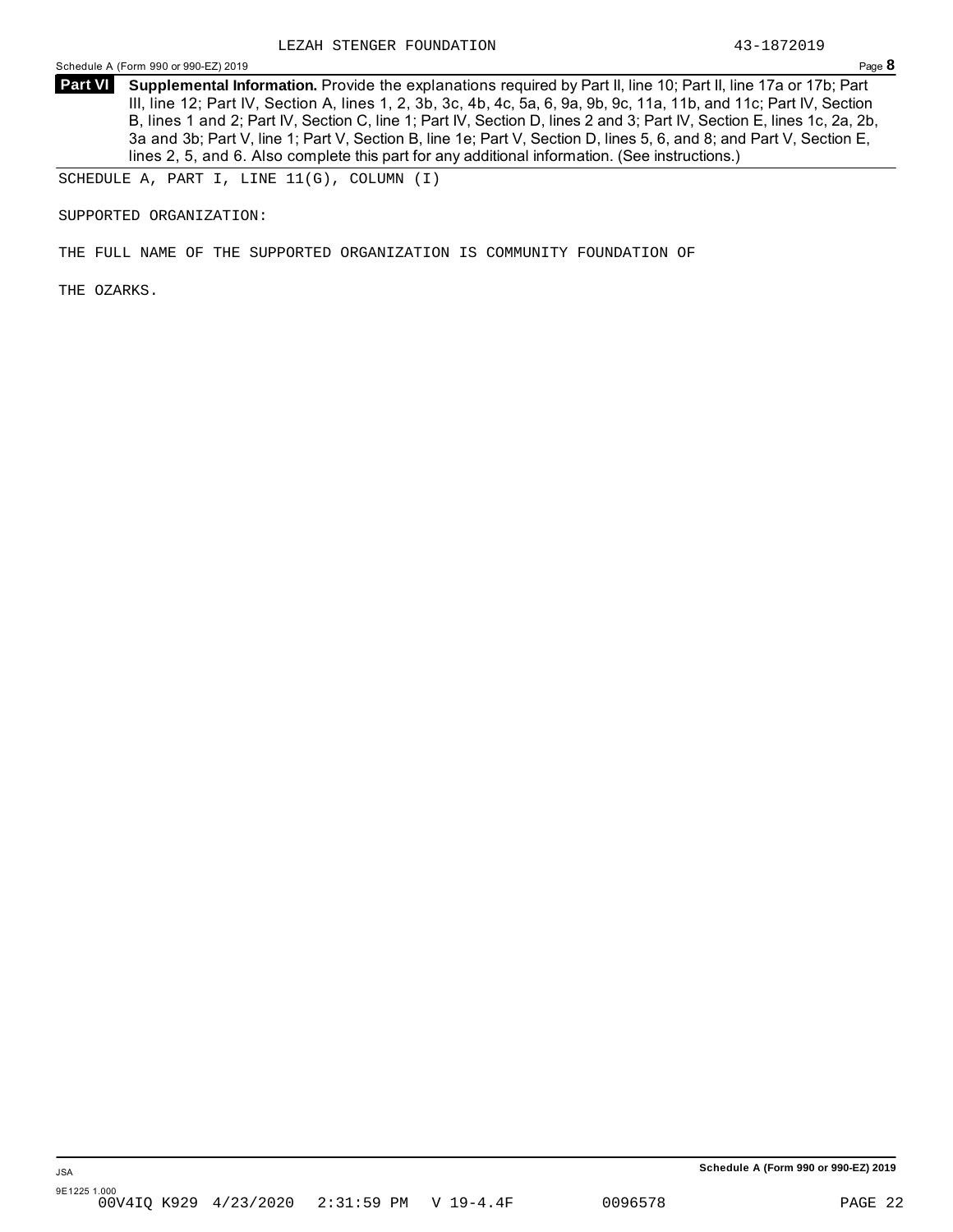**(Form 990, 990-EZ, or 990-PF)** Department of the Treasury<br>Internal Revenue Service

## **Schedule B chedule of Contributors**

(Point issue, sub-EZ,<br>Department of the Treasury internal Revenue Service<br>Department of the Treasury internal Revenue Service internal Revenue Service internal Revenue Service internal<br>Name of the organization internal Re

2019

43-1872019

LEZAH STENGER FOUNDATION

|  | Organization type (check one): |  |
|--|--------------------------------|--|
|--|--------------------------------|--|

| <b>Filers of:</b>  | Section:                                                                  |
|--------------------|---------------------------------------------------------------------------|
| Form 990 or 990-EZ | $\mathbf{X}$<br>$501(c)$ (3<br>) (enter number) organization              |
|                    | 4947(a)(1) nonexempt charitable trust not treated as a private foundation |
|                    | 527 political organization                                                |
| Form 990-PF        | 501(c)(3) exempt private foundation                                       |
|                    | 4947(a)(1) nonexempt charitable trust treated as a private foundation     |
|                    | 501(c)(3) taxable private foundation                                      |

Check if your organization is covered by the **General Rule** or a **Special Rule.**

**Note:** Only a section 501(c)(7), (8), or (10) organization can check boxes for both the General Rule and a Special Rule. See instructions.

### **General Rule**

 $\overline{X}$  For an organization filing Form 990, 990-EZ, or 990-PF that received, during the year, contributions totaling \$5,000 or more (in money or property) from any one contributor. Complete Parts I and II. See instructions for determining a contributor's total contributions.

### **Special Rules**

For an organization described in section 501(c)(3) filing Form 990 or 990-EZ that met the 33 1/3% support test of the regulations under sections 509(a)(1) and 170(b)(1)(A)(vi), that checked Schedule A (Form 990 or 990-EZ), Part II, line 13, 16a, or 16b, and that received from any one contributor, during the year, total contributions of the greater of **(1)** \$5,000; or **(2)** 2% of the amount on (i) Form 990, Part VIII, line 1h; or (ii) Form 990-EZ, line 1. Complete Parts I and II.

For an organization described in section 501(c)(7), (8), or (10) filing Form 990 or 990-EZ that received from any one contributor, during the year, total contributions of more than \$1,000 *exclusively* for religious, charitable, scientific, literary, or educational purposes, or for the prevention of cruelty to children or animals. Complete Parts I, II, and III.

For an organization described in section 501(c)(7), (8), or (10) filing Form 990 or 990-EZ that received from any one contributor, during the year, contributions *exclusively* for religious, charitable, etc., purposes, but no such contributions totaled more than \$1,000. If this box is checked, enter here the total contributions that were received during the year for an *exclusively* religious, charitable, etc., purpose. Don't complete any of the parts unless the **General Rule** applies to this organization because it received *nonexclusively* religious, charitable, etc., contributions totaling \$5,000 or more during the year m m m m m m m m m m m m m m m m m m m m m m m m m m m m m m m I \$

**Caution:** An organization that isn't covered by the General Rule and/or the Special Rules doesn't file Schedule B (Form 990, 990-EZ, or 990-PF), but it **must** answer "No" on Part IV, line 2, of its Form 990; or check the box on line H of its Form 990-EZ or on its Form 990-PF, Part I, line 2, to certify that it doesn't meet the filing requirements of Schedule B (Form 990, 990-EZ, or 990-PF).

For Paperwork Reduction Act Notice, see the instructions for Form 990, 990-EZ, or 990-PF. Schedule B (Form 990, 990-EZ, or 990-PF) (2019)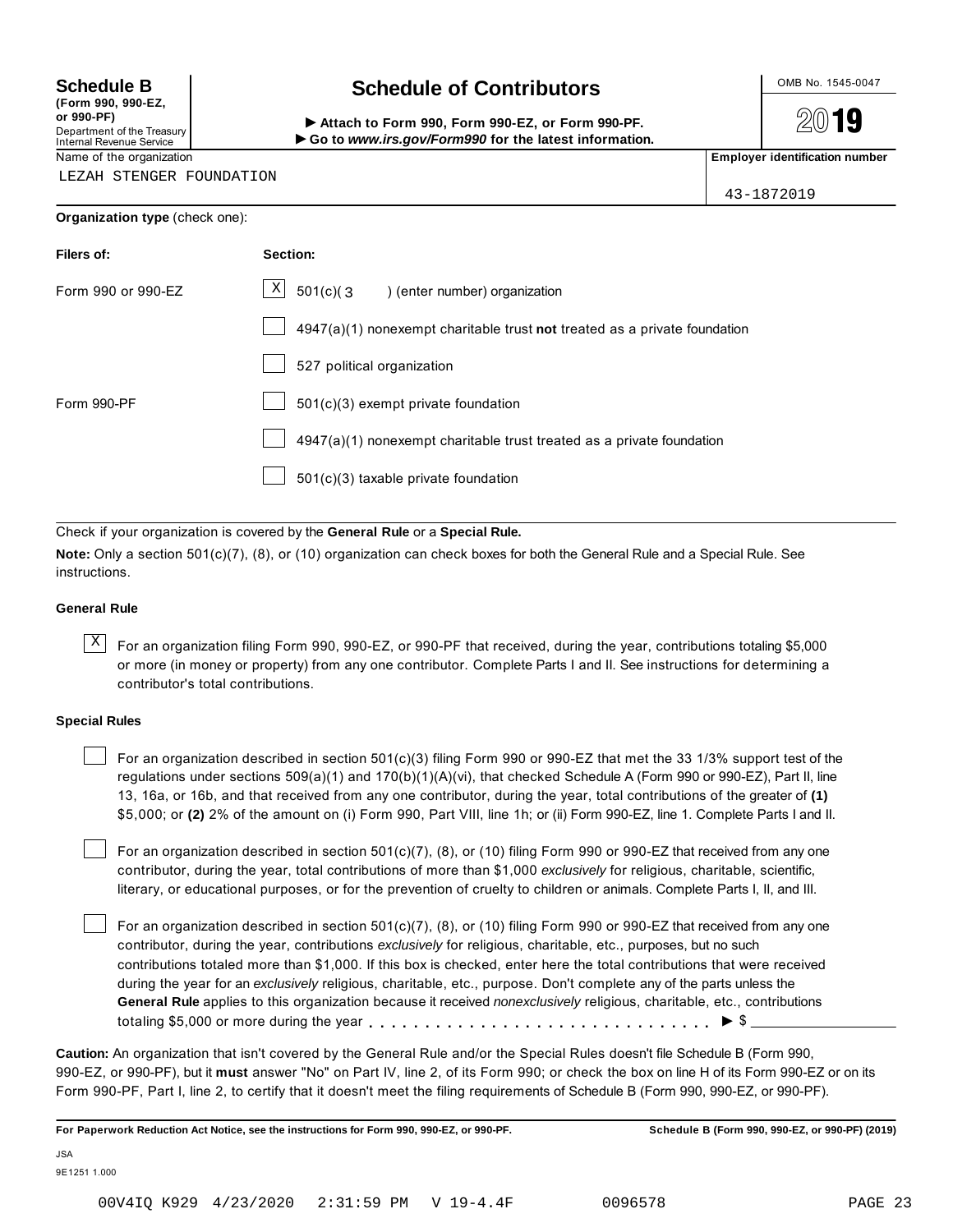|            | <b>SCHEDULE D</b> |
|------------|-------------------|
| (Form 990) |                   |

# SCHEDULE D<br>
Supplemental Financial Statements<br>
Form 990)<br>
Part IV, line 6, 7, 8, 9, 10, 11a, 11b, 11c, 11d, 11e, 11f, 12a, or 12b.<br>
Part IV, line 6, 7, 8, 9, 10, 11a, 11b, 11c, 11d, 11e, 11f, 12a, or 12b.

Department of the Treasury Internation Control of the Treasury International Control of the Treasury I and Control of the Section of the Section of the Section of the Section of the Section of the Section of the Section of

Internal Revenue Service I **Go to** *www.irs.gov/Form990* **for instructions and the latest information. Inspection**

**Name** of the organization

| lloyer identification numbei |  |
|------------------------------|--|
|                              |  |

|    | LEZAH STENGER FOUNDATION                                                                                                                                                                                                                                               | 43-1872019                                                                                           |
|----|------------------------------------------------------------------------------------------------------------------------------------------------------------------------------------------------------------------------------------------------------------------------|------------------------------------------------------------------------------------------------------|
|    | Organizations Maintaining Donor Advised Funds or Other Similar Funds or Accounts.<br>Part I                                                                                                                                                                            |                                                                                                      |
|    | Complete if the organization answered "Yes" on Form 990, Part IV, line 6.                                                                                                                                                                                              |                                                                                                      |
|    | (a) Donor advised funds                                                                                                                                                                                                                                                | (b) Funds and other accounts                                                                         |
| 1  | Total number at end of year example.                                                                                                                                                                                                                                   |                                                                                                      |
| 2  | Aggregate value of contributions to (during year)                                                                                                                                                                                                                      |                                                                                                      |
| 3  | Aggregate value of grants from (during year).                                                                                                                                                                                                                          |                                                                                                      |
| 4  | Aggregate value at end of year example.                                                                                                                                                                                                                                |                                                                                                      |
| 5  | Did the organization inform all donors and donor advisors in writing that the assets held in donor advised                                                                                                                                                             |                                                                                                      |
|    | funds are the organization's property, subject to the organization's exclusive legal control?                                                                                                                                                                          | Yes<br>No                                                                                            |
| 6  | Did the organization inform all grantees, donors, and donor advisors in writing that grant funds can be used                                                                                                                                                           |                                                                                                      |
|    | only for charitable purposes and not for the benefit of the donor or donor advisor, or for any other purpose                                                                                                                                                           |                                                                                                      |
|    |                                                                                                                                                                                                                                                                        | Yes<br>No                                                                                            |
|    | Part II<br><b>Conservation Easements.</b>                                                                                                                                                                                                                              |                                                                                                      |
| 1  | Complete if the organization answered "Yes" on Form 990, Part IV, line 7.<br>Purpose(s) of conservation easements held by the organization (check all that apply).                                                                                                     |                                                                                                      |
|    |                                                                                                                                                                                                                                                                        |                                                                                                      |
|    | Preservation of land for public use (for example, recreation or education)<br>Protection of natural habitat                                                                                                                                                            | Preservation of a historically important land area<br>Preservation of a certified historic structure |
|    | Preservation of open space                                                                                                                                                                                                                                             |                                                                                                      |
| 2  | Complete lines 2a through 2d if the organization held a qualified conservation contribution in the form of a conservation                                                                                                                                              |                                                                                                      |
|    | easement on the last day of the tax year.                                                                                                                                                                                                                              | Held at the End of the Tax Year                                                                      |
| a  |                                                                                                                                                                                                                                                                        | 2a                                                                                                   |
| b  |                                                                                                                                                                                                                                                                        | 2b                                                                                                   |
| c  | Number of conservation easements on a certified historic structure included in (a)                                                                                                                                                                                     | 2c                                                                                                   |
| d  | Number of conservation easements included in (c) acquired after 7/25/06, and not on a                                                                                                                                                                                  |                                                                                                      |
|    |                                                                                                                                                                                                                                                                        | <b>2d</b>                                                                                            |
| 3  | Number of conservation easements modified, transferred, released, extinguished, or terminated by the organization during the                                                                                                                                           |                                                                                                      |
|    |                                                                                                                                                                                                                                                                        |                                                                                                      |
| 4  | Number of states where property subject to conservation easement is located >                                                                                                                                                                                          |                                                                                                      |
| 5  | Does the organization have a written policy regarding the periodic monitoring, inspection, handling of                                                                                                                                                                 |                                                                                                      |
|    | violations, and enforcement of the conservation easements it holds?                                                                                                                                                                                                    | Yes<br>No                                                                                            |
| 6  | Staff and volunteer hours devoted to monitoring, inspecting, handling of violations, and enforcing conservation easements during the year                                                                                                                              |                                                                                                      |
|    | $\blacktriangleright$ and $\blacktriangleright$ and $\blacktriangleright$                                                                                                                                                                                              |                                                                                                      |
| 7  | Amount of expenses incurred in monitoring, inspecting, handling of violations, and enforcing conservation easements during the year                                                                                                                                    |                                                                                                      |
|    | $\blacktriangleright$ s                                                                                                                                                                                                                                                |                                                                                                      |
| 8  | Does each conservation easement reported on line 2(d) above satisfy the requirements of section 170(h)(4)(B)(i)                                                                                                                                                        |                                                                                                      |
|    |                                                                                                                                                                                                                                                                        | Yes<br>No                                                                                            |
| 9  | In Part XIII, describe how the organization reports conservation easements in its revenue and expense statement and                                                                                                                                                    |                                                                                                      |
|    | balance sheet, and include, if applicable, the text of the footnote to the organization's financial statements that describes the                                                                                                                                      |                                                                                                      |
|    | organization's accounting for conservation easements.<br>Part III Organizations Maintaining Collections of Art, Historical Treasures, or Other Similar Assets.                                                                                                         |                                                                                                      |
|    | Complete if the organization answered "Yes" on Form 990, Part IV, line 8.                                                                                                                                                                                              |                                                                                                      |
|    |                                                                                                                                                                                                                                                                        |                                                                                                      |
| 1a | If the organization elected, as permitted under FASB ASC 958, not to report in its revenue statement and balance sheet works<br>of art, historical treasures, or other similar assets held for public exhibition, education, or research in furtherance of public      |                                                                                                      |
|    | service, provide in Part XIII the text of the footnote to its financial statements that describes these items.                                                                                                                                                         |                                                                                                      |
| b  | If the organization elected, as permitted under FASB ASC 958, to report in its revenue statement and balance sheet works of<br>art, historical treasures, or other similar assets held for public exhibition, education, or research in furtherance of public service, |                                                                                                      |
|    | provide the following amounts relating to these items:                                                                                                                                                                                                                 |                                                                                                      |
|    |                                                                                                                                                                                                                                                                        |                                                                                                      |
|    |                                                                                                                                                                                                                                                                        | $\triangleright$ \$                                                                                  |
| 2  | If the organization received or held works of art, historical treasures, or other similar assets for financial gain, provide the                                                                                                                                       |                                                                                                      |
|    | following amounts required to be reported under FASB ASC 958 relating to these items:                                                                                                                                                                                  |                                                                                                      |
| a  |                                                                                                                                                                                                                                                                        | $\triangleright$ \$                                                                                  |
| b  |                                                                                                                                                                                                                                                                        |                                                                                                      |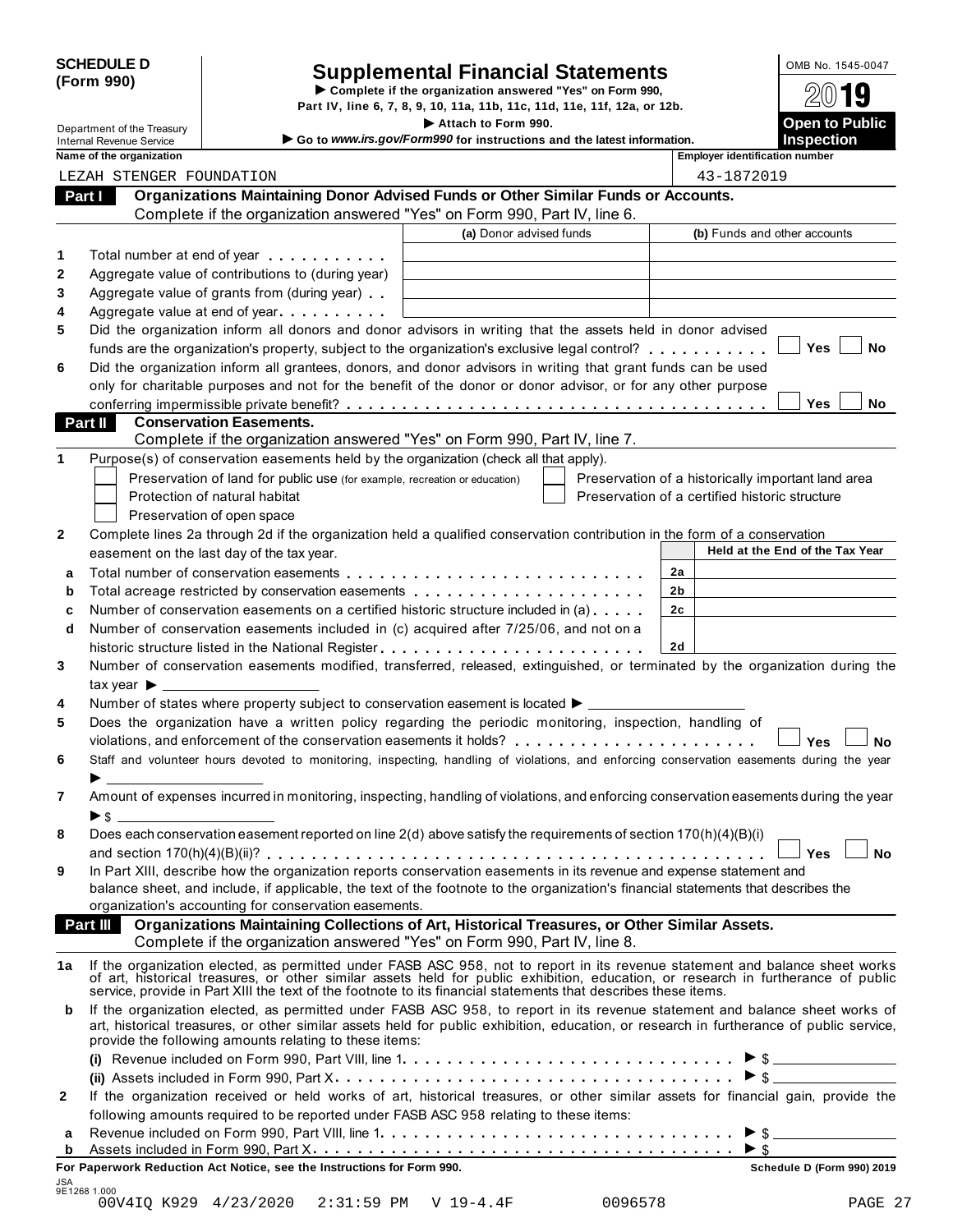LEZAH STENGER FOUNDATION  $43-1872019$ 

|    | Schedule D (Form 990) 2019                                                                                                                                                                                                         |                                           |                |                         |         |                          |                                                                                                                      |                     |            | Page 2 |
|----|------------------------------------------------------------------------------------------------------------------------------------------------------------------------------------------------------------------------------------|-------------------------------------------|----------------|-------------------------|---------|--------------------------|----------------------------------------------------------------------------------------------------------------------|---------------------|------------|--------|
|    | Organizations Maintaining Collections of Art, Historical Treasures, or Other Similar Assets (continued)<br>Part III                                                                                                                |                                           |                |                         |         |                          |                                                                                                                      |                     |            |        |
| 3  | Using the organization's acquisition, accession, and other records, check any of the following that make significant use of its                                                                                                    |                                           |                |                         |         |                          |                                                                                                                      |                     |            |        |
|    | collection items (check all that apply):                                                                                                                                                                                           |                                           |                |                         |         |                          |                                                                                                                      |                     |            |        |
| a  | Public exhibition                                                                                                                                                                                                                  |                                           | d              |                         |         | Loan or exchange program |                                                                                                                      |                     |            |        |
| b  | Scholarly research                                                                                                                                                                                                                 |                                           | е              | Other                   |         |                          | <u> 1989 - Jan Barbara Barat, prima popular popular popular popular popular popular popular popular popular popu</u> |                     |            |        |
| c  | Preservation for future generations                                                                                                                                                                                                |                                           |                |                         |         |                          |                                                                                                                      |                     |            |        |
| 4  | Provide a description of the organization's collections and explain how they further the organization's exempt purpose in Part                                                                                                     |                                           |                |                         |         |                          |                                                                                                                      |                     |            |        |
|    | XIII.                                                                                                                                                                                                                              |                                           |                |                         |         |                          |                                                                                                                      |                     |            |        |
| 5  | During the year, did the organization solicit or receive donations of art, historical treasures, or other similar                                                                                                                  |                                           |                |                         |         |                          |                                                                                                                      |                     |            |        |
|    | assets to be sold to raise funds rather than to be maintained as part of the organization's collection?                                                                                                                            |                                           |                |                         |         |                          |                                                                                                                      | Yes                 |            | No     |
|    | <b>Escrow and Custodial Arrangements.</b><br><b>Part IV</b>                                                                                                                                                                        |                                           |                |                         |         |                          |                                                                                                                      |                     |            |        |
|    | Complete if the organization answered "Yes" on Form 990, Part IV, line 9, or reported an amount on Form                                                                                                                            |                                           |                |                         |         |                          |                                                                                                                      |                     |            |        |
|    | 990, Part X, line 21.                                                                                                                                                                                                              |                                           |                |                         |         |                          |                                                                                                                      |                     |            |        |
|    | 1a Is the organization an agent, trustee, custodian or other intermediary for contributions or other assets not                                                                                                                    |                                           |                |                         |         |                          |                                                                                                                      |                     |            |        |
|    |                                                                                                                                                                                                                                    |                                           |                |                         |         |                          |                                                                                                                      | Yes                 |            | No     |
|    | If "Yes," explain the arrangement in Part XIII and complete the following table:                                                                                                                                                   |                                           |                |                         |         |                          |                                                                                                                      |                     |            |        |
|    |                                                                                                                                                                                                                                    |                                           |                |                         |         |                          | Amount                                                                                                               |                     |            |        |
|    |                                                                                                                                                                                                                                    |                                           |                |                         |         |                          |                                                                                                                      |                     |            |        |
| c  |                                                                                                                                                                                                                                    |                                           |                |                         |         | 1c                       |                                                                                                                      |                     |            |        |
|    |                                                                                                                                                                                                                                    |                                           |                |                         |         | 1 <sub>d</sub>           |                                                                                                                      |                     |            |        |
|    |                                                                                                                                                                                                                                    |                                           |                |                         |         | 1e                       |                                                                                                                      |                     |            |        |
|    |                                                                                                                                                                                                                                    |                                           |                |                         |         | 1f                       |                                                                                                                      |                     |            |        |
| 2a | Did the organization include an amount on Form 990, Part X, line 21, for escrow or custodial account liability?                                                                                                                    |                                           |                |                         |         |                          |                                                                                                                      | <b>Yes</b>          |            | No     |
|    | <b>b</b> If "Yes," explain the arrangement in Part XIII. Check here if the explanation has been provided on Part XIII                                                                                                              |                                           |                |                         |         |                          |                                                                                                                      |                     |            |        |
|    | <b>Endowment Funds.</b><br><b>Part V</b>                                                                                                                                                                                           |                                           |                |                         |         |                          |                                                                                                                      |                     |            |        |
|    | Complete if the organization answered "Yes" on Form 990, Part IV, line 10.                                                                                                                                                         |                                           |                |                         |         |                          |                                                                                                                      |                     |            |        |
|    |                                                                                                                                                                                                                                    | (a) Current year                          | (b) Prior year |                         |         | (c) Two years back       | (d) Three years back                                                                                                 | (e) Four years back |            |        |
| 1а | Beginning of year balance                                                                                                                                                                                                          | the company of the company of the company |                |                         |         |                          |                                                                                                                      |                     |            |        |
| b  | Contributions <b>Contributions</b>                                                                                                                                                                                                 |                                           |                |                         |         |                          |                                                                                                                      |                     |            |        |
| c  | Net investment earnings, gains,                                                                                                                                                                                                    |                                           |                |                         |         |                          |                                                                                                                      |                     |            |        |
|    |                                                                                                                                                                                                                                    |                                           |                |                         |         |                          |                                                                                                                      |                     |            |        |
| d  | Grants or scholarships                                                                                                                                                                                                             |                                           |                |                         |         |                          |                                                                                                                      |                     |            |        |
| е  | Other expenditures for facilities                                                                                                                                                                                                  |                                           |                |                         |         |                          |                                                                                                                      |                     |            |        |
|    | and programs $\ldots$                                                                                                                                                                                                              |                                           |                |                         |         |                          |                                                                                                                      |                     |            |        |
| f  | Administrative expenses                                                                                                                                                                                                            |                                           |                |                         |         |                          |                                                                                                                      |                     |            |        |
| g  | End of year balance example.                                                                                                                                                                                                       |                                           |                |                         |         |                          |                                                                                                                      |                     |            |        |
| 2  | Provide the estimated percentage of the current year end balance (line 1g, column (a)) held as:                                                                                                                                    |                                           |                |                         |         |                          |                                                                                                                      |                     |            |        |
|    | Board designated or quasi-endowment $\blacktriangleright$                                                                                                                                                                          |                                           |                |                         |         |                          |                                                                                                                      |                     |            |        |
| b  | Permanent endowment ▶                                                                                                                                                                                                              |                                           |                |                         |         |                          |                                                                                                                      |                     |            |        |
| c  | Term endowment $\blacktriangleright$                                                                                                                                                                                               |                                           |                |                         |         |                          |                                                                                                                      |                     |            |        |
|    | The percentages on lines 2a, 2b, and 2c should equal 100%.                                                                                                                                                                         |                                           |                |                         |         |                          |                                                                                                                      |                     |            |        |
|    | 3a Are there endowment funds not in the possession of the organization that are held and administered for the                                                                                                                      |                                           |                |                         |         |                          |                                                                                                                      |                     |            |        |
|    | organization by:                                                                                                                                                                                                                   |                                           |                |                         |         |                          |                                                                                                                      |                     | Yes        | No     |
|    |                                                                                                                                                                                                                                    |                                           |                |                         |         |                          |                                                                                                                      | 3a(i)               |            |        |
|    |                                                                                                                                                                                                                                    |                                           |                |                         |         |                          |                                                                                                                      | 3a(ii)              |            |        |
|    | If "Yes" on line 3a(ii), are the related organizations listed as required on Schedule R?                                                                                                                                           |                                           |                |                         |         |                          |                                                                                                                      | 3b                  |            |        |
| 4  | Describe in Part XIII the intended uses of the organization's endowment funds.                                                                                                                                                     |                                           |                |                         |         |                          |                                                                                                                      |                     |            |        |
|    | Land, Buildings, and Equipment.<br>Complete if the organization answered "Yes" on Form 990, Part IV, line 11a. See Form 990, Part X, line 10.<br><b>Part VI</b>                                                                    |                                           |                |                         |         |                          |                                                                                                                      |                     |            |        |
|    | Description of property                                                                                                                                                                                                            |                                           |                |                         |         |                          |                                                                                                                      |                     |            |        |
|    |                                                                                                                                                                                                                                    | (a) Cost or other basis<br>(investment)   |                | (b) Cost or other basis | (other) |                          | (c) Accumulated<br>depreciation                                                                                      | (d) Book value      |            |        |
| 1а |                                                                                                                                                                                                                                    |                                           | 9,031,911.     |                         |         |                          |                                                                                                                      |                     | 9,031,911. |        |
| b  | Buildings <b>Example 20</b> and the set of the set of the set of the set of the set of the set of the set of the set of the set of the set of the set of the set of the set of the set of the set of the set of the set of the set |                                           |                |                         |         |                          |                                                                                                                      |                     |            |        |
| c  | Leasehold improvements entitled and the set of the set of the set of the set of the set of the set of the set of the set of the set of the set of the set of the set of the set of the set of the set of the set of the set of     |                                           |                |                         |         |                          |                                                                                                                      |                     |            |        |
| d  | Equipment                                                                                                                                                                                                                          |                                           |                |                         |         |                          |                                                                                                                      |                     |            |        |
|    |                                                                                                                                                                                                                                    |                                           |                |                         |         |                          |                                                                                                                      |                     |            |        |
|    | Total. Add lines 1a through 1e. (Column (d) must equal Form 990, Part X, column (B), line 10c.),                                                                                                                                   |                                           |                |                         |         |                          | $\blacktriangleright$                                                                                                |                     | 9,031,911. |        |
|    |                                                                                                                                                                                                                                    |                                           |                |                         |         |                          |                                                                                                                      |                     |            |        |

**Schedule D (Form 990) 2019**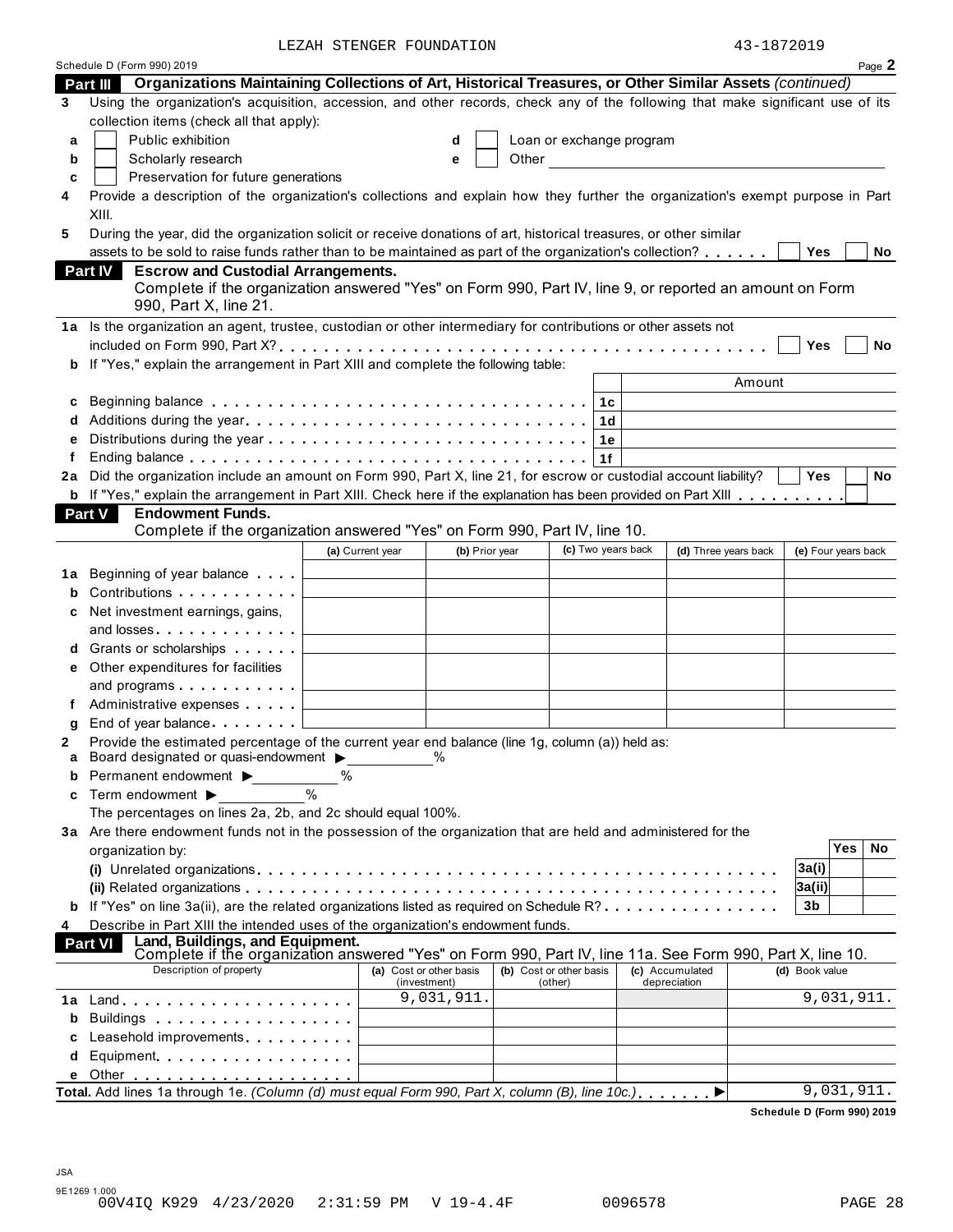| Schedule D (Form 990) 2019 |  |  |
|----------------------------|--|--|
|                            |  |  |

|                                      | Schedule D (Form 990) 2019                                                                                                                                                                                                     |                              |                                                              | Page 3         |
|--------------------------------------|--------------------------------------------------------------------------------------------------------------------------------------------------------------------------------------------------------------------------------|------------------------------|--------------------------------------------------------------|----------------|
| <b>Part VII</b>                      | <b>Investments - Other Securities.</b><br>Complete if the organization answered "Yes" on Form 990, Part IV, line 11b. See Form 990, Part X, line 12.                                                                           |                              |                                                              |                |
|                                      | (a) Description of security or category<br>(including name of security)                                                                                                                                                        | (b) Book value               | (c) Method of valuation:<br>Cost or end-of-year market value |                |
|                                      | (1) Financial derivatives                                                                                                                                                                                                      |                              |                                                              |                |
|                                      | (2) Closely held equity interests entitled as a set of the control of the control of the control of the control of the control of the control of the control of the control of the control of the control of the control of th |                              |                                                              |                |
| $(3)$ Other $\overline{\phantom{a}}$ |                                                                                                                                                                                                                                |                              |                                                              |                |
| (A)                                  |                                                                                                                                                                                                                                |                              |                                                              |                |
| (B)                                  |                                                                                                                                                                                                                                |                              |                                                              |                |
| (C)                                  |                                                                                                                                                                                                                                |                              |                                                              |                |
| (D)                                  |                                                                                                                                                                                                                                |                              |                                                              |                |
| (E)<br>(F)                           |                                                                                                                                                                                                                                |                              |                                                              |                |
| (G)                                  |                                                                                                                                                                                                                                |                              |                                                              |                |
| (H)                                  |                                                                                                                                                                                                                                |                              |                                                              |                |
|                                      | Total. (Column (b) must equal Form 990, Part X, col. (B) line 12.) $\blacktriangleright$                                                                                                                                       |                              |                                                              |                |
| Part VIII                            | <b>Investments - Program Related.</b><br>Complete if the organization answered "Yes" on Form 990, Part IV, line 11c. See Form 990, Part X, line 13.                                                                            |                              |                                                              |                |
|                                      | (a) Description of investment                                                                                                                                                                                                  | (b) Book value               | (c) Method of valuation:                                     |                |
|                                      |                                                                                                                                                                                                                                |                              | Cost or end-of-year market value                             |                |
| (1)                                  |                                                                                                                                                                                                                                |                              |                                                              |                |
| (2)                                  |                                                                                                                                                                                                                                |                              |                                                              |                |
| (3)                                  |                                                                                                                                                                                                                                |                              |                                                              |                |
| (4)                                  |                                                                                                                                                                                                                                |                              |                                                              |                |
| (5)                                  |                                                                                                                                                                                                                                |                              |                                                              |                |
| (6)                                  |                                                                                                                                                                                                                                |                              |                                                              |                |
| (7)                                  |                                                                                                                                                                                                                                |                              |                                                              |                |
| (8)                                  |                                                                                                                                                                                                                                |                              |                                                              |                |
| (9)                                  | Total. (Column (b) must equal Form 990, Part X, col. (B) line 13.) $\blacktriangleright$                                                                                                                                       |                              |                                                              |                |
| Part IX                              | <b>Other Assets.</b>                                                                                                                                                                                                           |                              |                                                              |                |
|                                      | Complete if the organization answered "Yes" on Form 990, Part IV, line 11d. See Form 990, Part X, line 15.                                                                                                                     |                              |                                                              |                |
|                                      |                                                                                                                                                                                                                                | (a) Description              |                                                              | (b) Book value |
| (1)                                  |                                                                                                                                                                                                                                |                              |                                                              |                |
| (2)                                  |                                                                                                                                                                                                                                |                              |                                                              |                |
| (3)                                  |                                                                                                                                                                                                                                |                              |                                                              |                |
| (4)                                  |                                                                                                                                                                                                                                |                              |                                                              |                |
| (5)                                  |                                                                                                                                                                                                                                |                              |                                                              |                |
| (6)                                  |                                                                                                                                                                                                                                |                              |                                                              |                |
| (7)                                  |                                                                                                                                                                                                                                |                              |                                                              |                |
| (8)                                  |                                                                                                                                                                                                                                |                              |                                                              |                |
| (9)                                  |                                                                                                                                                                                                                                |                              |                                                              |                |
|                                      |                                                                                                                                                                                                                                |                              |                                                              |                |
| Part X                               | <b>Other Liabilities.</b><br>Complete if the organization answered "Yes" on Form 990, Part IV, line 11e or 11f. See Form 990, Part X,<br>line $25$ .                                                                           |                              |                                                              |                |
| 1.                                   |                                                                                                                                                                                                                                | (a) Description of liability |                                                              | (b) Book value |
| (1)                                  | Federal income taxes                                                                                                                                                                                                           |                              |                                                              |                |
| (2)                                  |                                                                                                                                                                                                                                |                              |                                                              |                |
| (3)                                  |                                                                                                                                                                                                                                |                              |                                                              |                |
| (4)                                  |                                                                                                                                                                                                                                |                              |                                                              |                |
| (5)                                  |                                                                                                                                                                                                                                |                              |                                                              |                |
| (6)                                  |                                                                                                                                                                                                                                |                              |                                                              |                |
| (7)                                  |                                                                                                                                                                                                                                |                              |                                                              |                |
| (8)                                  |                                                                                                                                                                                                                                |                              |                                                              |                |
| (9)                                  |                                                                                                                                                                                                                                |                              |                                                              |                |
|                                      |                                                                                                                                                                                                                                |                              |                                                              |                |
|                                      | 2. Liability for uncertain tax positions. In Part XIII, provide the text of the footnote to the organization's financial statements that reports the                                                                           |                              |                                                              |                |
|                                      | organization's liability for uncertain tax positions under FASB ASC 740. Check here if the text of the footnote has been provided in Part XIII                                                                                 |                              |                                                              |                |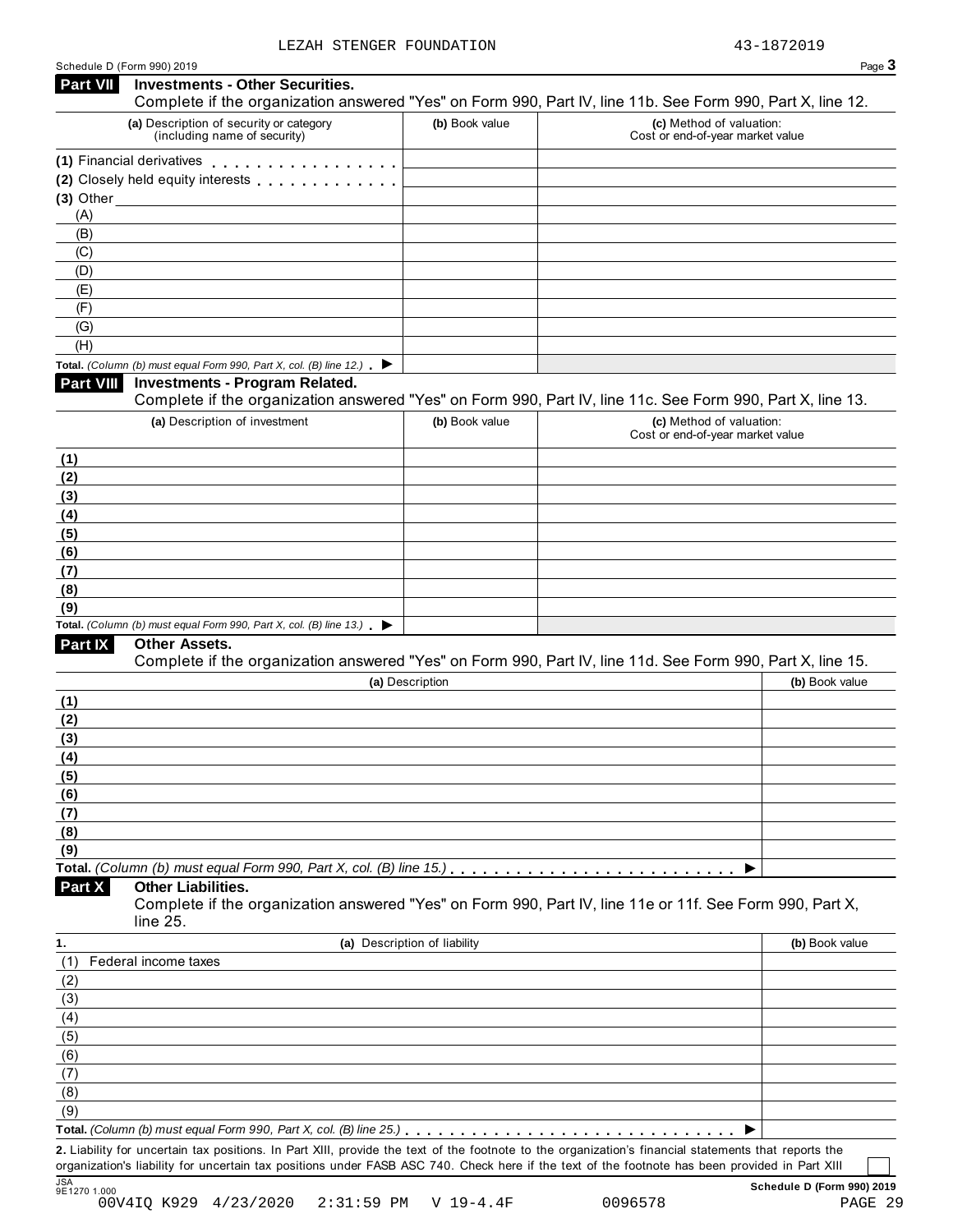|  | LEZAH STENGER FOUNDATION |
|--|--------------------------|
|  |                          |

|                 | Schedule D (Form 990) 2019                                                                                                                                                              |              | Page 4 |
|-----------------|-----------------------------------------------------------------------------------------------------------------------------------------------------------------------------------------|--------------|--------|
| Part XI         | Reconciliation of Revenue per Audited Financial Statements With Revenue per Return.<br>Complete if the organization answered "Yes" on Form 990, Part IV, line 12a.                      |              |        |
| 1               | Total revenue, gains, and other support per audited financial statements                                                                                                                | $\mathbf{1}$ |        |
| $\mathbf{2}$    | Amounts included on line 1 but not on Form 990, Part VIII, line 12:                                                                                                                     |              |        |
| a               | 2a                                                                                                                                                                                      |              |        |
| b               | 2b                                                                                                                                                                                      |              |        |
| c               | 2c                                                                                                                                                                                      |              |        |
| d               |                                                                                                                                                                                         |              |        |
| е               |                                                                                                                                                                                         | 2e           |        |
| 3.              |                                                                                                                                                                                         | 3            |        |
| 4               | Amounts included on Form 990, Part VIII, line 12, but not on line 1:                                                                                                                    |              |        |
| a               | Investment expenses not included on Form 990, Part VIII, line 7b $\boxed{4a}$                                                                                                           |              |        |
| b               |                                                                                                                                                                                         |              |        |
|                 |                                                                                                                                                                                         | 4c           |        |
| 5.              | Total revenue. Add lines 3 and 4c. (This must equal Form 990, Part I, line 12.)                                                                                                         | 5            |        |
| <b>Part XII</b> | Reconciliation of Expenses per Audited Financial Statements With Expenses per Return.<br>Complete if the organization answered "Yes" on Form 990, Part IV, line 12a.                    |              |        |
|                 |                                                                                                                                                                                         | 1            |        |
| 1               | Total expenses and losses per audited financial statements                                                                                                                              |              |        |
| 2               | Amounts included on line 1 but not on Form 990, Part IX, line 25:<br>2a                                                                                                                 |              |        |
| a               |                                                                                                                                                                                         |              |        |
|                 | 2c                                                                                                                                                                                      |              |        |
| с               |                                                                                                                                                                                         |              |        |
| d               |                                                                                                                                                                                         |              |        |
| е               |                                                                                                                                                                                         | <b>2e</b>    |        |
| 3               |                                                                                                                                                                                         | 3            |        |
| 4               | Amounts included on Form 990, Part IX, line 25, but not on line 1:                                                                                                                      |              |        |
| a               | Investment expenses not included on Form 990, Part VIII, line 7b $\boxed{4a}$                                                                                                           |              |        |
| b               |                                                                                                                                                                                         |              |        |
|                 |                                                                                                                                                                                         | 4c           |        |
|                 | Total expenses. Add lines 3 and 4c. (This must equal Form 990, Part I, line 18.)                                                                                                        | 5            |        |
|                 | Part XIII Supplemental Information.<br>ide the decentrations required for Dart II, lines O. F., and O. Dart III. lines do and 4. Dart N. Lines dh. and Ob. Dart N. Lines, 4. Dart N. Li |              |        |

Provide the descriptions required for Part II, lines 3, 5, and 9; Part III, lines 1a and 4; Part IV, lines 1b and 2b; Part V, line 4; Part X, line 2; Part XI, lines 2d and 4b; and Part XII, lines 2d and 4b. Also complete this part to provide any additional information.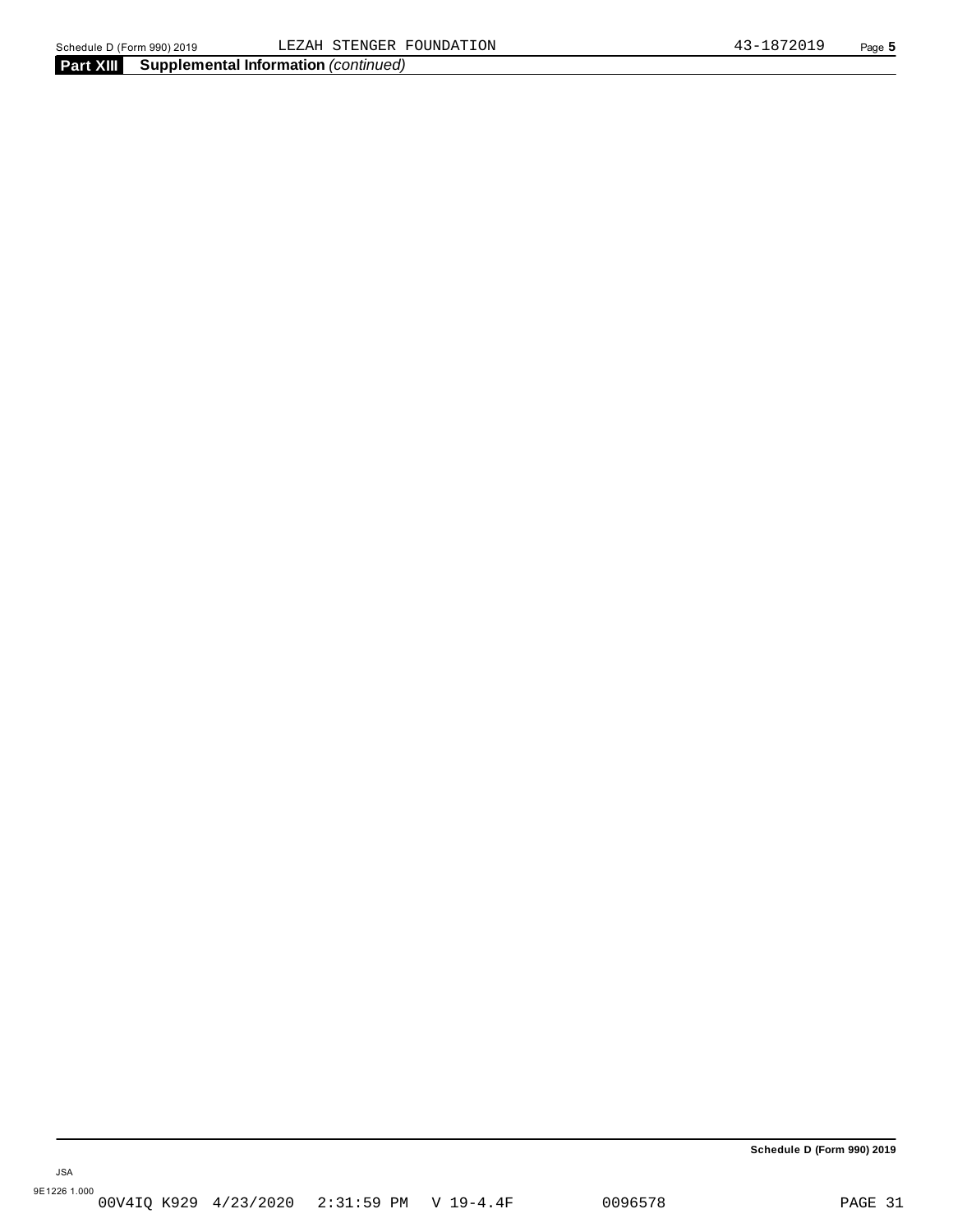| <b>SCHEDULE I</b><br>(Form 990)                      |                                                                                                                                                                                                                                                                             |            | <b>Grants and Other Assistance to Organizations,</b><br>Governments, and Individuals in the United States |                                                                                                         |                                       |                                                             |                                                     |                                                |  |  |  |
|------------------------------------------------------|-----------------------------------------------------------------------------------------------------------------------------------------------------------------------------------------------------------------------------------------------------------------------------|------------|-----------------------------------------------------------------------------------------------------------|---------------------------------------------------------------------------------------------------------|---------------------------------------|-------------------------------------------------------------|-----------------------------------------------------|------------------------------------------------|--|--|--|
| Department of the Treasury                           |                                                                                                                                                                                                                                                                             |            |                                                                                                           | Complete if the organization answered "Yes" on Form 990, Part IV, line 21 or 22.<br>Attach to Form 990. |                                       |                                                             |                                                     | $20$ 19<br><b>Open to Public</b><br>Inspection |  |  |  |
| <b>Internal Revenue Service</b>                      |                                                                                                                                                                                                                                                                             |            |                                                                                                           | Go to www.irs.gov/Form990 for the latest information.                                                   |                                       |                                                             |                                                     |                                                |  |  |  |
| Name of the organization<br>LEZAH STENGER FOUNDATION |                                                                                                                                                                                                                                                                             |            |                                                                                                           |                                                                                                         |                                       |                                                             | <b>Employer identification number</b><br>43-1872019 |                                                |  |  |  |
| Part I                                               | <b>General Information on Grants and Assistance</b>                                                                                                                                                                                                                         |            |                                                                                                           |                                                                                                         |                                       |                                                             |                                                     |                                                |  |  |  |
| 1.<br>$\mathbf{2}$                                   | Does the organization maintain records to substantiate the amount of the grants or assistance, the grantees' eligibility for the grants or assistance, and<br>Describe in Part IV the organization's procedures for monitoring the use of grant funds in the United States. |            |                                                                                                           |                                                                                                         |                                       |                                                             |                                                     | X Yes<br>No                                    |  |  |  |
| Part II                                              | Grants and Other Assistance to Domestic Organizations and Domestic Governments. Complete if the organization answered "Yes" on Form 990,<br>Part IV, line 21, for any recipient that received more than \$5,000. Part II can be duplicated if additional space is needed.   |            |                                                                                                           |                                                                                                         |                                       |                                                             |                                                     |                                                |  |  |  |
|                                                      | 1 (a) Name and address of organization<br>or government                                                                                                                                                                                                                     | $(b)$ EIN  | (c) IRC section<br>(if applicable)                                                                        | (d) Amount of cash<br>grant                                                                             | (e) Amount of non-<br>cash assistance | (f) Method of valuation<br>(book, FMV, appraisal,<br>other) | (g) Description of<br>noncash assistance            | (h) Purpose of grant<br>or assistance          |  |  |  |
| (1) COMMUNITY FOUNDATION OF THE OZARKS               | 425 E TRAFFICWAY SPRINGFIELD, MO 65806                                                                                                                                                                                                                                      | 23-7290968 | 501(C)(3)                                                                                                 | 10, 100.                                                                                                |                                       |                                                             |                                                     | GENERAL SUPPORT                                |  |  |  |
| (2)                                                  |                                                                                                                                                                                                                                                                             |            |                                                                                                           |                                                                                                         |                                       |                                                             |                                                     |                                                |  |  |  |
| (3)                                                  |                                                                                                                                                                                                                                                                             |            |                                                                                                           |                                                                                                         |                                       |                                                             |                                                     |                                                |  |  |  |
| (4)                                                  |                                                                                                                                                                                                                                                                             |            |                                                                                                           |                                                                                                         |                                       |                                                             |                                                     |                                                |  |  |  |
| (5)                                                  |                                                                                                                                                                                                                                                                             |            |                                                                                                           |                                                                                                         |                                       |                                                             |                                                     |                                                |  |  |  |
| (6)                                                  |                                                                                                                                                                                                                                                                             |            |                                                                                                           |                                                                                                         |                                       |                                                             |                                                     |                                                |  |  |  |
| (7)                                                  |                                                                                                                                                                                                                                                                             |            |                                                                                                           |                                                                                                         |                                       |                                                             |                                                     |                                                |  |  |  |
| (8)                                                  |                                                                                                                                                                                                                                                                             |            |                                                                                                           |                                                                                                         |                                       |                                                             |                                                     |                                                |  |  |  |
| (9)                                                  |                                                                                                                                                                                                                                                                             |            |                                                                                                           |                                                                                                         |                                       |                                                             |                                                     |                                                |  |  |  |
| (10)                                                 |                                                                                                                                                                                                                                                                             |            |                                                                                                           |                                                                                                         |                                       |                                                             |                                                     |                                                |  |  |  |
| (11)                                                 |                                                                                                                                                                                                                                                                             |            |                                                                                                           |                                                                                                         |                                       |                                                             |                                                     |                                                |  |  |  |
| (12)                                                 |                                                                                                                                                                                                                                                                             |            |                                                                                                           |                                                                                                         |                                       |                                                             |                                                     |                                                |  |  |  |
| $\mathbf{2}$                                         |                                                                                                                                                                                                                                                                             |            |                                                                                                           |                                                                                                         |                                       |                                                             |                                                     | 1.                                             |  |  |  |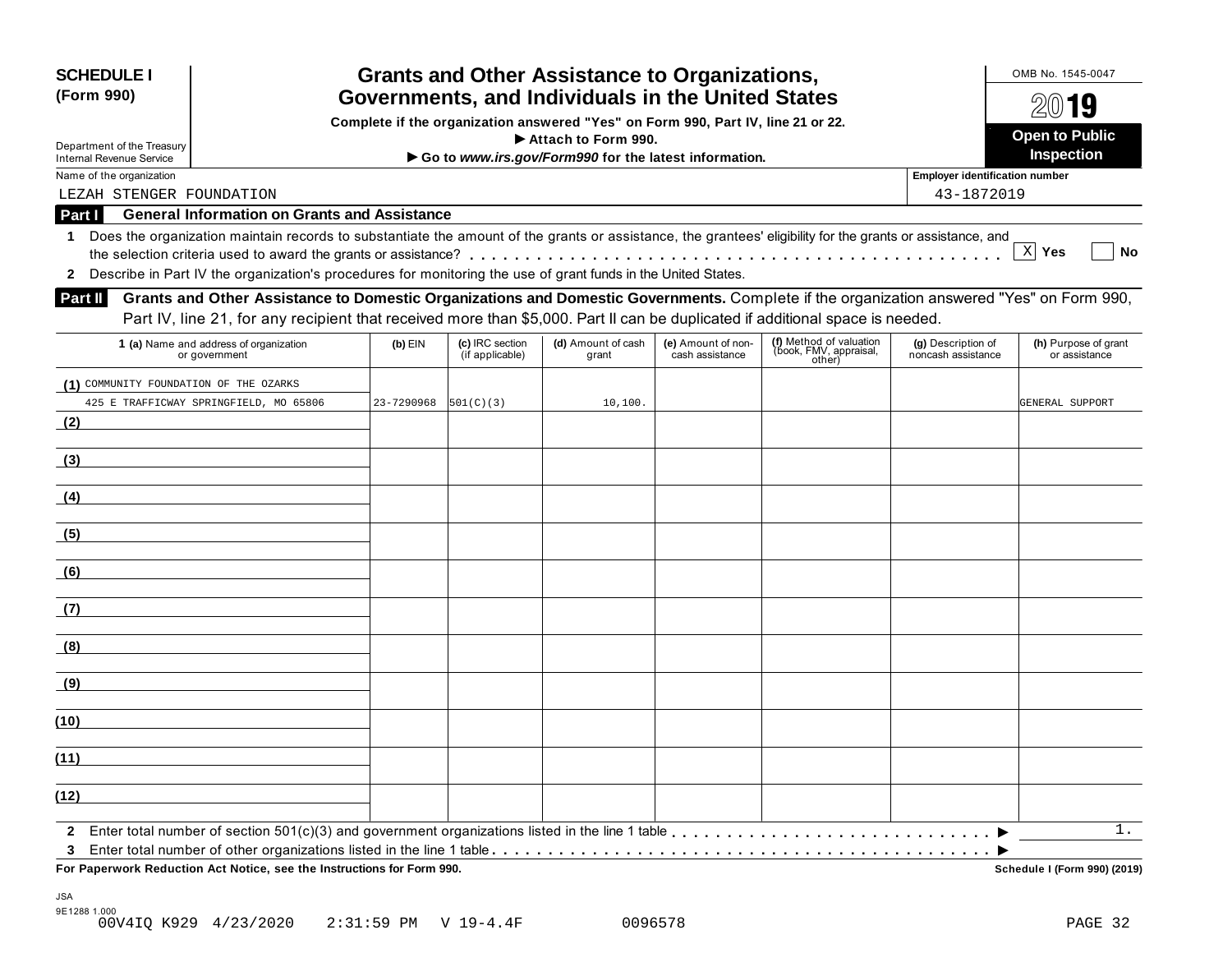### Grants and Other Assistance to Domestic Individuals. Complete if the organization answered "Yes" on Form 990, Part IV, line 22. **Part III** Grants and Other Assistance to Domestic Individuals<br>Part III can be duplicated if additional space is needed.

| (a) Type of grant or assistance                                                                                                                | (b) Number of<br>recipients | (c) Amount of<br>cash grant | (d) Amount of<br>non-cash assistance | (e) Method of valuation (book,<br>FMV, appraisal, other) | (f) Description of non-cash assistance |
|------------------------------------------------------------------------------------------------------------------------------------------------|-----------------------------|-----------------------------|--------------------------------------|----------------------------------------------------------|----------------------------------------|
|                                                                                                                                                |                             |                             |                                      |                                                          |                                        |
|                                                                                                                                                |                             |                             |                                      |                                                          |                                        |
| $\overline{2}$                                                                                                                                 |                             |                             |                                      |                                                          |                                        |
| 3                                                                                                                                              |                             |                             |                                      |                                                          |                                        |
| 4                                                                                                                                              |                             |                             |                                      |                                                          |                                        |
| 5                                                                                                                                              |                             |                             |                                      |                                                          |                                        |
| - 6                                                                                                                                            |                             |                             |                                      |                                                          |                                        |
|                                                                                                                                                |                             |                             |                                      |                                                          |                                        |
| <b>Part IV</b><br>Supplemental Information. Provide the information required in Part I, line 2, Part III, column (b); and any other additional |                             |                             |                                      |                                                          |                                        |

 $information$ .

SCHEDULE I, PART I, LINE 2

MONITORING OF GRANT FUNDS:

THE ONLY GRANT RECIPIENT IS THE COMMUNITY FOUNDATION OF THE OZARKS (CFO)

WHICH IS THE SUPPORTED ORGANIZATION OF THE LEZAH STENGER FOUNDATION.

BRIAN FOGLE IS ON THE BOARD AND THE CFO AND OF THE LEZAH STENGER

FOUNDATION AND THEREFORE MONITORS THE GRANTS TO ENSURE THAT THEY ARE USED

FOR THE INTENDED PROPER PURPOSE.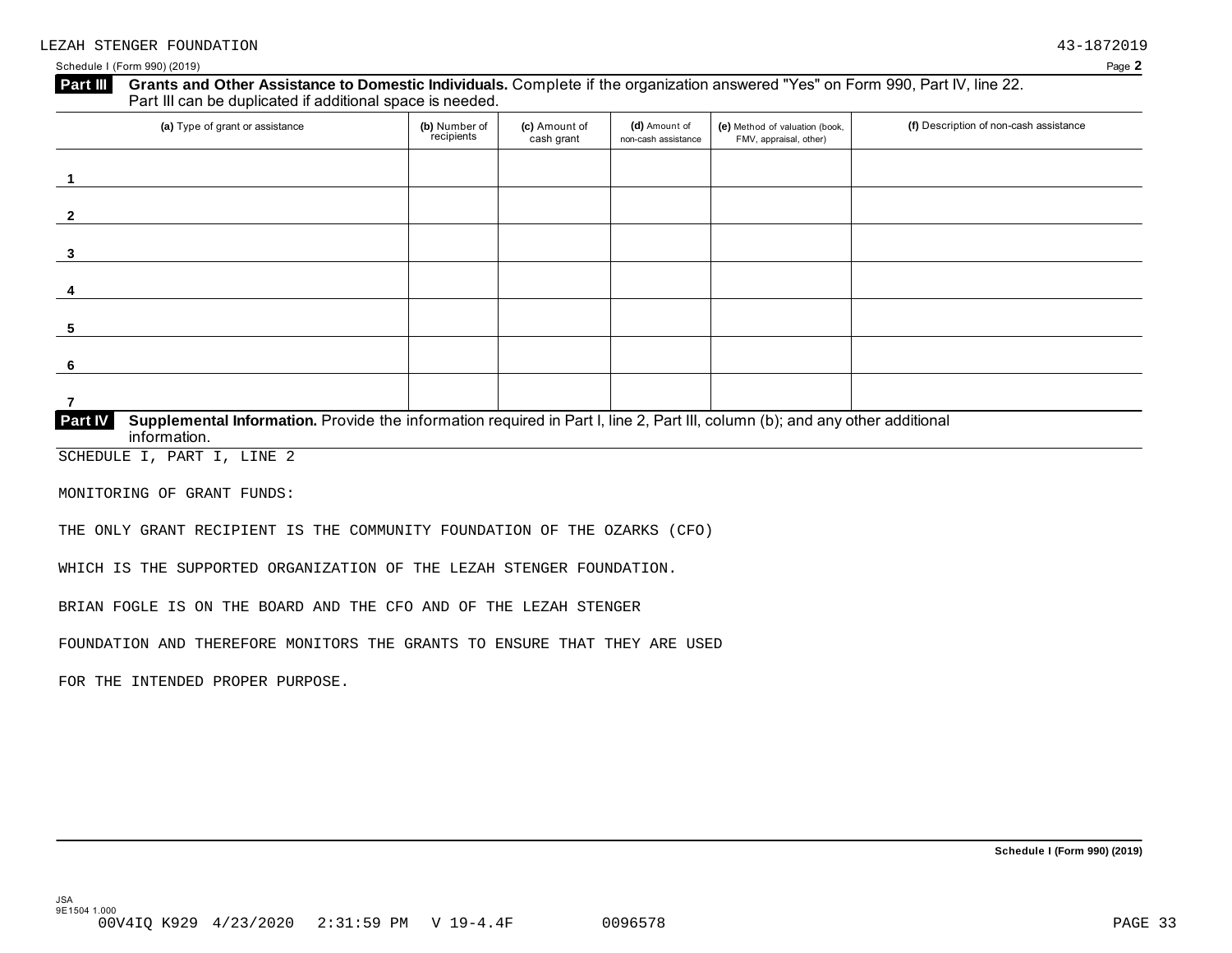| (Form 990)<br>Part I | Department of the Treasury<br><b>Internal Revenue Service</b><br>Name of the organization | LEZAH STENGER FOUNDATION<br><b>Questions Regarding Compensation</b> | <b>Compensation Information</b><br>For certain Officers, Directors, Trustees, Key Employees, and Highest<br><b>Compensated Employees</b><br>Complete if the organization answered "Yes" on Form 990, Part IV, line 23.<br>Attach to Form 990.<br>Go to www.irs.gov/Form990 for instructions and the latest information. | <b>Employer identification number</b> | $20$ 19<br><b>Open to Public</b><br>Inspection |            |    |
|----------------------|-------------------------------------------------------------------------------------------|---------------------------------------------------------------------|-------------------------------------------------------------------------------------------------------------------------------------------------------------------------------------------------------------------------------------------------------------------------------------------------------------------------|---------------------------------------|------------------------------------------------|------------|----|
|                      |                                                                                           |                                                                     |                                                                                                                                                                                                                                                                                                                         |                                       |                                                |            |    |
|                      |                                                                                           |                                                                     |                                                                                                                                                                                                                                                                                                                         |                                       |                                                |            |    |
|                      |                                                                                           |                                                                     |                                                                                                                                                                                                                                                                                                                         |                                       |                                                |            |    |
|                      |                                                                                           |                                                                     |                                                                                                                                                                                                                                                                                                                         |                                       |                                                |            |    |
|                      |                                                                                           |                                                                     |                                                                                                                                                                                                                                                                                                                         | 43-1872019                            |                                                |            |    |
|                      |                                                                                           |                                                                     |                                                                                                                                                                                                                                                                                                                         |                                       |                                                |            |    |
|                      |                                                                                           |                                                                     |                                                                                                                                                                                                                                                                                                                         |                                       |                                                | <b>Yes</b> | No |
|                      |                                                                                           |                                                                     | 1a Check the appropriate box(es) if the organization provided any of the following to or for a person listed on Form                                                                                                                                                                                                    |                                       |                                                |            |    |
|                      |                                                                                           |                                                                     | 990, Part VII, Section A, line 1a. Complete Part III to provide any relevant information regarding these items.                                                                                                                                                                                                         |                                       |                                                |            |    |
|                      |                                                                                           | First-class or charter travel                                       | Housing allowance or residence for personal use                                                                                                                                                                                                                                                                         |                                       |                                                |            |    |
|                      |                                                                                           | Travel for companions<br>Tax indemnification and gross-up payments  | Payments for business use of personal residence<br>Health or social club dues or initiation fees                                                                                                                                                                                                                        |                                       |                                                |            |    |
|                      |                                                                                           | Discretionary spending account                                      | Personal services (such as maid, chauffeur, chef)                                                                                                                                                                                                                                                                       |                                       |                                                |            |    |
|                      |                                                                                           |                                                                     |                                                                                                                                                                                                                                                                                                                         |                                       |                                                |            |    |
| b                    |                                                                                           |                                                                     | If any of the boxes on line 1a are checked, did the organization follow a written policy regarding payment                                                                                                                                                                                                              |                                       |                                                |            |    |
|                      |                                                                                           |                                                                     | or reimbursement or provision of all of the expenses described above? If "No," complete Part III to                                                                                                                                                                                                                     |                                       | 1b                                             |            |    |
| $\mathbf{2}$         |                                                                                           |                                                                     | Did the organization require substantiation prior to reimbursing or allowing expenses incurred by all                                                                                                                                                                                                                   |                                       |                                                |            |    |
|                      |                                                                                           |                                                                     | directors, trustees, and officers, including the CEO/Executive Director, regarding the items checked on line                                                                                                                                                                                                            |                                       |                                                |            |    |
|                      |                                                                                           |                                                                     |                                                                                                                                                                                                                                                                                                                         |                                       | 2                                              |            |    |
| 3                    |                                                                                           |                                                                     | Indicate which, if any, of the following the organization used to establish the compensation of the                                                                                                                                                                                                                     |                                       |                                                |            |    |
|                      |                                                                                           |                                                                     | organization's CEO/Executive Director. Check all that apply. Do not check any boxes for methods used by a                                                                                                                                                                                                               |                                       |                                                |            |    |
|                      |                                                                                           |                                                                     | related organization to establish compensation of the CEO/Executive Director, but explain in Part III.                                                                                                                                                                                                                  |                                       |                                                |            |    |
|                      |                                                                                           | Compensation committee<br>Independent compensation consultant       | Written employment contract<br>Compensation survey or study                                                                                                                                                                                                                                                             |                                       |                                                |            |    |
|                      |                                                                                           | Form 990 of other organizations                                     | Approval by the board or compensation committee                                                                                                                                                                                                                                                                         |                                       |                                                |            |    |
|                      |                                                                                           |                                                                     |                                                                                                                                                                                                                                                                                                                         |                                       |                                                |            |    |
| 4                    |                                                                                           | organization or a related organization:                             | During the year, did any person listed on Form 990, Part VII, Section A, line 1a, with respect to the filing                                                                                                                                                                                                            |                                       |                                                |            |    |
| a                    |                                                                                           |                                                                     |                                                                                                                                                                                                                                                                                                                         |                                       | 4a                                             |            | Χ  |
| b                    |                                                                                           |                                                                     | Participate in, or receive payment from, a supplemental nonqualified retirement plan?                                                                                                                                                                                                                                   |                                       | 4b                                             |            | Χ  |
| c                    |                                                                                           |                                                                     | Participate in, or receive payment from, an equity-based compensation arrangement?                                                                                                                                                                                                                                      |                                       | 4c                                             |            | Χ  |
|                      |                                                                                           |                                                                     | If "Yes" to any of lines 4a-c, list the persons and provide the applicable amounts for each item in Part III.                                                                                                                                                                                                           |                                       |                                                |            |    |
|                      |                                                                                           |                                                                     |                                                                                                                                                                                                                                                                                                                         |                                       |                                                |            |    |
|                      |                                                                                           |                                                                     | Only section 501(c)(3), 501(c)(4), and 501(c)(29) organizations must complete lines 5-9.                                                                                                                                                                                                                                |                                       |                                                |            |    |
| 5                    |                                                                                           | compensation contingent on the revenues of:                         | For persons listed on Form 990, Part VII, Section A, line 1a, did the organization pay or accrue any                                                                                                                                                                                                                    |                                       |                                                |            |    |
| a                    |                                                                                           |                                                                     |                                                                                                                                                                                                                                                                                                                         |                                       | 5a                                             |            | Χ  |
| b                    |                                                                                           |                                                                     |                                                                                                                                                                                                                                                                                                                         |                                       | 5b                                             |            | Χ  |
|                      |                                                                                           | If "Yes" on line 5a or 5b, describe in Part III.                    |                                                                                                                                                                                                                                                                                                                         |                                       |                                                |            |    |
| 6                    |                                                                                           |                                                                     | For persons listed on Form 990, Part VII, Section A, line 1a, did the organization pay or accrue any                                                                                                                                                                                                                    |                                       |                                                |            |    |
|                      |                                                                                           | compensation contingent on the net earnings of:                     |                                                                                                                                                                                                                                                                                                                         |                                       |                                                |            |    |
| a                    |                                                                                           |                                                                     |                                                                                                                                                                                                                                                                                                                         |                                       | 6a                                             |            | Χ  |
| b                    |                                                                                           |                                                                     |                                                                                                                                                                                                                                                                                                                         |                                       | 6b                                             |            | Χ  |
|                      |                                                                                           | If "Yes" on line 6a or 6b, describe in Part III.                    |                                                                                                                                                                                                                                                                                                                         |                                       |                                                |            |    |
| 7                    |                                                                                           |                                                                     | For persons listed on Form 990, Part VII, Section A, line 1a, did the organization provide any nonfixed                                                                                                                                                                                                                 |                                       |                                                |            |    |
|                      |                                                                                           |                                                                     | payments not described on lines 5 and 6? If "Yes," describe in Part III.                                                                                                                                                                                                                                                |                                       | $\overline{7}$                                 |            | Χ  |
| 8                    |                                                                                           |                                                                     | Were any amounts reported on Form 990, Part VII, paid or accrued pursuant to a contract that was subject<br>to the initial contract exception described in Regulations section 53.4958-4(a)(3)? If "Yes," describe                                                                                                      |                                       |                                                |            |    |
|                      |                                                                                           |                                                                     |                                                                                                                                                                                                                                                                                                                         |                                       | 8                                              |            | Χ  |
| 9                    |                                                                                           |                                                                     | If "Yes" on line 8, did the organization also follow the rebuttable presumption procedure described in                                                                                                                                                                                                                  |                                       |                                                |            |    |
|                      |                                                                                           |                                                                     |                                                                                                                                                                                                                                                                                                                         |                                       | 9                                              |            |    |

**For Paperwork Reduction Act Notice, see the Instructions for Form 990. Schedule J (Form 990) 2019**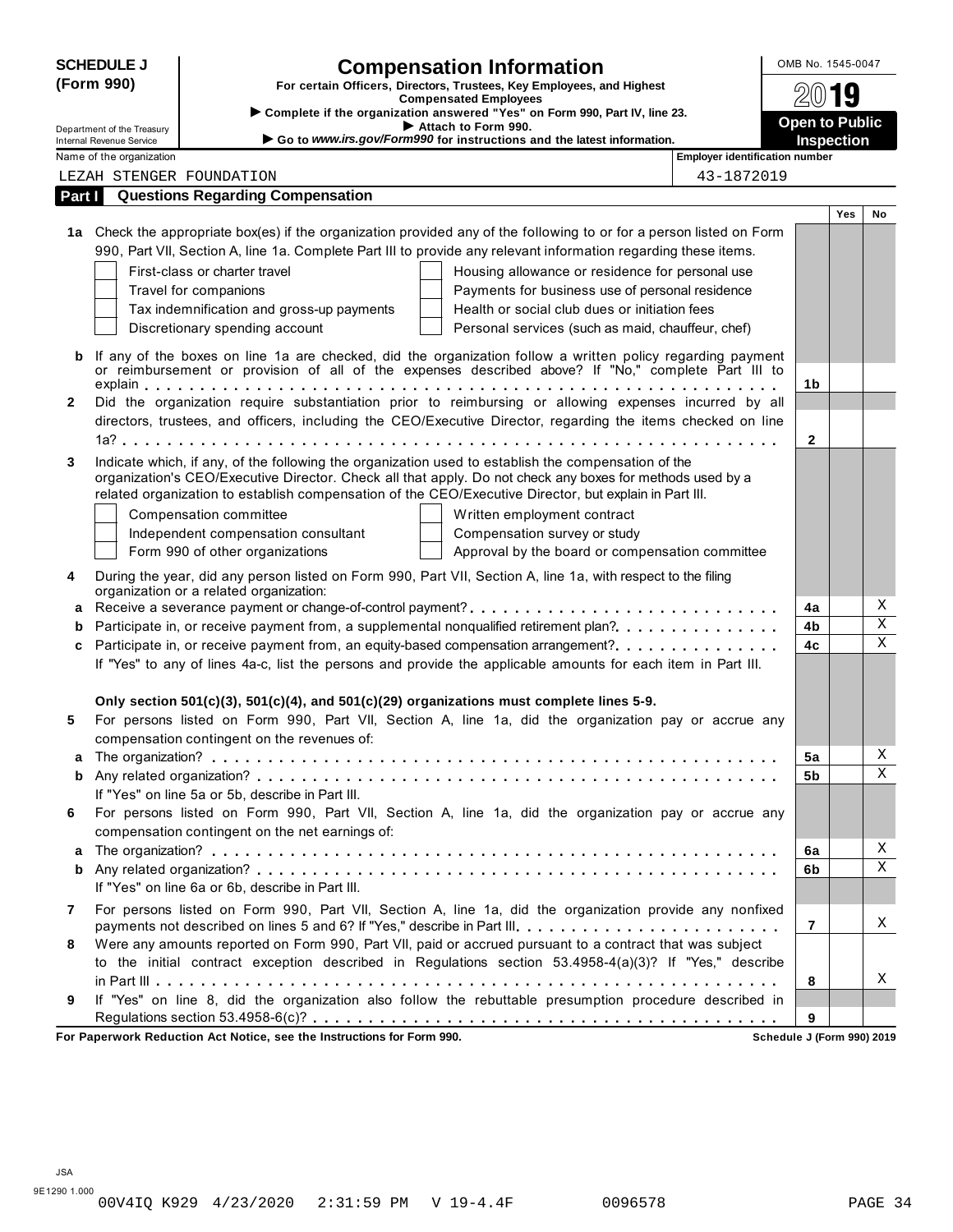## **Part II Officers, Directors, Trustees, Key Employees, and Highest Compensated Employees.** Use duplicate copies ifadditional space is needed.

For each individual whose compensation must be reported on Schedule J, report compensation from the organization on row (i) and from related organizations, described in the instructions, on row (ii). Do not list any individuals that aren't listed on Form 990, Part VII.

Note: The sum of columns (B)(i)-(iii) for each listed individual must equal the total amount of Form 990, Part VII, Section A, line 1a, applicable column (D) and (E) amounts for that individual.

|                    |      |                          | (B) Breakdown of W-2 and/or 1099-MISC compensation                                  |                  | (C) Retirement and             | (D) Nontaxable        | (E) Total of columns | (F) Compensation<br>in column (B) reported |
|--------------------|------|--------------------------|-------------------------------------------------------------------------------------|------------------|--------------------------------|-----------------------|----------------------|--------------------------------------------|
| (A) Name and Title |      | (i) Base<br>compensation | (iii) Other<br>(ii) Bonus & incentive<br>compensation<br>reportable<br>compensation |                  | other deferred<br>compensation | benefits              | $(B)(i)-(D)$         | as deferred on prior<br>Form 990           |
| BRIAN FOGLE        | (i)  | $\mathsf{O}\xspace$      | $\overline{0}$ .                                                                    | $\overline{0}$ . | $\overline{0}$ .               | $\overline{0}$ .      | $\overline{0}$ .     | $\overline{0}$ .                           |
| 1DIRECTOR          | (ii) | 158,095                  | $\overline{0}$ .                                                                    | $\overline{0}$ . | 7,875.                         | $\overline{21,796}$ . | 187,766.             | $\overline{0}$ .                           |
|                    | (i)  |                          |                                                                                     |                  |                                |                       |                      |                                            |
| $\overline{2}$     | (i)  |                          |                                                                                     |                  |                                |                       |                      |                                            |
|                    | (i)  |                          |                                                                                     |                  |                                |                       |                      |                                            |
| $\mathbf{3}$       | (i)  |                          |                                                                                     |                  |                                |                       |                      |                                            |
|                    | (i)  |                          |                                                                                     |                  |                                |                       |                      |                                            |
| 4                  | (ii) |                          |                                                                                     |                  |                                |                       |                      |                                            |
|                    | (i)  |                          |                                                                                     |                  |                                |                       |                      |                                            |
| 5                  | (ii) |                          |                                                                                     |                  |                                |                       |                      |                                            |
|                    | (i)  |                          |                                                                                     |                  |                                |                       |                      |                                            |
| $6\phantom{.}6$    | (i)  |                          |                                                                                     |                  |                                |                       |                      |                                            |
|                    | (i)  |                          |                                                                                     |                  |                                |                       |                      |                                            |
| $\overline{7}$     | (i)  |                          |                                                                                     |                  |                                |                       |                      |                                            |
|                    | (i)  |                          |                                                                                     |                  |                                |                       |                      |                                            |
| 8                  | (ii) |                          |                                                                                     |                  |                                |                       |                      |                                            |
|                    | (i)  |                          |                                                                                     |                  |                                |                       |                      |                                            |
| 9                  | (i)  |                          |                                                                                     |                  |                                |                       |                      |                                            |
|                    | (i)  |                          |                                                                                     |                  |                                |                       |                      |                                            |
| $10$               | (i)  |                          |                                                                                     |                  |                                |                       |                      |                                            |
|                    | (i)  |                          |                                                                                     |                  |                                |                       |                      |                                            |
| 11                 | (i)  |                          |                                                                                     |                  |                                |                       |                      |                                            |
|                    | (i)  |                          |                                                                                     |                  |                                |                       |                      |                                            |
| 12                 | (ii) |                          |                                                                                     |                  |                                |                       |                      |                                            |
|                    | (i)  |                          |                                                                                     |                  |                                |                       |                      |                                            |
| 13                 | (ii) |                          |                                                                                     |                  |                                |                       |                      |                                            |
|                    | (i)  |                          |                                                                                     |                  |                                |                       |                      |                                            |
| 14                 | (ii) |                          |                                                                                     |                  |                                |                       |                      |                                            |
|                    | (i)  |                          |                                                                                     |                  |                                |                       |                      |                                            |
| 15                 | (ii) |                          |                                                                                     |                  |                                |                       |                      |                                            |
|                    | (i)  |                          |                                                                                     |                  |                                |                       |                      |                                            |
| 16                 | (ii) |                          |                                                                                     |                  |                                |                       |                      |                                            |

**Schedule J (Form 990) 2019**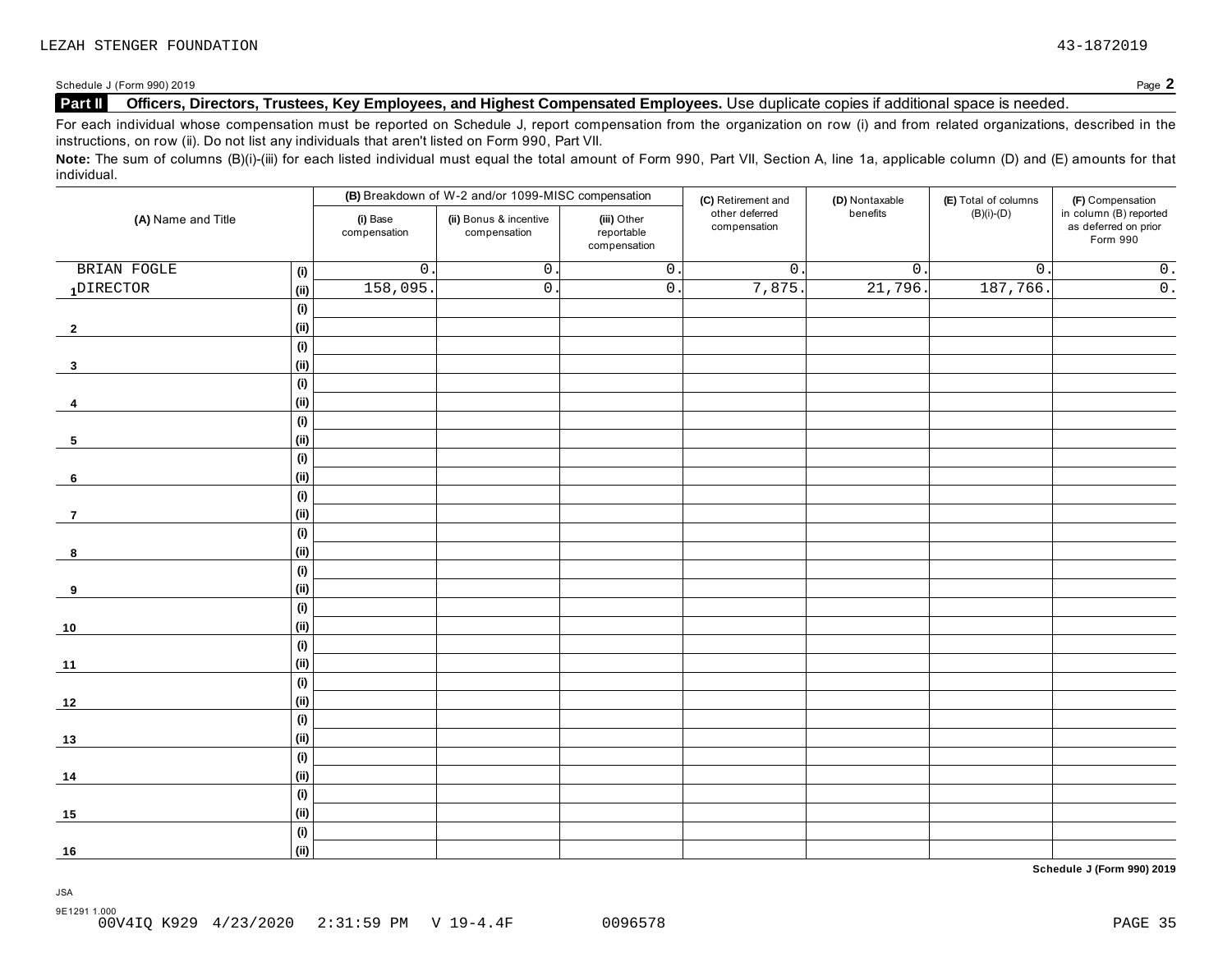## **Part III Supplemental Information**

Provide the information, explanation, or descriptions required for Part I, lines 1a, 1b, 3, 4a, 4b, 4c, 5a, 5b, 6a, 6b, 7, and 8, and for Part II. Also complete this part for any additional information.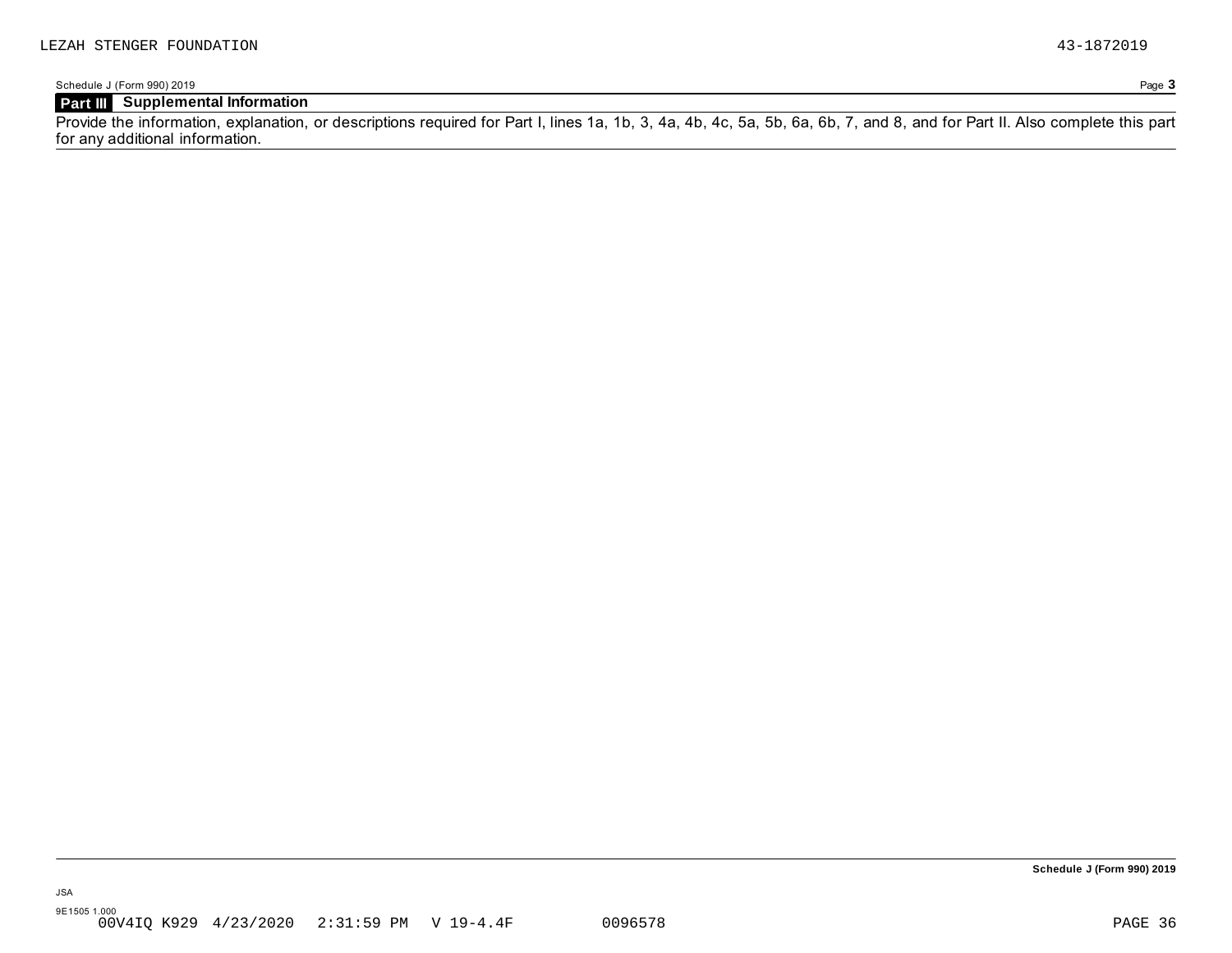Department of the Treasury<br>Internal Revenue Service

## **SCHEDULE O** Supplemental Information to Form 990 or 990-EZ DAMB No. 1545-0047

**(Form 990 or 990-EZ) Complete to provide information for responses to specific questions on** plete to provide information for responses to specific questions on  $\mathbb{Z}^{0}$  **19 EV I D**<br>
■ Attach to Form 990 or 990-EZ. Depen to Public<br>
■ Public Public Public Department of the Treasury <br>Depen to Public<br>Name of the organization number<br>Name of the organization number<br>Name of the organization number<br>Name of the organization number

**Inspection**

FORM 990, PART I, LINE 1

ORGANIZATION'S MISSION:

THE CORPORATION IS ORGANIZED SOLELY TO SERVE AS A SUPPORTING ORGANIZATION UNDER CODE SEC. 509(A)(3) TO THE COMMUNITY FOUNDATION OF THE OZARKS, A NOT-FOR-PROFIT COMMUNITY TRUST. THROUGH SUPPORT OF THE COMMUNITY FOUNDATION OF THE OZARKS, THIS CORPORATION SEEKS TO PROMOTE EDUCATION, AMATEUR ATHLETICS, AND VARIOUS OTHER CHARITABLE CAUSES DESIGNED TO MEET THE NEEDS OF THE COMMUNITY.

FORM 990, PART VI, SECTION A, LINE 2 OFFICER, DIRECTOR, TRUSTEE, OR KEY EMPLOYEE RELATIONSHIPS: LEZAH STENGER AND STEPHANIE MONTGOMERY, BOTH OFFICERS OF THE ORGANIZATION, HAVE A FAMILY RELATIONSHIP.

FORM 990, PART VI, SECTION A, LINES 6 & 7A MEMBERS OF THE BOARD: THE COMMUNITY FOUNDATION OF THE OZARKS, THE SUPPORTED ORGANIZATION, APPROVES A MAJORITY (THREE OUT OF FIVE) OF THE BOARD MEMBERS.

FORM 990, PART VI, SECTION A, LINE 8B COMMITTEES: THERE ARE NO COMMITTEES WITH THE AUTHORITY TO ACT ON BEHALF OF THE GOVERNING BODY.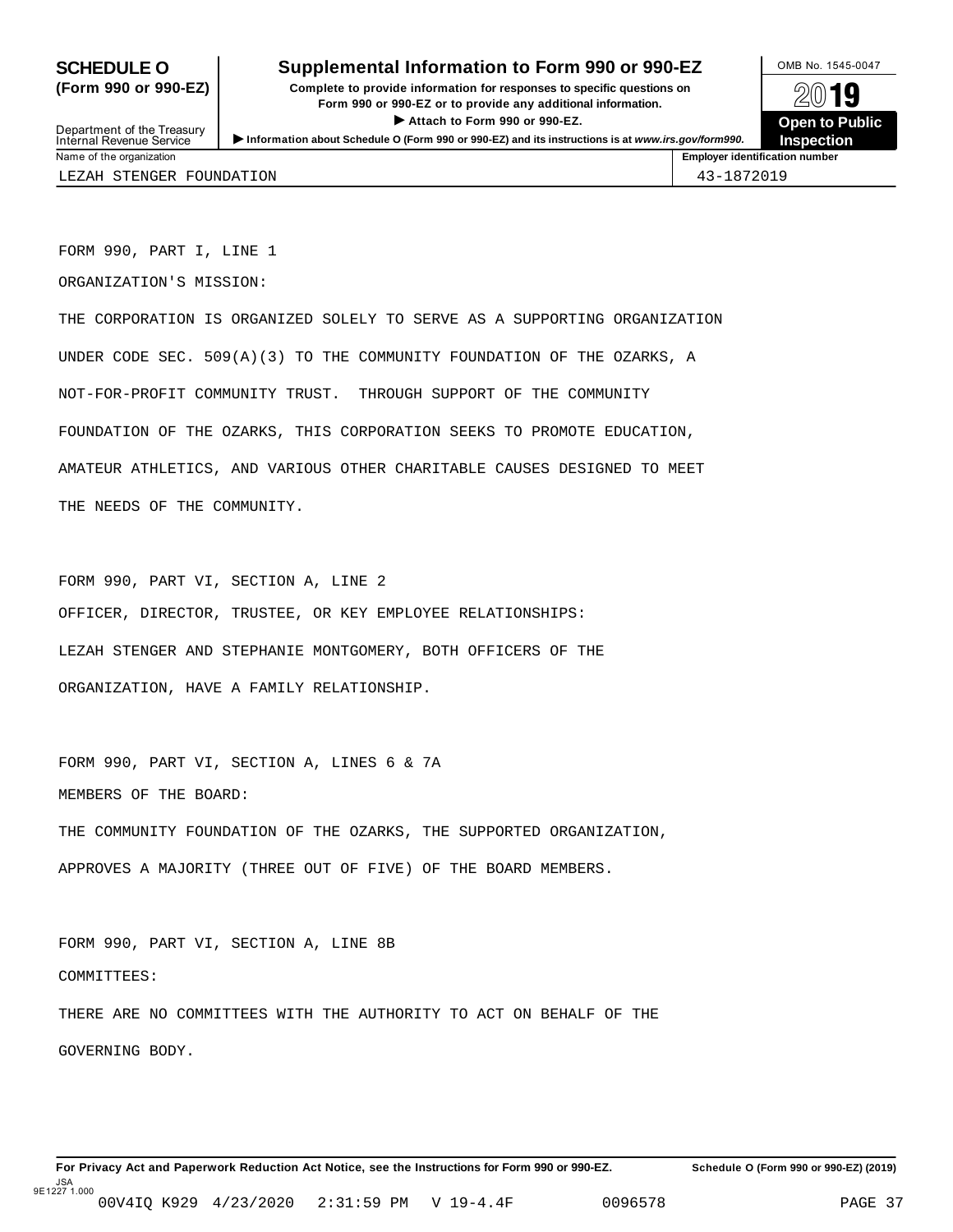FORM 990, PART VI, SECTION B, LINE 11B REVIEW OF FORM 990: THE FORM 990 IS PREPARED BY AN INDEPENDENT ACCOUNTING FIRM BASED ON THE FINANCIAL STATEMENTS AND INFORMATION PROVIDED BY THE ACCOUNTING DEPARTMENT OF THE ORGANIZATION. THE RETURN IS REVIEWED BY THE PRESIDENT OR TREASURER AND, PRIOR TO FILING, A COPY IS FURNISHED TO ALL BOARD MEMBERS.

FORM 990, PART, VI, SECTION C, LINE 19 DOCUMENT DISCLOSURE: THE ORGANIZATION'S GOVERNING DOCUMENTS AND FINANCIAL STATEMENTS ARE AVAILABLE TO BE VIEWED UPON REQUEST.

**Schedule O (Form 990 or 990-EZ) 2019**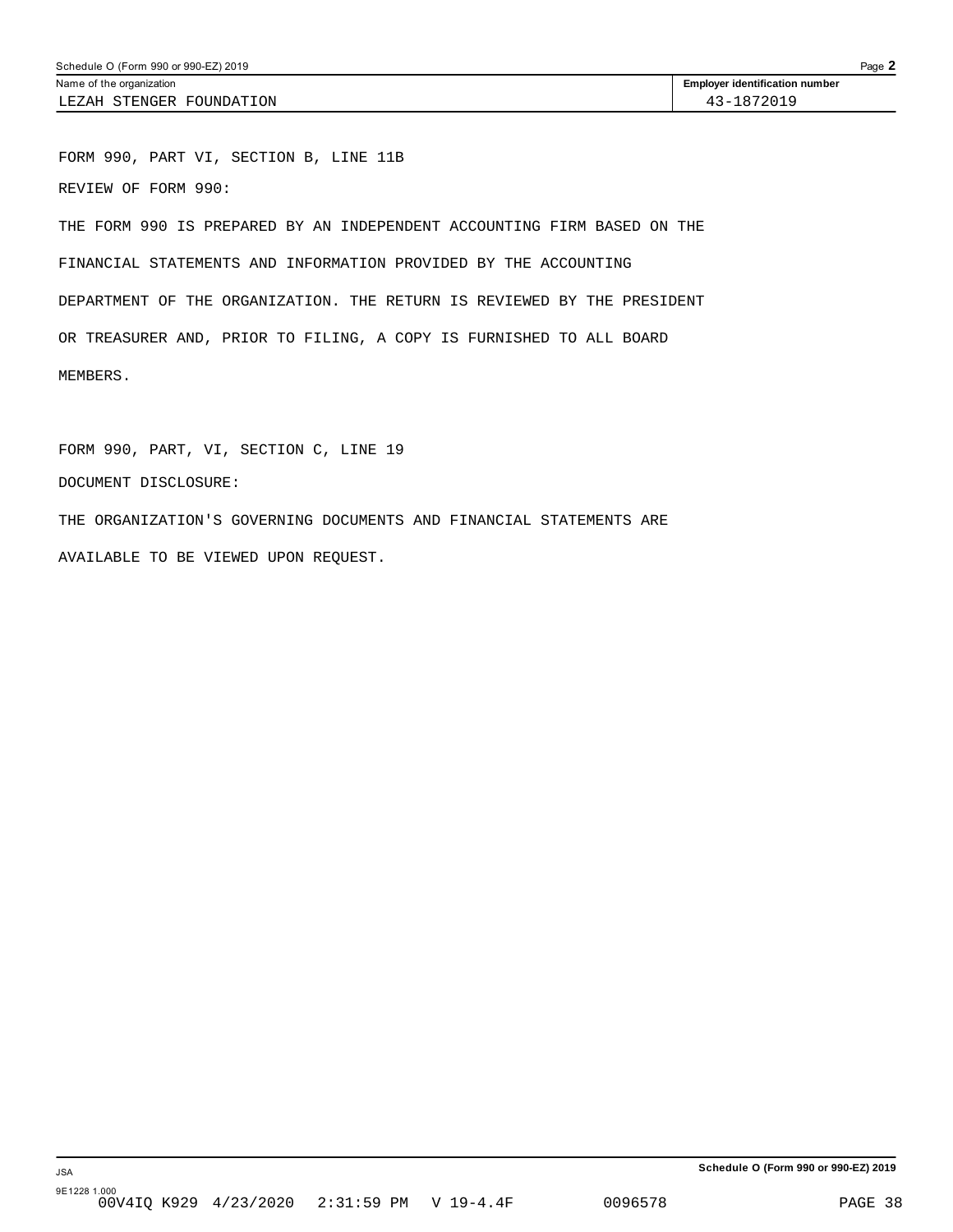## OMB No. 1545-0047 **SCHEDULE R (Form 990) Related Organizations and Unrelated Partnerships**

 $\triangleright$  Complete if the organization answered "Yes" on Form 990, Part IV, line 33, 34, 35b, 36, or 37.



Department of the Treasury

LEZAH STENGER FOUNDATION 43-1872019

### **Part I Identification of Disregarded Entities.** Complete if the organization answered "Yes" on Form 990, Part IV, line 33.

| (a)<br>Name, address, and EIN (if applicable) of disregarded entity | (b)<br>Primary activity | (c)<br>Legal domicile (state<br>or foreign country) | (d)<br>Total income | (e)<br>End-of-year assets | (f)<br>Direct controlling<br>entity |
|---------------------------------------------------------------------|-------------------------|-----------------------------------------------------|---------------------|---------------------------|-------------------------------------|
| (1)                                                                 |                         |                                                     |                     |                           |                                     |
| (2)                                                                 |                         |                                                     |                     |                           |                                     |
| (3)                                                                 |                         |                                                     |                     |                           |                                     |
| (4)                                                                 |                         |                                                     |                     |                           |                                     |
| (5)                                                                 |                         |                                                     |                     |                           |                                     |
| (6)                                                                 |                         |                                                     |                     |                           |                                     |

### **Identification of Related Tax-Exempt Organizations.** Complete if the organization answered "Yes" on Form 990, Part IV, line 34, because it had **Part II** one or more related tax-exempt organizations during the tax year.

| (a)<br>Name, address, and EIN of related organization | (b)<br>Primary activity | (c)<br>Legal domicile (state<br>or foreign country) | (d)<br>Exempt Code section | (e)<br>Public charity status<br>(if section $501(c)(3)$ ) | (f)<br>Direct controlling<br>entity | (g)<br>Section $\frac{3}{12(b)(13)}$<br>controlled<br>entity? |    |
|-------------------------------------------------------|-------------------------|-----------------------------------------------------|----------------------------|-----------------------------------------------------------|-------------------------------------|---------------------------------------------------------------|----|
|                                                       |                         |                                                     |                            |                                                           |                                     | Yes                                                           | No |
| (1) COMMUNITY FOUNDATION OF THE OZARKS<br>23-7290968  |                         |                                                     |                            |                                                           |                                     |                                                               |    |
| SPRINGFIELD, MO 65806<br>425 E TRAFFICWAY ST          | CHAR SUPPORT            | MO                                                  | 501(C)(3)                  | 7                                                         | N/A                                 |                                                               | X  |
| (2)                                                   |                         |                                                     |                            |                                                           |                                     |                                                               |    |
|                                                       |                         |                                                     |                            |                                                           |                                     |                                                               |    |
| (3)                                                   |                         |                                                     |                            |                                                           |                                     |                                                               |    |
|                                                       |                         |                                                     |                            |                                                           |                                     |                                                               |    |
| (4)                                                   |                         |                                                     |                            |                                                           |                                     |                                                               |    |
|                                                       |                         |                                                     |                            |                                                           |                                     |                                                               |    |
| (5)                                                   |                         |                                                     |                            |                                                           |                                     |                                                               |    |
|                                                       |                         |                                                     |                            |                                                           |                                     |                                                               |    |
| (6)                                                   |                         |                                                     |                            |                                                           |                                     |                                                               |    |
|                                                       |                         |                                                     |                            |                                                           |                                     |                                                               |    |
| (7)                                                   |                         |                                                     |                            |                                                           |                                     |                                                               |    |
|                                                       |                         |                                                     |                            |                                                           |                                     |                                                               |    |

**For Paperwork Reduction Act Notice, see the Instructions for Form 990. Schedule R (Form 990) 2019**

JSA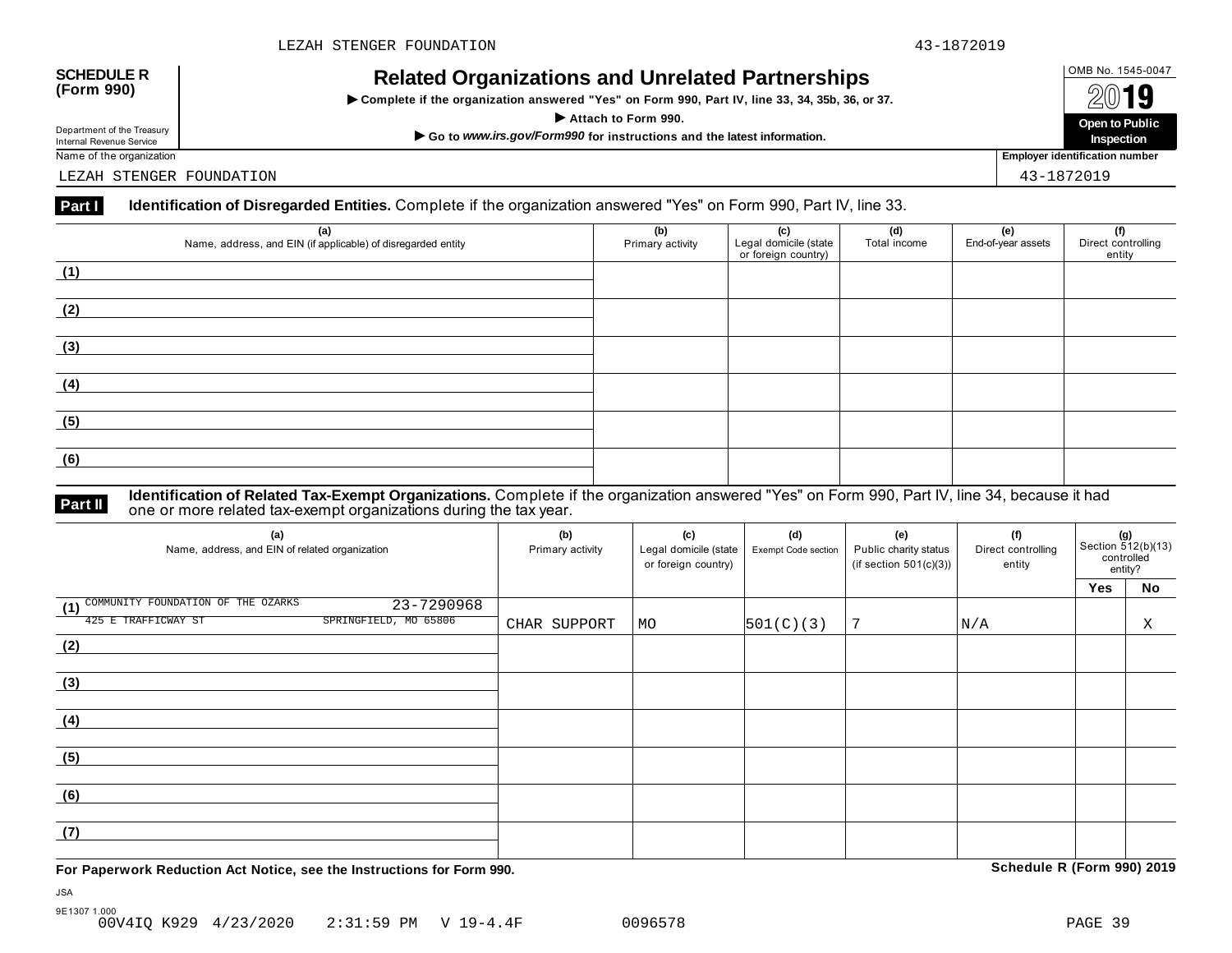**Identification of Related Organizations Taxable as a Partnership.** Complete if the organization answered "Yes" on Form 990, Part IV, line 34, **because it had one or more related organizations Taxable as a Partnership.** Complete it the organization of Related organizations treated as a partnership during the tax year.

| (a)<br>Name, address, and EIN of<br>related organization | (b)<br>Primary activity | (c)<br>Legal<br>domicile<br>(state or<br>foreign<br>country) | (d)<br>Direct controlling<br>entity | (e)<br>Predominant<br>income (related,<br>unrelated,<br>excluded from<br>tax under<br>sections 512 - 514) | (f)<br>Share of total<br>income | (g)<br>Share of end-of-<br>year assets | (h)<br>Disproportionate<br>allocations? | (i)<br>Code V - UBI<br>amount in box 20<br>of Schedule K-1<br>(Form 1065) | (j)<br>General or<br>managing<br>partner? | (k)<br>Percentage<br>ownership |
|----------------------------------------------------------|-------------------------|--------------------------------------------------------------|-------------------------------------|-----------------------------------------------------------------------------------------------------------|---------------------------------|----------------------------------------|-----------------------------------------|---------------------------------------------------------------------------|-------------------------------------------|--------------------------------|
|                                                          |                         |                                                              |                                     |                                                                                                           |                                 |                                        | Yes No                                  |                                                                           | Yes No                                    |                                |
| (1)                                                      |                         |                                                              |                                     |                                                                                                           |                                 |                                        |                                         |                                                                           |                                           |                                |
| (2)                                                      |                         |                                                              |                                     |                                                                                                           |                                 |                                        |                                         |                                                                           |                                           |                                |
| (3)                                                      |                         |                                                              |                                     |                                                                                                           |                                 |                                        |                                         |                                                                           |                                           |                                |
| (4)                                                      |                         |                                                              |                                     |                                                                                                           |                                 |                                        |                                         |                                                                           |                                           |                                |
| (5)                                                      |                         |                                                              |                                     |                                                                                                           |                                 |                                        |                                         |                                                                           |                                           |                                |
| (6)                                                      |                         |                                                              |                                     |                                                                                                           |                                 |                                        |                                         |                                                                           |                                           |                                |
| (7)                                                      |                         |                                                              |                                     |                                                                                                           |                                 |                                        |                                         |                                                                           |                                           |                                |

# **Part IV** Identification of Related Organizations Taxable as a Corporation or Trust. Complete if the organization answered "Yes" on Form 990, Part IV,<br>line 34, because it had one or more related organizations treated as a

| (a)<br>Name, address, and EIN of related organization | (b)<br>Primary activity | (c)<br>Legal domicile<br>(state or foreign<br>country) | (d)<br>Direct controlling<br>entity | (e)<br>Type of entity<br>(C corp, S corp, or trust) | (f)<br>Share of total<br>income | $\begin{array}{ c c c }\n\hline\n\text{(g)} & \text{(h)} & \text{(i)} \\ \text{Share of} & \text{Percentage} & \text{Section} \\ \text{end-of-year assets} & \text{ ownership} & \text{control} \\ \hline\n\text{control} & \text{entity?} \\ \hline\n\end{array}$ |        |  |
|-------------------------------------------------------|-------------------------|--------------------------------------------------------|-------------------------------------|-----------------------------------------------------|---------------------------------|--------------------------------------------------------------------------------------------------------------------------------------------------------------------------------------------------------------------------------------------------------------------|--------|--|
|                                                       |                         |                                                        |                                     |                                                     |                                 |                                                                                                                                                                                                                                                                    | Yes No |  |
| (1)                                                   |                         |                                                        |                                     |                                                     |                                 |                                                                                                                                                                                                                                                                    |        |  |
| (2)                                                   |                         |                                                        |                                     |                                                     |                                 |                                                                                                                                                                                                                                                                    |        |  |
| (3)                                                   |                         |                                                        |                                     |                                                     |                                 |                                                                                                                                                                                                                                                                    |        |  |
| (4)                                                   |                         |                                                        |                                     |                                                     |                                 |                                                                                                                                                                                                                                                                    |        |  |
| (5)                                                   |                         |                                                        |                                     |                                                     |                                 |                                                                                                                                                                                                                                                                    |        |  |
| (6)                                                   |                         |                                                        |                                     |                                                     |                                 |                                                                                                                                                                                                                                                                    |        |  |
| (7)                                                   |                         |                                                        |                                     |                                                     |                                 |                                                                                                                                                                                                                                                                    |        |  |

**Schedule R (Form 990) 2019**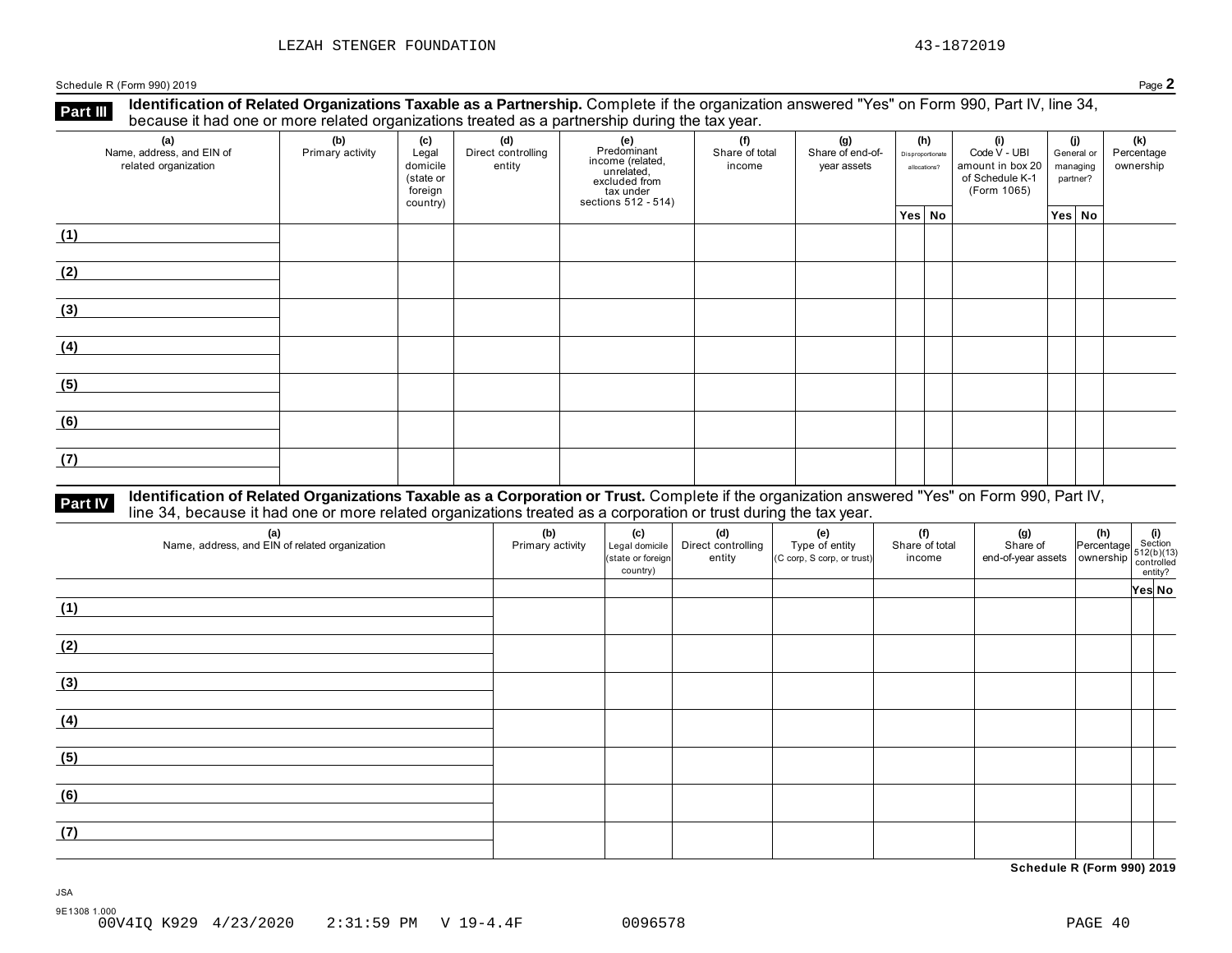| LEZAH STENGER FOUNDATION |  |  |  |
|--------------------------|--|--|--|
|--------------------------|--|--|--|

| <b>Part V</b> | Transactions With Related Organizations. Complete if the organization answered "Yes" on Form 990, Part IV, line 34, 35b, or 36.                                                                                                |                 |                           |
|---------------|--------------------------------------------------------------------------------------------------------------------------------------------------------------------------------------------------------------------------------|-----------------|---------------------------|
|               | Note: Complete line 1 if any entity is listed in Parts II, III, or IV of this schedule.                                                                                                                                        |                 | Yes No                    |
|               | During the tax year, did the organization engage in any of the following transactions with one or more related organizations listed in Parts II-IV?                                                                            |                 |                           |
|               |                                                                                                                                                                                                                                | 1a              | $\boldsymbol{\mathrm{X}}$ |
|               |                                                                                                                                                                                                                                | 1 <sub>b</sub>  | $\mathbf{x}$              |
|               |                                                                                                                                                                                                                                | 1 <sub>c</sub>  | X                         |
|               |                                                                                                                                                                                                                                | 1 <sub>d</sub>  | $\overline{\mathbf{x}}$   |
|               |                                                                                                                                                                                                                                | 1e              | $\overline{X}$            |
|               |                                                                                                                                                                                                                                |                 |                           |
|               | Dividends from related organization(s) enterpresent research resources response to contact the content of the content of the content of the content of the content of the content of the content of the content of the content | 1f              |                           |
| g             |                                                                                                                                                                                                                                | 1 <sub>g</sub>  | $\, {\rm X}$              |
|               |                                                                                                                                                                                                                                | 1 <sub>h</sub>  | $\overline{\mathbf{x}}$   |
|               |                                                                                                                                                                                                                                | 11              | $\overline{\text{X}}$     |
|               |                                                                                                                                                                                                                                | 1j              | $\overline{\mathbf{x}}$   |
|               |                                                                                                                                                                                                                                |                 |                           |
|               |                                                                                                                                                                                                                                | 1 k             | X                         |
|               |                                                                                                                                                                                                                                | 11              | $\overline{\mathbf{x}}$   |
|               |                                                                                                                                                                                                                                | 1m              | $\overline{X}$            |
|               |                                                                                                                                                                                                                                | 1n              | $\mathbf X$               |
|               |                                                                                                                                                                                                                                | 1 <sub>o</sub>  | $\overline{X}$            |
|               |                                                                                                                                                                                                                                |                 |                           |
|               |                                                                                                                                                                                                                                | 1p              | X                         |
|               |                                                                                                                                                                                                                                | 1q              | $\overline{\mathbf{x}}$   |
|               |                                                                                                                                                                                                                                |                 |                           |
|               |                                                                                                                                                                                                                                | 1r              | X                         |
|               |                                                                                                                                                                                                                                | 1s              | $\overline{\mathbf{x}}$   |
|               | If the answer to any of the above is "Yes," see the instructions for information on who must complete this line, including covered relationships and transaction thresholds.                                                   |                 |                           |
|               | (b)<br>(a)<br>(c)                                                                                                                                                                                                              | (d)             |                           |
|               | Name of related organization<br>Transaction<br>Amount involved<br>Method of determining                                                                                                                                        |                 |                           |
|               | $type(a-s)$                                                                                                                                                                                                                    | amount involved |                           |
|               |                                                                                                                                                                                                                                |                 |                           |
| (1)           |                                                                                                                                                                                                                                |                 |                           |
|               |                                                                                                                                                                                                                                |                 |                           |
| (2)           |                                                                                                                                                                                                                                |                 |                           |
|               |                                                                                                                                                                                                                                |                 |                           |
| (3)           |                                                                                                                                                                                                                                |                 |                           |
|               |                                                                                                                                                                                                                                |                 |                           |
| (4)           |                                                                                                                                                                                                                                |                 |                           |
|               |                                                                                                                                                                                                                                |                 |                           |
| (5)           |                                                                                                                                                                                                                                |                 |                           |
|               |                                                                                                                                                                                                                                |                 |                           |
| (6)           |                                                                                                                                                                                                                                |                 |                           |
|               | Schedule R (Form 990) 2019                                                                                                                                                                                                     |                 |                           |
| <b>JSA</b>    |                                                                                                                                                                                                                                |                 |                           |
| 9E1309 1.000  |                                                                                                                                                                                                                                |                 |                           |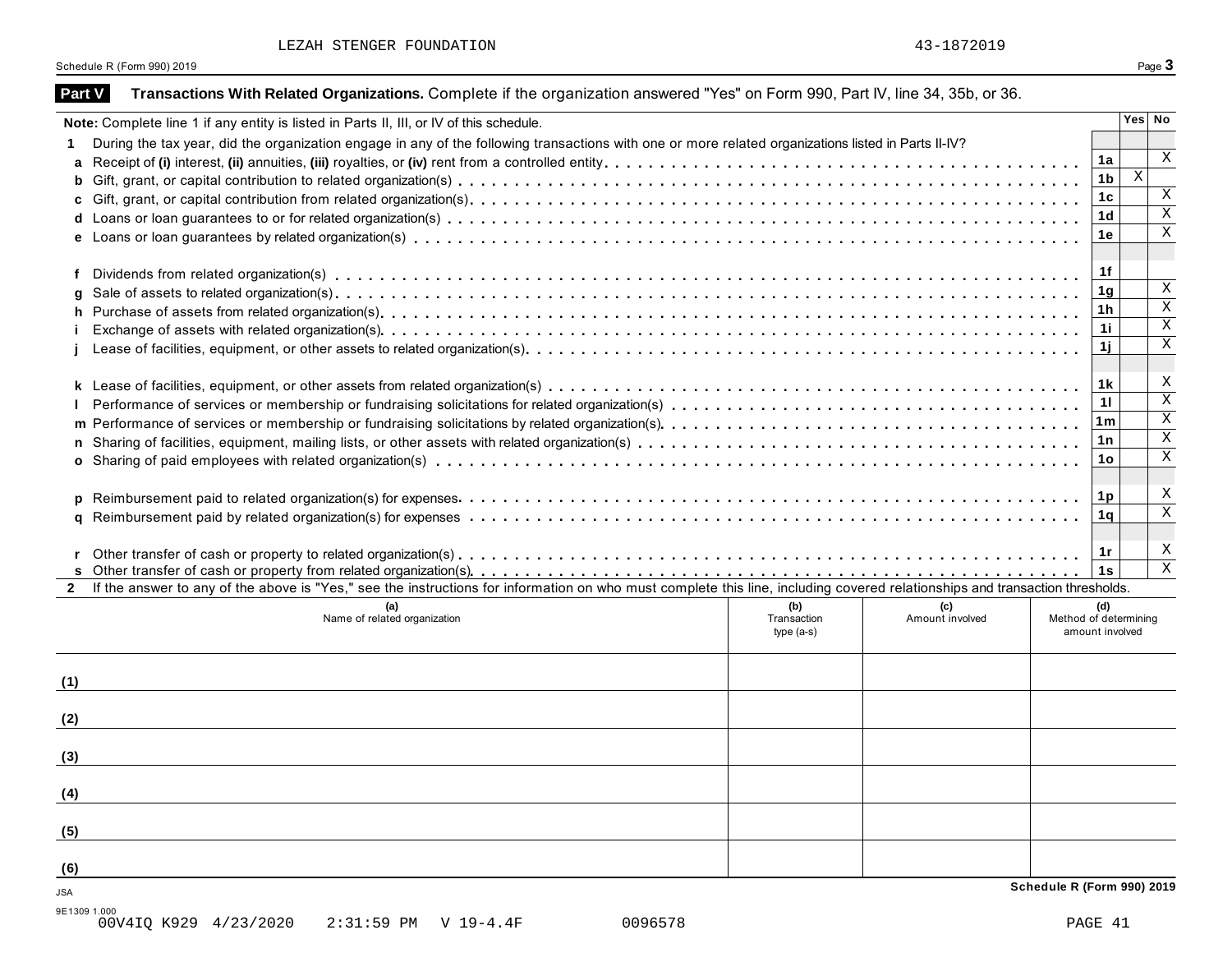## **Part VI Unrelated Organizations Taxable as a Partnership.** Complete if the organization answered "Yes" on Form 990, Part IV, line 37.

Provide the following information for each entity taxed as a partnership through which the organization conducted more than five percent of its activities (measured by total assets or gross revenue) that was not a related organization. See instructions regarding exclusion for certain investment partnerships.

| $\mathsf{v}$<br>$\sim$ $\sim$ $\sim$ $\sim$<br>(a)<br>Name, address, and EIN of entity                                       | (b)<br>Primary activity | - ت<br>(c)<br>Legal domicile<br>(state or foreign<br>country) | ັ<br>(d)<br>Predominant<br>income (related,<br>unrelated, excluded<br>from tax under | section<br>501(c)(3)<br>organizations? | $\left  \begin{array}{c} \text{(e)} \\ \text{Are all partners} \end{array} \right $ | and the con-<br>(f)<br>Share of<br>total income | $(g)$<br>Share of<br>end-of-year<br>assets | (h)<br>Disproportionate<br>allocations? | (i)<br>Code V - UBI<br>amount in box 20<br>of Schedule K-1<br>(Form 1065) | (i)<br>General or Percentage<br>managing ownership<br>partner? |               |  |
|------------------------------------------------------------------------------------------------------------------------------|-------------------------|---------------------------------------------------------------|--------------------------------------------------------------------------------------|----------------------------------------|-------------------------------------------------------------------------------------|-------------------------------------------------|--------------------------------------------|-----------------------------------------|---------------------------------------------------------------------------|----------------------------------------------------------------|---------------|--|
|                                                                                                                              |                         |                                                               | sections 512-514) $Yes \mid No$                                                      |                                        |                                                                                     |                                                 |                                            | $Yes \mid No$                           |                                                                           |                                                                | $Yes \mid No$ |  |
| (1)<br><u> 1989 - Andrea Station, amerikansk politik (</u>                                                                   |                         |                                                               |                                                                                      |                                        |                                                                                     |                                                 |                                            |                                         |                                                                           |                                                                |               |  |
| (2)                                                                                                                          |                         |                                                               |                                                                                      |                                        |                                                                                     |                                                 |                                            |                                         |                                                                           |                                                                |               |  |
| (3)                                                                                                                          |                         |                                                               |                                                                                      |                                        |                                                                                     |                                                 |                                            |                                         |                                                                           |                                                                |               |  |
| (4)                                                                                                                          |                         |                                                               |                                                                                      |                                        |                                                                                     |                                                 |                                            |                                         |                                                                           |                                                                |               |  |
| (5)<br>and the control of the control of                                                                                     |                         |                                                               |                                                                                      |                                        |                                                                                     |                                                 |                                            |                                         |                                                                           |                                                                |               |  |
| (6)<br><u> 1989 - Andrea Station, amerikansk politik (</u>                                                                   |                         |                                                               |                                                                                      |                                        |                                                                                     |                                                 |                                            |                                         |                                                                           |                                                                |               |  |
| (7)<br><u>and the state of the state of the state</u>                                                                        |                         |                                                               |                                                                                      |                                        |                                                                                     |                                                 |                                            |                                         |                                                                           |                                                                |               |  |
| (8)                                                                                                                          |                         |                                                               |                                                                                      |                                        |                                                                                     |                                                 |                                            |                                         |                                                                           |                                                                |               |  |
| (9)                                                                                                                          |                         |                                                               |                                                                                      |                                        |                                                                                     |                                                 |                                            |                                         |                                                                           |                                                                |               |  |
| (10)                                                                                                                         |                         |                                                               |                                                                                      |                                        |                                                                                     |                                                 |                                            |                                         |                                                                           |                                                                |               |  |
| (11)                                                                                                                         |                         |                                                               |                                                                                      |                                        |                                                                                     |                                                 |                                            |                                         |                                                                           |                                                                |               |  |
| (12)<br><u> 1980 - Andrea Station Barbara, politik eta provincia eta provincia eta provincia eta provincia eta provincia</u> |                         |                                                               |                                                                                      |                                        |                                                                                     |                                                 |                                            |                                         |                                                                           |                                                                |               |  |
| (13)<br><u> 1989 - Jan Barbara Barbara, manazarta da kasas da kasas da kasas da kasas da kasas da kasas da kasas da kasa</u> |                         |                                                               |                                                                                      |                                        |                                                                                     |                                                 |                                            |                                         |                                                                           |                                                                |               |  |
| (14)                                                                                                                         |                         |                                                               |                                                                                      |                                        |                                                                                     |                                                 |                                            |                                         |                                                                           |                                                                |               |  |
| (15)                                                                                                                         |                         |                                                               |                                                                                      |                                        |                                                                                     |                                                 |                                            |                                         |                                                                           |                                                                |               |  |
| (16)                                                                                                                         |                         |                                                               |                                                                                      |                                        |                                                                                     |                                                 |                                            |                                         |                                                                           |                                                                |               |  |
|                                                                                                                              |                         |                                                               |                                                                                      |                                        |                                                                                     |                                                 |                                            |                                         |                                                                           |                                                                |               |  |

**Schedule R (Form 990) 2019**

JSA